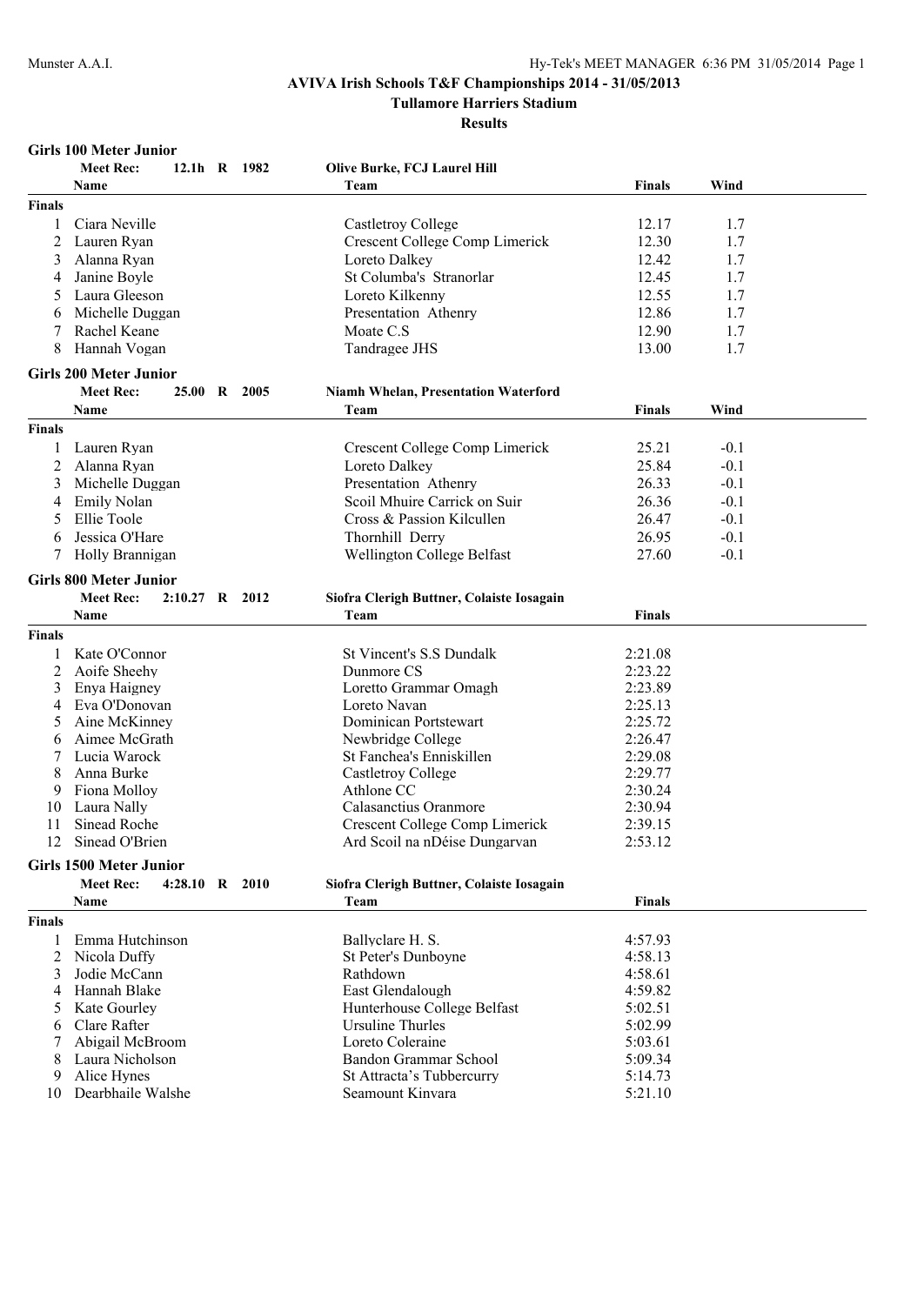**Tullamore Harriers Stadium**

**Results**

### **Girls 75 Meter Hurdles 76.2cm Junior**

|                   | <b>Meet Rec:</b>                   |              | 11.41 R 2004 | Kalyn Sheehan, Ursuline Waterford            |                   |            |
|-------------------|------------------------------------|--------------|--------------|----------------------------------------------|-------------------|------------|
|                   | Name                               |              |              | Team                                         | <b>Finals</b>     | Wind       |
| <b>Finals</b>     |                                    |              |              |                                              |                   |            |
| 1                 | Laura Gleeson                      |              |              | Loreto Kilkenny                              | 11.56             | <b>NWI</b> |
| 2                 | Ciara Deeley                       |              |              | Loreto Kilkenny                              | 11.65             | <b>NWI</b> |
| 3                 | Ciara Neville                      |              |              | <b>Castletroy College</b>                    | 11.82             | <b>NWI</b> |
| 4                 | Rachel Lynch                       |              |              | Coláiste na Trocaire Rathkeale               | 12.47             | <b>NWI</b> |
| 5                 | Kerry McDowell                     |              |              | Dromore High School                          | 12.55             | <b>NWI</b> |
| 6                 | Charlotte Braithwaite              |              |              | ParkHall Integrated Antrim                   | 12.57             | <b>NWI</b> |
|                   | Jean Brennan                       |              |              | J&M Salerno Galway                           | 16.65             | <b>NWI</b> |
|                   | Lydia Doyle                        |              |              | <b>HRC</b> Mountbellew                       | NT                | <b>NWI</b> |
| $\qquad \qquad -$ |                                    |              |              |                                              |                   |            |
|                   | Girls 4x100 Meter Relay Junior     |              |              |                                              |                   |            |
|                   | <b>Meet Rec:</b>                   |              | 50.34 R 2011 | , Abbey VS Donegal                           |                   |            |
|                   | Team                               |              |              | Relay                                        | Finals            |            |
| Finals            |                                    |              |              |                                              |                   |            |
|                   | Castletroy College                 |              |              |                                              | 51.49             |            |
| 2                 | Muckross Park                      |              |              |                                              | 52.46             |            |
| 3                 | Glenlola Collegiate Bangor         |              |              |                                              | 52.67             |            |
| 4                 | Belfast Royal Academy              |              |              |                                              | 52.86             |            |
| 5                 | Bandon Grammar School              |              |              |                                              | 53.23             |            |
| 6                 | Cross & Passion Kilcullen          |              |              |                                              | 53.46             |            |
| 7                 | Calasanctius Oranmore              |              |              |                                              | 54.43             |            |
|                   | <b>Girls High Jump Junior</b>      |              |              |                                              |                   |            |
|                   | <b>Meet Rec:</b>                   | 1.83m R 1982 |              | <b>Ursula Fay, St Dominics Belfast</b>       |                   |            |
|                   | Name                               |              |              | Team                                         | <b>Finals</b>     |            |
|                   |                                    |              |              |                                              |                   |            |
| Finals            |                                    |              |              |                                              |                   |            |
|                   | Sommer Lecky                       |              |              | Strabane Academy                             | 1.63m             |            |
| 2                 | Daena Kealy                        |              |              | <b>Borris VS</b>                             | 1.63m             |            |
| 3                 | Emma Chesire                       |              |              | <b>St Vincent's S.S Dundalk</b>              | 1.63m             |            |
| 4                 | Sophie Meredith                    |              |              | <b>SMI Newcastle West</b>                    | 1.55m             |            |
| 5                 | Anna McCauley                      |              |              | Methodist College Belfast                    | 1.55m             |            |
| 6                 | Ciara Deeley                       |              |              | Loreto Kilkenny                              | 1.55m             |            |
|                   | Alannah Deering<br>Laura Nicholson |              |              | St Marys Nenagh<br>Bandon Grammar School     | 1.50m             |            |
| 8                 |                                    |              |              | Calasanctius Oranmore                        | 1.45m             |            |
| 9<br>10           | Lorraine Delaney                   |              |              |                                              | 1.45m<br>1.45m    |            |
| 11                | Sarah Speers                       |              |              | Kilkeel High School<br>St Raphael's Loughrea | 1.35m             |            |
|                   | Anja Quinn                         |              |              |                                              |                   |            |
|                   | <b>Girls Pole Vault Junior</b>     |              |              |                                              |                   |            |
|                   | <b>Meet Rec:</b>                   | 2.90m R 2002 |              | <b>Kerrie McQuillan, Greendale CS</b>        |                   |            |
|                   | Name                               |              |              | Team                                         | <b>Finals</b>     |            |
| <b>Finals</b>     |                                    |              |              |                                              |                   |            |
|                   | Ellen McCartney                    |              |              | <b>Belfast High School</b>                   | 2.50m             |            |
| $\overline{2}$    | Aisling O'Connor                   |              |              | <b>St Augustines Dungarvan</b>               | 2.40m             |            |
| 3                 | Claire Delaney                     |              |              | <b>St Leo's Carlow</b>                       | 2.40m             |            |
| 4                 | <b>Aisling Cassidy</b>             |              |              | Bandon Grammar School                        | 2.30 <sub>m</sub> |            |
| 5                 | Katie Ritchie                      |              |              | <b>Belfast Royal Academy</b>                 | 2.20m             |            |
| 6                 | Meave Flynn                        |              |              | St Joseph's Rush                             | 2.20m             |            |
|                   | Olivia Savage                      |              |              | Methodist College Belfast                    | 1.95m             |            |
| 8                 | Shannon Quigley                    |              |              | <b>COM Roscommon</b>                         | 1.80m             |            |
| 9                 | Jordan Murray                      |              |              | Rathdown                                     | 1.80m             |            |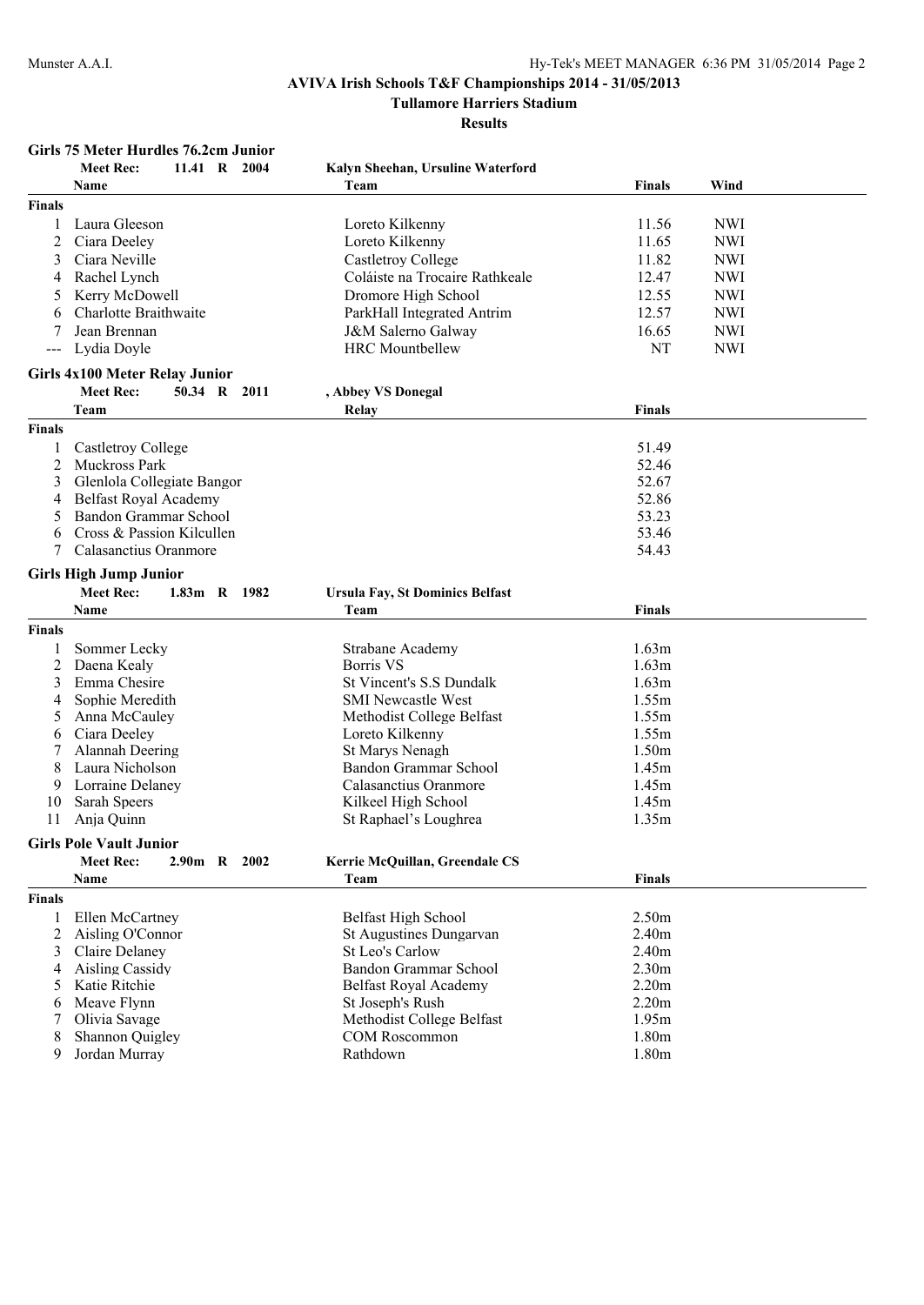**Tullamore Harriers Stadium**

**Results**

### **Girls Long Jump Junior**

|               | <b>Meet Rec:</b>                        |  | 5.58m R 02/06/2013 | Arlene Crossan, Lor. Letterkenny              |                   |            |
|---------------|-----------------------------------------|--|--------------------|-----------------------------------------------|-------------------|------------|
|               | Name                                    |  |                    | Team                                          | <b>Finals</b>     | Wind       |
| <b>Finals</b> |                                         |  |                    |                                               |                   |            |
| 1             | Sophie Meredith                         |  |                    | <b>SMI Newcastle West</b>                     | 5.48m             | <b>NWI</b> |
| 2             | Janine Boyle                            |  |                    | St Columba's Stranorlar                       | 5.28m             | <b>NWI</b> |
| 3             | Rachel Bowler                           |  |                    | Mercy Mount Hawk Tralee                       | 5.22m             | <b>NWI</b> |
| 3             | Sommer Lecky                            |  |                    | Strabane Academy                              | 5.22m             | <b>NWI</b> |
| 5             | Kate Taylor                             |  |                    | Colaiste Mhuire Ennis                         | 5.16m             | <b>NWI</b> |
| 6             | Keeva O'Brien                           |  |                    | Loreto Kilkenny                               | 4.82m             | <b>NWI</b> |
|               | Sibeal Reynolds                         |  |                    | Mohill CC                                     | 4.73 <sub>m</sub> | <b>NWI</b> |
|               |                                         |  |                    | St Leo's Carlow                               |                   | <b>NWI</b> |
| 8             | Bronagh Walsh                           |  |                    |                                               | 4.63m             |            |
| 9             | Eve Truesdale                           |  |                    | Strathearn Belfast                            | 4.37m             | <b>NWI</b> |
|               | <b>Girls Triple Jump Junior</b>         |  |                    |                                               |                   |            |
|               | <b>Meet Rec:</b>                        |  | 10.54m R 1998      | <b>Linette Park, Maryfield Dublin</b>         |                   |            |
|               | <b>Name</b>                             |  |                    | Team                                          | <b>Finals</b>     | Wind       |
| <b>Finals</b> |                                         |  |                    |                                               |                   |            |
| 1             | Kate Taylor                             |  |                    | Colaiste Mhuire Ennis                         | 9.86m             | <b>NWI</b> |
| 2             | Lisa Aspell                             |  |                    | Cross & Passion Kilcullen                     | 9.67m             | <b>NWI</b> |
| 3             | Sadhbh Murphy                           |  |                    | Mt Anville                                    | 9.54m             | <b>NWI</b> |
|               | Emma Hallahan                           |  |                    |                                               |                   |            |
| 4             |                                         |  |                    | St Augustines Dungarvan                       | 9.49m             | <b>NWI</b> |
| 5             | Ciara McKeown                           |  |                    | Colaiste na Toirbhirte Bandon                 | 9.23 <sub>m</sub> | <b>NWI</b> |
| 6             | Rebecca Crawford                        |  |                    | Royal Armagh School                           | 8.95m             | <b>NWI</b> |
|               | Laura Cunningham                        |  |                    | Presentation Athenry                          | 8.74m             | <b>NWI</b> |
|               | <b>Girls Shot Putt 2.72kg Junior</b>    |  |                    |                                               |                   |            |
|               | <b>Meet Rec:</b>                        |  | 13.60m R 2006      | <b>Claire Fitzgerald, Presentation Tralee</b> |                   |            |
|               | Name                                    |  |                    | Team                                          | <b>Finals</b>     |            |
| <b>Finals</b> |                                         |  |                    |                                               |                   |            |
|               | Sarah McGlynn                           |  |                    | Shimna Integrated Newcastle                   | 11.17m            |            |
| 2             | Katie Merrick                           |  |                    | Maynooth P.P                                  | 10.11m            |            |
| 3             | Jade O'Farrell-Bond                     |  |                    | Borrisokane C.C.                              | 9.99m             |            |
| 4             | Noelle Lennihan                         |  |                    | Hazelwood Col. Dromcollogher                  | 9.97m             |            |
| 5             | <b>Rachel Barnes</b>                    |  |                    | Friends' School Lisburn                       | 9.88m             |            |
|               | Kate O'Malley                           |  |                    | SM Tourmakeady                                | 9.58m             |            |
| 6             | Zoe Mahon                               |  |                    |                                               | 9.44m             |            |
|               |                                         |  |                    | SH Drogheda<br>Castlerea CS                   | 8.95m             |            |
| 8             | Shannon Caufield                        |  |                    | St Marys Nenagh                               | 8.72m             |            |
| 9             | Becky Ryan                              |  |                    |                                               |                   |            |
|               | <b>Girls Discus Throw 0.75kg Junior</b> |  |                    |                                               |                   |            |
|               | <b>Meet Rec:</b>                        |  | 38.38m R 1974      | <b>Marita Walton, Loreto Kilkenny</b>         |                   |            |
|               | Name                                    |  |                    | Team                                          | <b>Finals</b>     |            |
| <b>Finals</b> |                                         |  |                    |                                               |                   |            |
|               | Caoimhe Doyle                           |  |                    | Our Lady's Greenhills                         | 28.38m            |            |
| 2             | Luci McKeown                            |  |                    | Omagh Academy                                 | 27.42m            |            |
| 3             | Megan Simpson                           |  |                    | Methodist College Belfast                     | 26.80m            |            |
| 4             | Noelle Lennihan                         |  |                    | Hazelwood Col. Dromcollogher                  | 25.27m            |            |
| 5             | Emma Kelly                              |  |                    | Castleknock CC                                | 24.83m            |            |
| 6             | Rebecca Power                           |  |                    | Loreto Swords                                 | 24.10m            |            |
|               | Amy McSharry                            |  |                    | Sligo Grammar                                 | 21.43m            |            |
| 8             | Shannon Caufield                        |  |                    | Castlerea CS                                  | 19.26m            |            |
| 9             | Meabh O'Riordan                         |  |                    | St Mary's Macroom                             | 19.01m            |            |
| 10            | Emma Scott                              |  |                    | Rainey Endowed Magherafelt                    | 17.65m            |            |
| 11            | Chloe Kelly                             |  |                    | <b>COM Roscommon</b>                          | 16.60m            |            |
| 12            | Lauren O'Grady                          |  |                    | Mercy Mount Hawk Tralee                       | 16.59m            |            |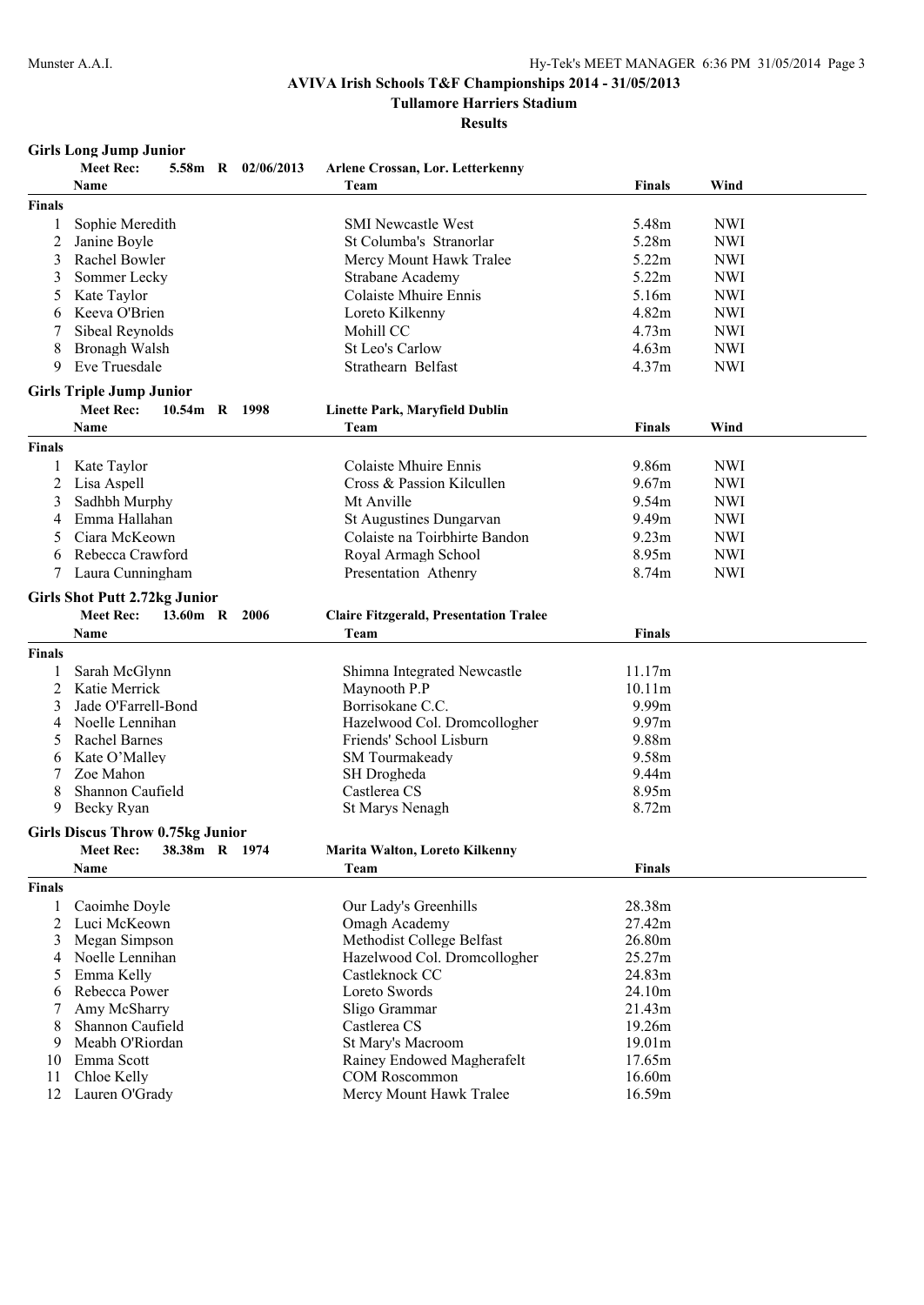**Tullamore Harriers Stadium**

**Results**

### **Girls Hammer Throw 2.5kg Junior**

|               | <b>Meet Rec:</b><br>49.02m R 2011                                              | Alice Akers, Scariff CC                      |                       |  |
|---------------|--------------------------------------------------------------------------------|----------------------------------------------|-----------------------|--|
|               | Name                                                                           | Team                                         | Finals                |  |
| Finals        |                                                                                |                                              |                       |  |
| 1             | Jade Williams                                                                  | Baillieborough Community Schoo               | 46.68m                |  |
| 2             | Lauren O'Keeffe                                                                | Loreto Balbriggan                            | 45.49m                |  |
| 3             | Naoimh McGranaghan                                                             | St Columba's Stranorlar                      | 43.62m                |  |
| 4             | Jade O'Farrell-Bond                                                            | Borrisokane C.C.                             | 40.87m                |  |
| 5             | Erin Moffett                                                                   | Belfast Royal Academy                        | 35.84m                |  |
| 6             | <b>Emily Barry</b>                                                             | St Dominic's Ballyfermot                     | 27.68m                |  |
| 7             | Emma Kelleher                                                                  | Scoil Mhuire gan Smal Blarney                | 27.51m                |  |
| 8             | Ciara Brannigan                                                                | Borrisokane C.C.                             | 12.01m                |  |
|               | <b>Girls Javelin Throw 400g Junior</b>                                         |                                              |                       |  |
|               | <b>Meet Rec:</b><br>36.94m R 1985                                              | L Kane, Glenlola CS                          |                       |  |
|               | Name                                                                           | Team                                         | <b>Finals</b>         |  |
| <b>Finals</b> |                                                                                |                                              |                       |  |
| 1             | Kate O'Connor                                                                  | <b>St Vincent's S.S Dundalk</b>              | $40.77m$ R            |  |
| 2             | Aoife Hurley                                                                   | Loreto Fermoy                                | 35.28m                |  |
| 3             | Rebecca Power                                                                  | Loreto Swords                                | 30.97m                |  |
| 4             | Tara O'Farrell                                                                 | Col. Bride Enniscorthy                       | 30.43m                |  |
| 5             | Vicki Cusack                                                                   | Nagle-Rice Doneraile                         | 29.40m                |  |
| 6             | Emma Ceshire                                                                   | <b>St Vincent's S.S Dundalk</b>              | 29.38m                |  |
| 7             | Naoimh McGranaghan                                                             | St Columba's Stranorlar                      | 28.74m                |  |
| 8             | Natalie McHugh                                                                 | Strathearn Belfast                           | 27.78m                |  |
| 9             | Meabh Ni Dhalaogh                                                              | Gaelcholaiste Mhuire AG Corcai               | 27.28m                |  |
| 10            | Sasha Kirk                                                                     | Ballyclare H. S.                             | 24.36m                |  |
| 11            | Amy McSharry                                                                   | Sligo Grammar                                | 19.10m                |  |
|               |                                                                                |                                              |                       |  |
|               | <b>Girls 1200 Meter Race Walk Junior</b><br><b>Meet Rec:</b><br>5:27.27 R 2008 |                                              |                       |  |
|               | Name                                                                           | <b>Kate Veale, St Augustines</b><br>Team     | Finals                |  |
|               |                                                                                |                                              |                       |  |
| Finals        |                                                                                |                                              |                       |  |
|               | Niamh O'Connor                                                                 | St Wolstan's CS                              | 5:27.88               |  |
| 2             | Sarah Glennon                                                                  | St Finian's Mullingar                        | 6:06.38               |  |
| 3             | Orla O'Connor                                                                  | Waterpark Waterford                          | 6:13.37               |  |
| 4             | Karla Burke                                                                    | Lucan CC                                     | 6:14.66               |  |
| 5             | Eva Rush                                                                       | Our Lady's Templemore                        | 7:24.74               |  |
| 6             | Aoife Herran                                                                   | Mount St Michael Claremorris                 | 7:38.30               |  |
|               | kristiana vitina                                                               | <b>Presentation Galway</b>                   | 7:57.46               |  |
| 8             | Dayna Morrow                                                                   | Methodist College Belfast                    | 8:12.97               |  |
|               | <b>Girls 100 Meter Intermediate</b>                                            |                                              |                       |  |
|               | 1983<br><b>Meet Rec:</b><br>$11.9h$ R                                          | <b>Olive Burke, FCJ Laurel Hill</b>          |                       |  |
|               | 2008<br>Meet:<br>11.90                                                         | <b>Niamh Whelan, Presentatiion Waterford</b> |                       |  |
|               | Name                                                                           | Team                                         | Wind<br><b>Finals</b> |  |
| Finals        |                                                                                |                                              |                       |  |
| 1             | Gina Akpe Moses                                                                | St Vincent's S.S Dundalk                     | 12.01<br>$-0.2$       |  |
| 2             | Megan Marrs                                                                    | Strathearn Belfast                           | 12.18<br>$-0.2$       |  |
| 3             | Laura-Ann Costello                                                             | Dunmore CS                                   | 12.36<br>$-0.2$       |  |
| 4             | Mollie Scott                                                                   | Scoil Chonglais                              | 12.38<br>$-0.2$       |  |
|               | Sinéad Treacy                                                                  | St Raphael's Loughrea                        | 12.43<br>$-0.2$       |  |
| 6             | Sharlene Mawdsley                                                              | St Mary's Newport                            | 12.44<br>$-0.2$       |  |
|               | Caitlin Maguire                                                                | Dominican College Belfast                    | 12.77<br>$-0.2$       |  |
| 8             | Marie O'Halloran                                                               | Christ King Cork                             | 12.83<br>$-0.2$       |  |
|               |                                                                                |                                              |                       |  |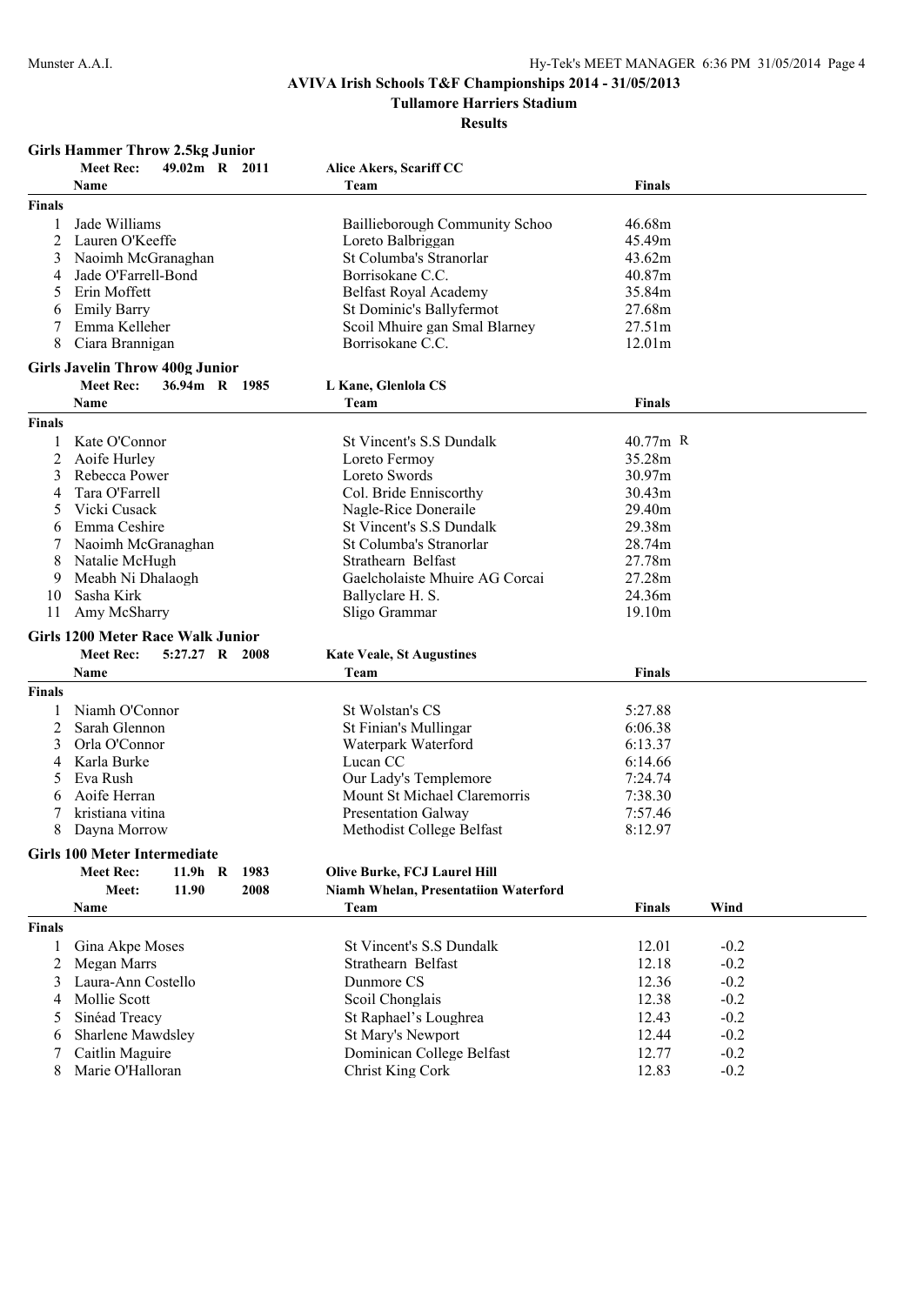**Tullamore Harriers Stadium**

**Results**

### **Girls 200 Meter Intermediate**

|                | Meet Rec:                            |                | 24.54 R 02/06/2013 | Roseanna McGuckian, Ballymena Acad.               |                |        |  |
|----------------|--------------------------------------|----------------|--------------------|---------------------------------------------------|----------------|--------|--|
|                | <b>Name</b>                          |                |                    | Team                                              | <b>Finals</b>  | Wind   |  |
| <b>Finals</b>  |                                      |                |                    |                                                   |                |        |  |
| 1              | Gina Akpe Moses                      |                |                    | St Vincent's S.S Dundalk                          | 25.08          | $-1.2$ |  |
| 2              | Sinéad Treacy                        |                |                    | St Raphael's Loughrea                             | 25.23          | $-1.2$ |  |
| 3              | Sharlene Mawdsley                    |                |                    | St Mary's Newport                                 | 25.36          | $-1.2$ |  |
| 4              | Mollie O'Reilly                      |                |                    | Dalkey                                            | 25.37          | $-1.2$ |  |
| 5              | Megan Marrs                          |                |                    | Strathearn Belfast                                | 25.71          | $-1.2$ |  |
| 6              | Laura-Ann Costello                   |                |                    | Dunmore CS                                        | 26.13          | $-1.2$ |  |
|                | Laura Murphy                         |                |                    | St Angela's Cork                                  | 26.28          | $-1.2$ |  |
| 8              | Caitlin Maguire                      |                |                    | Dominican College Belfast                         | 26.56          | $-1.2$ |  |
|                | <b>Girls 300 Meter Intermediate</b>  |                |                    |                                                   |                |        |  |
|                | <b>Meet Rec:</b>                     | 38.55 R        | <b>2010</b>        | Katie Kirk, Sullivan Upper                        |                |        |  |
|                | Name                                 |                |                    | Team                                              | <b>Finals</b>  |        |  |
| <b>Finals</b>  |                                      |                |                    |                                                   |                |        |  |
|                |                                      |                |                    |                                                   |                |        |  |
| 1              | Aisling Forkan                       |                |                    | SM&P Swinford<br>Chriost Ri Portlaoise            | 39.35<br>40.56 |        |  |
| 2<br>3         | Aoife Campion                        |                |                    |                                                   | 41.22          |        |  |
| 4              | Sarah Torrans                        |                |                    | Loreto Stephen's Green<br><b>Ursuline Thurles</b> | 41.45          |        |  |
| 5              | Aoife Delaragy<br>Clara Heinrich     |                |                    | <b>Presentation Tralee</b>                        | 41.61          |        |  |
| 6              | Eva McMullin                         |                |                    | CC Ballyshannon                                   | 41.96          |        |  |
|                | Elise Bruen                          |                |                    | Carrick-on-Shannon CS                             | 43.59          |        |  |
| 8              | Ellen McMullan                       |                |                    | Glenlola Collegiate Bangor                        | 47.89          |        |  |
|                |                                      |                |                    |                                                   |                |        |  |
|                | <b>Girls 800 Meter Intermediate</b>  |                |                    |                                                   |                |        |  |
|                | <b>Meet Rec:</b>                     | $2:10.80$ R    | 2010               | Amy O'Donoghue, Villier's School                  |                |        |  |
|                | Name                                 |                |                    | Team                                              | <b>Finals</b>  |        |  |
| <b>Finals</b>  |                                      |                |                    |                                                   |                |        |  |
| 1              | Carla Sweeney                        |                |                    | St Mac Dara's CC                                  | 2:12.81        |        |  |
| $\overline{c}$ | Laura Whitelaw                       |                |                    | St Finian's Mullingar                             | 2:19.58        |        |  |
| 3              | Aoife Mahony                         |                |                    | Presentation SS Listowel                          | 2:20.51        |        |  |
| 4              | Zoe Carruthers                       |                |                    | Friends' School Lisburn                           | 2:21.66        |        |  |
| 5              | Sarah Ní Domhnaill                   |                |                    | Col Coiribe Galway                                | 2:23.18        |        |  |
| 6              | Rebekah Nixon                        |                |                    | <b>Banbridge Academy</b>                          | 2:25.35        |        |  |
| 7              | Anna Welsh                           |                |                    | Our Ladys Newry                                   | 2:28.99        |        |  |
| 8              | Elaine Yelverton                     |                |                    | St Mary's Newport                                 | 2:36.19        |        |  |
| 9              | Gráinne McDaid                       |                |                    | Presentation Athenry                              | 2:44.68        |        |  |
|                | <b>Girls 1500 Meter Intermediate</b> |                |                    |                                                   |                |        |  |
|                | <b>Meet Rec:</b>                     | 4:23.8h R 1978 |                    | <b>Carol Meagan, St Anne's Miltown</b>            |                |        |  |
|                | Name                                 |                |                    | Team                                              | <b>Finals</b>  |        |  |
| <b>Finals</b>  |                                      |                |                    |                                                   |                |        |  |
| 1              | Amy Hamill                           |                |                    | Colaiste Oiriall Monaghan                         | 4:32.98        |        |  |
| $\overline{2}$ | Emma O'Brien                         |                |                    | D.C.W                                             | 4:37.77        |        |  |
| 3              | Nadia Power                          |                |                    | St Mac Dara's CC                                  | 4:39.39        |        |  |
| 4              | Rhona Pierce                         |                |                    | Skerries CC                                       | 4:45.51        |        |  |
| 5              | Clodagh O'Reilly                     |                |                    | Loretto College Cavan                             | 4:51.89        |        |  |
| 6              | Aisling Kelly                        |                |                    | St Joseph's Spanish Point                         | 4:53.19        |        |  |
| 7              | Aife McSheffrey                      |                |                    | Limavady Grammar                                  | 4:55.43        |        |  |
| 8              | Avril Deegan                         |                |                    | <b>Presentation Thurles</b>                       | 5:00.70        |        |  |
| 9              | Aoife Deering                        |                |                    | <b>St Marys Nenagh</b>                            | 5:09.69        |        |  |
| 10             | Aoife Gavin                          |                |                    | Presentation Athenry                              | 5:51.02        |        |  |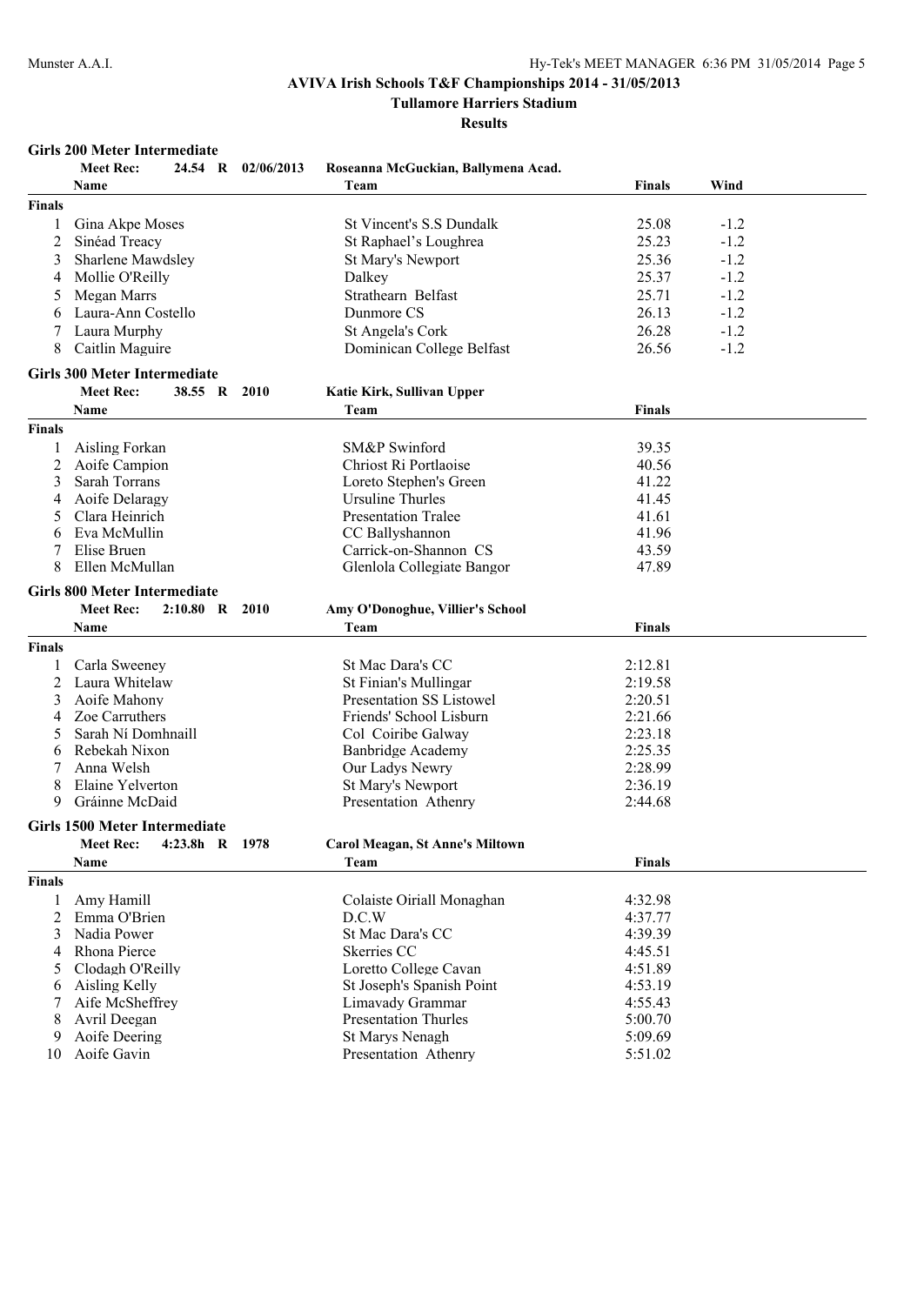**Tullamore Harriers Stadium**

|                | Girls 3000 Meter Intermediate               |           |                |                                                        |               |        |  |
|----------------|---------------------------------------------|-----------|----------------|--------------------------------------------------------|---------------|--------|--|
|                | <b>Meet Rec:</b>                            | 9:50.08 R | 2006           | <b>Charlotte Ffrench-O'Carroll, St Stephen's Green</b> |               |        |  |
|                | Name                                        |           |                | Team                                                   | <b>Finals</b> |        |  |
| <b>Finals</b>  |                                             |           |                |                                                        |               |        |  |
| 1              | Isabel Caron                                |           |                | Skerries CC                                            | 10:20.34      |        |  |
| 2              | Chlodagh O'Reilly                           |           |                | Loretto College Cavan                                  | 10:23.17      |        |  |
| 3              | Aoife Fay                                   |           |                | Dundalk Grammar School                                 | 10:30.12      |        |  |
| 4              | Niamh Corry                                 |           |                | Malahide CS                                            | 10:43.3h      |        |  |
| 5              | Caoimhe Harvey                              |           |                | Kilkee C C                                             | 10:44.5h      |        |  |
| 6              | Niamh NíChairdha                            |           |                | Col Íosagáin Dublin                                    | 10:56.09      |        |  |
| 7              | Karen Twomey                                |           |                | Regina Mundi Cork                                      | 10:58.63      |        |  |
|                | Madison Bowyer                              |           |                | Methodist College Belfast                              | 11:02.12      |        |  |
| 8<br>9         | Avril Deegan                                |           |                | <b>Presentation Thurles</b>                            | 11:06.07      |        |  |
|                |                                             |           |                |                                                        |               |        |  |
| 10             | Emily McGill                                |           |                | <b>Abbey Vocational Donegal</b>                        | 11:21.86      |        |  |
| 11             | Caron Ryan                                  |           |                | St Raphael's Loughrea                                  | 12:16.25      |        |  |
| 12             | Cathy Devaney                               |           |                | Ursuline Sligo                                         | 12:24.78      |        |  |
|                | Girls 80 Meter Hurdles 76.2cm Intermediate  |           |                |                                                        |               |        |  |
|                | <b>Meet Rec:</b>                            |           | 11.1h R 1983   | Olive Burke, FCJ Laurel Hill                           |               |        |  |
|                | Name                                        |           |                | Team                                                   | <b>Finals</b> | Wind   |  |
| <b>Finals</b>  |                                             |           |                |                                                        |               |        |  |
|                | <b>Molly Scott</b>                          |           |                | Scoil Chonglais                                        | 11.68         | $-1.4$ |  |
| 2              | Clodagh O'Mahoney                           |           |                | Laurel Hill Coláiste Limerick                          | 11.75         | $-1.4$ |  |
| 3              | Chloe Tobin                                 |           |                | <b>Castletroy College</b>                              | 12.08         | $-1.4$ |  |
|                |                                             |           |                | Ballinrobe C.S                                         | 12.10         | $-1.4$ |  |
| 4              | Sarah Quinn                                 |           |                |                                                        |               |        |  |
| 5              | Kate Farrelly                               |           |                | Strathearn Belfast                                     | 12.20         | $-1.4$ |  |
| 6              | Orla Comerford                              |           |                | Loreto Stephen's Green                                 | 12.36         | $-1.4$ |  |
| 7              | Ellen Robinson                              |           |                | Glenlola Collegiate Bangor                             | 13.50         | $-1.4$ |  |
| 8              | Kate Corcoran                               |           |                | <b>HRC</b> Mountbellew                                 | 14.46         | $-1.4$ |  |
|                | Girls 300 Meter Hurdles 76.2cm Intermediate |           |                |                                                        |               |        |  |
|                | <b>Meet Rec:</b>                            |           | 42.37 R 2009   | <b>Christine McMahon, Belfast Royal Academy</b>        |               |        |  |
|                | Name                                        |           |                | Team                                                   | <b>Finals</b> |        |  |
| <b>Finals</b>  |                                             |           |                |                                                        |               |        |  |
|                |                                             |           |                |                                                        |               |        |  |
|                | Kelly-Ann Doyle                             |           |                | Scoil Mhuire Carrick on Suir                           | 43.27         |        |  |
| 2              | Amaris Borel                                |           |                | Avondale College                                       | 43.90         |        |  |
| 3              | Chloe Whelan                                |           |                | Meanscoil Garmain                                      | 46.26         |        |  |
| 4              | Tara McNally                                |           |                | Loughrea VS                                            | 46.77         |        |  |
| 5              | Aine Brady                                  |           |                | Loretto College Cavan                                  | 47.20         |        |  |
| 6              | Caoimhe Dwyer                               |           |                | St Augustines Dungarvan                                | 50.53         |        |  |
|                | Niamh Malone                                |           |                | Castleblayney College                                  | 51.39         |        |  |
|                | Girls 1500 Meter Steeplechase Intermediate  |           |                |                                                        |               |        |  |
|                | <b>Meet Rec:</b>                            |           | 5:16.55 R 2012 | Jessica Coyne, Crescent CC                             |               |        |  |
|                | Name                                        |           |                | Team                                                   | Finals        |        |  |
| <b>Finals</b>  |                                             |           |                |                                                        |               |        |  |
| 1              | Alison Armstrong                            |           |                | Coolmine College                                       | 5:21.99       |        |  |
| $\overline{2}$ | Toni Moore                                  |           |                | Sacred Heart Omagh                                     | 5:30.37       |        |  |
| 3              | Emily Grennan                               |           |                | Killina Sec. School                                    | 5:30.77       |        |  |
|                | Anna Heavey                                 |           |                | St Mary's Naas                                         | 5:35.57       |        |  |
| 4              | Ciara Robothan                              |           |                |                                                        |               |        |  |
| 5              | Chloe Fennell                               |           |                | St Mary's Naas                                         | 6:00.41       |        |  |
| 6              |                                             |           |                | St Augustines Dungarvan<br>Strathearn Belfast          | 6:07.17       |        |  |
| 7              | Emma Watson<br>Alice Gilmore                |           |                |                                                        | 6:27.8h       |        |  |
| 8              |                                             |           |                | Methodist College Belfast                              | 7:29.99       |        |  |
|                | Orla McCann                                 |           |                | SM&P Swinford                                          | NT            |        |  |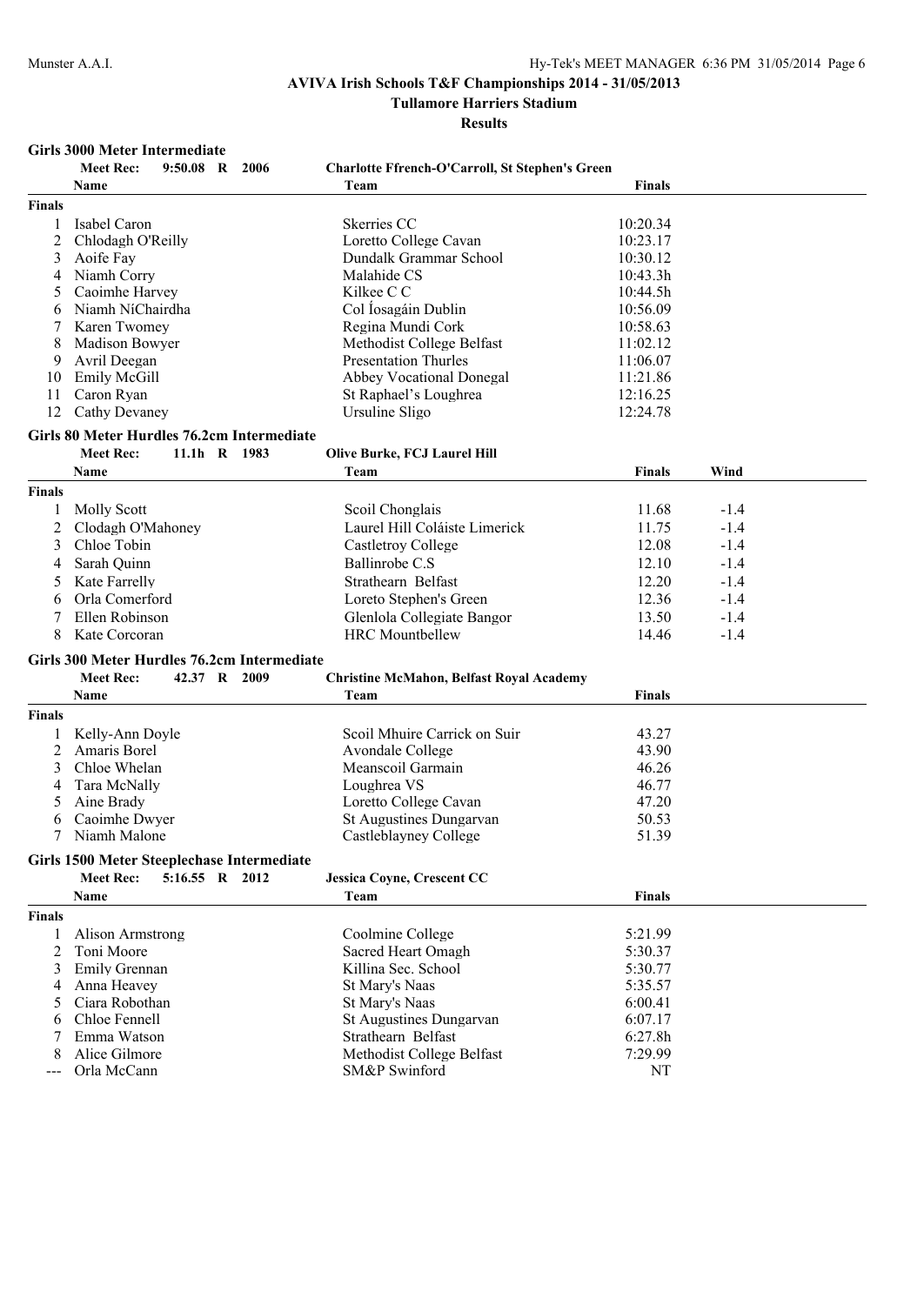**Tullamore Harriers Stadium**

**Results**

### **Girls 4x100 Meter Relay Intermediate**

|                | Meet Rec:                            |              | 49.29 R 02/06/2013 | Abbey Vocational Donegal, Abbey Voc.   |               |            |
|----------------|--------------------------------------|--------------|--------------------|----------------------------------------|---------------|------------|
|                | Team                                 |              |                    | Relay                                  | <b>Finals</b> |            |
| <b>Finals</b>  |                                      |              |                    |                                        |               |            |
|                | Glenlola Collegiate Bangor           |              |                    |                                        | 49.76         |            |
| 2              | St Mary's Naas                       |              |                    |                                        | 50.52         |            |
| 3              | Strathearn Belfast                   |              |                    |                                        | 50.54         |            |
| 4              | Castletroy College                   |              |                    |                                        | 50.66         |            |
| 5              | St Mary's Newport                    |              |                    |                                        | 51.15         |            |
| 6              | J&M Salerno Galway                   |              |                    |                                        | 51.70         |            |
|                | St Mac Dara's CC                     |              |                    |                                        | 51.91         |            |
| 8              | Presentation Athenry                 |              |                    |                                        | 54.02         |            |
|                | <b>Girls High Jump Intermediate</b>  |              |                    |                                        |               |            |
|                | <b>Meet Rec:</b>                     | $1.81m$ R    | 1983               | <b>Ursula Fay, St Dominics Belfast</b> |               |            |
|                | <b>Name</b>                          |              |                    | Team                                   | <b>Finals</b> |            |
| <b>Finals</b>  |                                      |              |                    |                                        |               |            |
| 1              | Phoebe Tan                           |              |                    | Methodist College Belfast              | 1.66m         |            |
| 2              | Shannon Shady                        |              |                    | Loreto Navan                           | 1.60m         |            |
| 3              | Rebekah Rutherford                   |              |                    | Glenlola Collegiate Bangor             | 1.60m         |            |
| 4              | Laura Cussen                         |              |                    | Colaiste Choilm Ballincollig           | 1.55m         |            |
| 5              | Emma Young                           |              |                    | Bandon Grammar School                  | 1.55m         |            |
| 6              | Aoife Simm                           |              |                    | Castleknock CC                         | 1.50m         |            |
| 7              | Lauren Brooker                       |              |                    | Strathearn Belfast                     | 1.50m         |            |
| 8              | Aisling Keady                        |              |                    | Presentation Athenry                   | 1.50m         |            |
|                | <b>Girls Pole Vault Intermediate</b> |              |                    |                                        |               |            |
|                | <b>Meet Rec:</b>                     | 2.90m R 2010 |                    | Lucy Duggan, Belfast Royal Academy     |               |            |
|                | Name                                 |              |                    | Team                                   | <b>Finals</b> |            |
| <b>Finals</b>  |                                      |              |                    |                                        |               |            |
|                | Megan Dunford                        |              |                    | St Augustines Dungarvan                | 2.75m         |            |
| 2              | Ellen Larkin                         |              |                    | Villiers Limerick                      | 2.75m         |            |
| 3              | Laura Cussen                         |              |                    | Colaiste Choilm Ballincollig           | 2.65m         |            |
| 4              | Caoimhe Byrne                        |              |                    | Carrick Vocational School Done         | 2.45m         |            |
| 4              | Ailbhe Healy                         |              |                    | Castleknock CC                         | 2.45m         |            |
| 6              | Victoria Beattie                     |              |                    | Belfast Royal Academy                  | 2.35m         |            |
| 7              | Ella Hyland                          |              |                    | Pres Carlow                            | 2.25m         |            |
| 8              | Aoife Simm                           |              |                    | Castleknock CC                         | 1.95m         |            |
| 8              | Kelly McClean                        |              |                    | Belfast Royal Academy                  | 1.95m         |            |
|                |                                      |              |                    |                                        |               |            |
|                | <b>Girls Long Jump Intermediate</b>  |              |                    |                                        |               |            |
|                | <b>Meet Rec:</b>                     | 5.86m R 2010 |                    | Sarah McCarthy, Maryfield, Dublin      |               |            |
|                | <b>Name</b>                          |              |                    | Team                                   | <b>Finals</b> | Wind       |
| <b>Finals</b>  |                                      |              |                    |                                        |               |            |
| 1              | Sabine Haller                        |              |                    | Sion Hill                              | 5.42m         | <b>NWI</b> |
| $\overline{c}$ | Lydia Mills                          |              |                    | Ballyclare H. S.                       | 5.34m         | <b>NWI</b> |
| 3              | Aisling Forkan                       |              |                    | SM&P Swinford                          | 5.29m         | <b>NWI</b> |
| $\overline{4}$ | Jessica McMaster                     |              |                    | Belfast High School                    | 5.27m         | <b>NWI</b> |
| 5              | Tara Jenkins                         |              |                    | Sion Hill                              | 5.18m         | <b>NWI</b> |
| 6              | Aoife O'Carroll                      |              |                    | Mercy Mount Hawk Tralee                | 4.94m         | <b>NWI</b> |
| 7              | Avril Pratt                          |              |                    | Carrigaline Community School           | 4.83m         | <b>NWI</b> |
| 8              | Rebekah Rutherford                   |              |                    | Glenlola Collegiate Bangor             | 4.73m         | <b>NWI</b> |
| 9              | Aisling Keady                        |              |                    | Presentation Athenry                   | 4.50m         | <b>NWI</b> |
| 10             | Una Samuels                          |              |                    | Colaiste Daibheid Corcaigh             | 4.49m         | <b>NWI</b> |
|                |                                      |              |                    |                                        |               |            |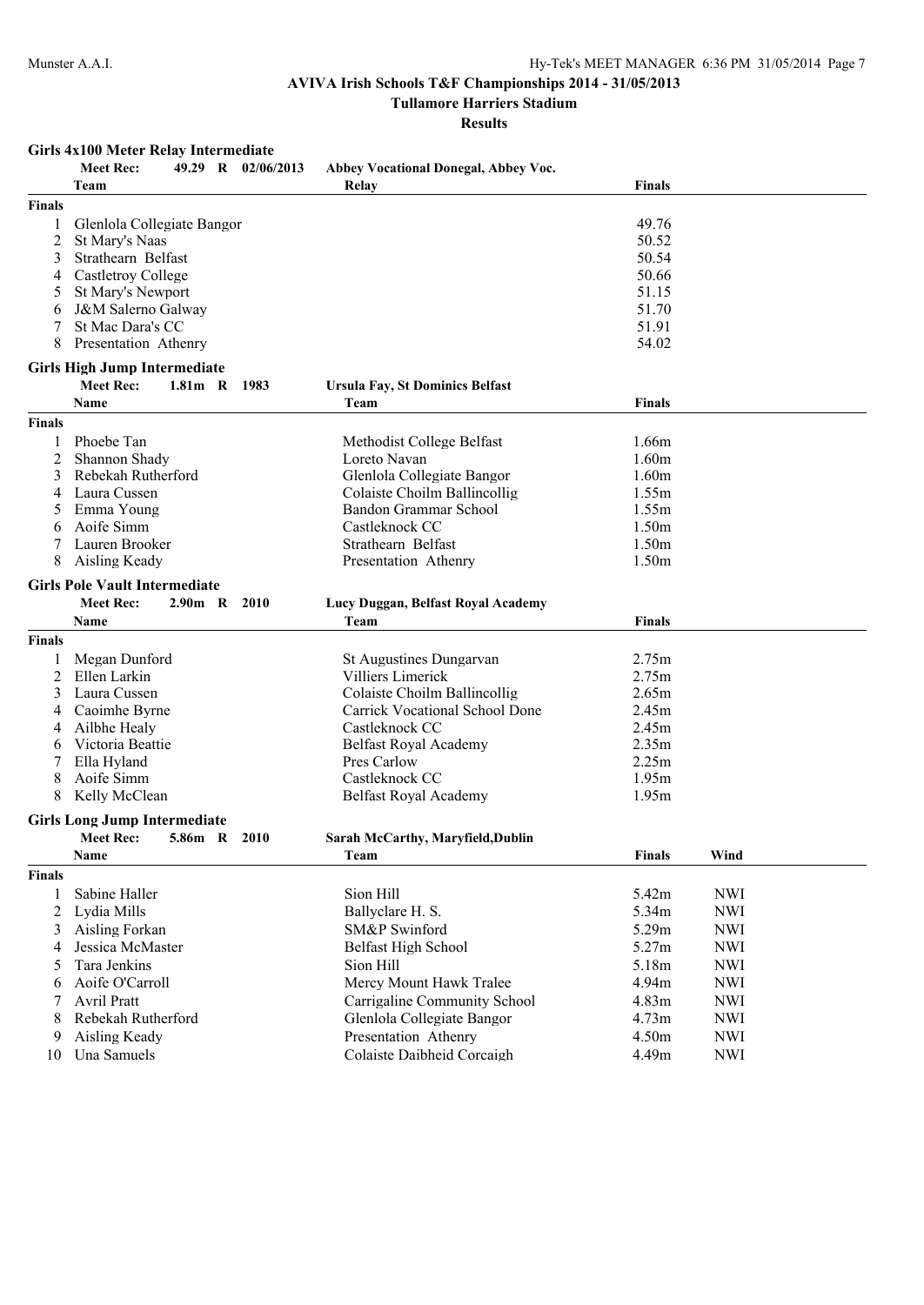**Tullamore Harriers Stadium**

**Results**

### **Girls Triple Jump Intermediate**

|               | <b>Meet Rec:</b><br>11.73m R 2008          | <b>Caoimhe King, Bower Athlone</b>            |               |            |
|---------------|--------------------------------------------|-----------------------------------------------|---------------|------------|
|               | Name                                       | Team                                          | <b>Finals</b> | Wind       |
| <b>Finals</b> |                                            |                                               |               |            |
| 1             | Maria Carey                                | St Mary's Newport                             | $11.93m$ R    | <b>NWI</b> |
| 2             | Lydia Mills                                | Ballyclare H. S.                              | 10.94m        | <b>NWI</b> |
| 3             | Zoe-Jane Dickson                           | Victoria College Belfast                      | 10.64m        | <b>NWI</b> |
|               |                                            |                                               | 10.63m        |            |
| 4             | Jessica McMaster                           | Belfast High School                           |               | <b>NWI</b> |
| 5             | Cliodhna Blake                             | St Michael's Kilmihil                         | 10.05m        | <b>NWI</b> |
| 6             | Ellen McGrady                              | <b>Sutton Park</b>                            | 9.90m         | <b>NWI</b> |
|               | Grace Furlong                              | <b>CBS New Ross</b>                           | 9.65m         | <b>NWI</b> |
| 8             | Eimear Gilhooly                            | Pres Wexford                                  | 9.55m         | <b>NWI</b> |
| 9             | Carla Hicks                                | St Brogan's Bandon                            | 8.78m         | <b>NWI</b> |
| 10            | Ellen Fitzpatrick                          | Presentation Athenry                          | 8.58m         | <b>NWI</b> |
|               | <b>Girls Shot Putt 3kg Intermediate</b>    |                                               |               |            |
|               | <b>Meet Rec:</b><br>13.49m R               | Marita Walton, Loreto Kilkenny                |               |            |
|               | Name                                       | Team                                          | <b>Finals</b> |            |
| <b>Finals</b> |                                            |                                               |               |            |
| 1             | Niamh Fogarty                              | St Joseph's Rochfortbridge                    | 12.03m        |            |
| 2             | Erin Kingston                              | Bandon Grammar School                         | 11.41m        |            |
| 3             | Sarah Hayes                                | Mount St Michael Rosscarbery                  | 10.95m        |            |
| 4             | Ciara Mockler                              | <b>Presentation Thurles</b>                   | 10.82m        |            |
| 5             | Clara Herron                               | CC Ballyshannon                               | 10.15m        |            |
| 6             | Isobel Mullarney                           | Loreto Beaufort                               | 9.70m         |            |
| 7             | Amy Rothwell                               | Sullivan Upper Holywood                       | 9.52m         |            |
| 8             | Moya Leydon                                | St Finian's Mullingar                         | 9.22m         |            |
| 9             | Shauna Treacy                              | Loughrea VS                                   | 7.67m         |            |
|               |                                            |                                               |               |            |
|               | <b>Girls Discus Throw 1kg Intermediate</b> |                                               |               |            |
|               | <b>Meet Rec:</b><br>41.92m R 2008          | <b>Claire Fitzgerald, Presentation Tralee</b> |               |            |
|               | Name                                       | Team                                          | <b>Finals</b> |            |
| <b>Finals</b> |                                            |                                               |               |            |
|               | Seodhna Hoey                               | Colaiste Iosagain Portarlingto                | 34.02m        |            |
| 2             | Aoife Doyle                                | Intermediate School Killorglin                | 33.09m        |            |
| 3             | Sally Smith                                | Bandon Grammar School                         | 30.38m        |            |
| 4             | Lauren Flanagan                            | Mt Anville                                    | 30.19m        |            |
| 5             | Ciara Mockler                              | <b>Presentation Thurles</b>                   | 28.23m        |            |
| 6             | Emma Henderson                             | Victoria College Belfast                      | 25.05m        |            |
| 7             | Jennifer Chambres                          | Sacred Heart Westport                         | 23.42m        |            |
| 8             | Cait Convery                               | <b>Belfast High School</b>                    | 22.94m        |            |
| 9             | Jasmine Walker                             | Ballyclare H. S.                              | 22.27m        |            |
|               | 10 Shauna Treacy                           | Loughrea VS                                   | 20.23m        |            |
| 11            | Karine Rodriguez                           | <b>COM Roscommon</b>                          | 14.85m        |            |
|               | <b>Girls Hammer Throw 3kg Intermediate</b> |                                               |               |            |
|               | 47.59m R 2001<br><b>Meet Rec:</b>          | Rachel Akers, Scariff CC                      |               |            |
|               | Name                                       | Team                                          | <b>Finals</b> |            |
|               |                                            |                                               |               |            |
| <b>Finals</b> |                                            | Colaiste Abbain                               |               |            |
| 1             | Katelyn Furlong                            |                                               | 47.61m R      |            |
| 2             | Ashling Vaughan-Witts                      | Borrisokane C.C.                              | 47.39m        |            |
| 3             | Aoife Doyle                                | Intermediate School Killorglin                | 43.75m        |            |
| 4             | Clodagh Reid                               | Donabate CC                                   | 42.73m        |            |
| 5             | Micheala McNally                           | Lurgan College                                | 41.73m        |            |
| 6             | Ciara Maguire                              | Scoil Mhuire Trim                             | 39.38m        |            |
| 7             | Cadhla McGrath                             | St Augustines Dungarvan                       | 32.98m        |            |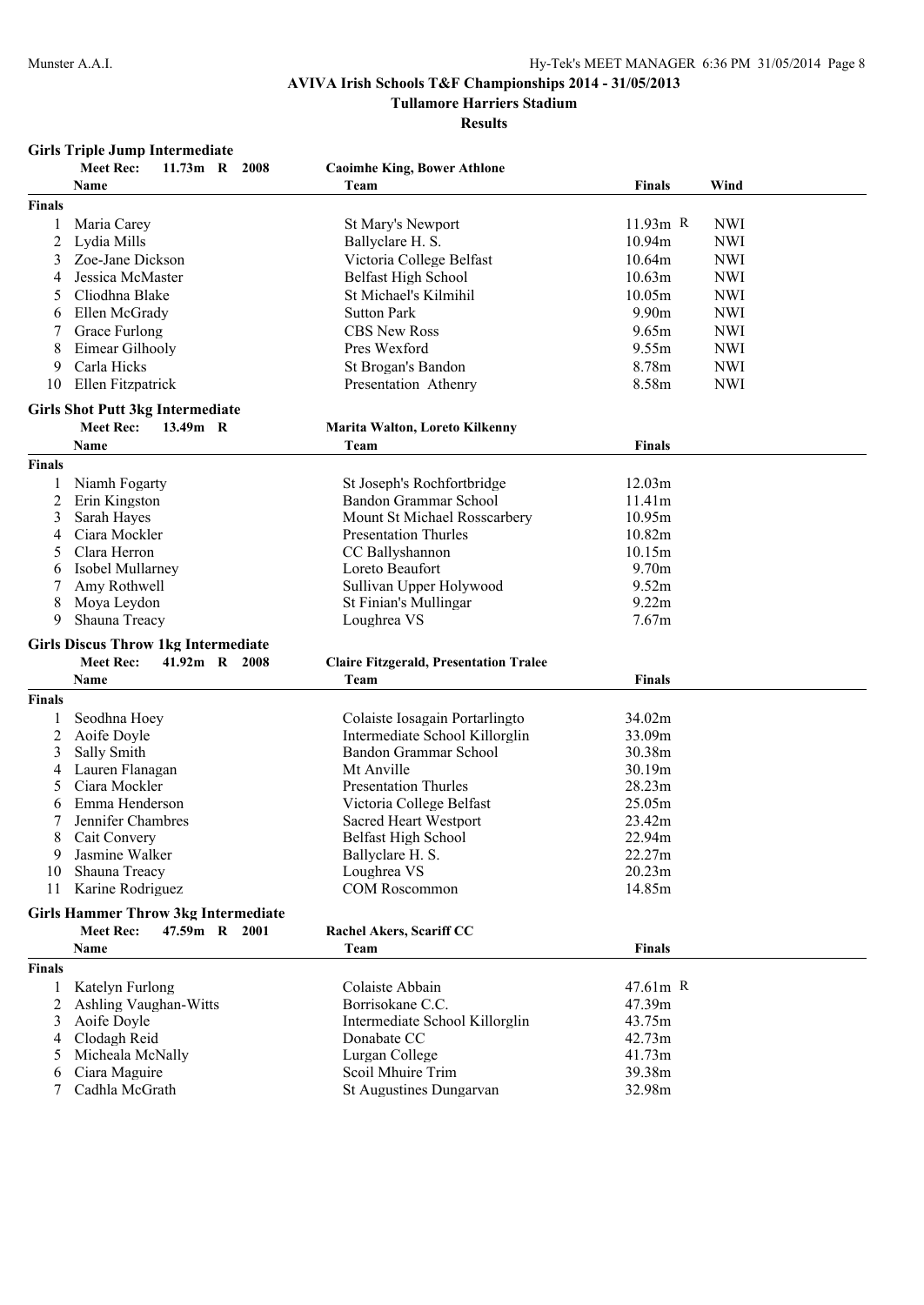**Tullamore Harriers Stadium**

|                | Finals  (Girls Hammer Throw 3kg Intermediate)  |                                  |                   |            |  |
|----------------|------------------------------------------------|----------------------------------|-------------------|------------|--|
|                | <b>Name</b>                                    | Team                             | <b>Finals</b>     |            |  |
| 8              | Laura Middleton                                | Strathearn Belfast               | 29.09m            |            |  |
| 9              | <b>Chloe Masterson</b>                         | <b>Abbey Vocational Donegal</b>  | 28.75m            |            |  |
|                | Girls Javelin Throw 500g Intermediate          |                                  |                   |            |  |
|                | 44.32m R 1982<br><b>Meet Rec:</b>              | Brenda Walsh, FCJ Laurel Hill    |                   |            |  |
|                | Name                                           | Team                             | <b>Finals</b>     |            |  |
| <b>Finals</b>  |                                                |                                  |                   |            |  |
| 1              | Orla O'Brien                                   | Ursuline Waterford               | 41.52m            |            |  |
| 2              | Grace Casey                                    | St Mary's Naas                   | 35.22m            |            |  |
| 3              | Amy Edwards                                    | Victoria College Belfast         | 32.50m            |            |  |
| 4              | Sophie Cree                                    | St Columbanus Bangor             | 31.16m            |            |  |
| 5              | EmmaJude Lyons                                 | St Joseph's Rochfortbridge       | 29.81m            |            |  |
| 6              | Sarah Woods                                    | Methodist College Belfast        | 27.70m            |            |  |
| 7              | Orlaith Hickey                                 | Carrigaline Community School     | 25.37m            |            |  |
| 8              | Jennifer Chambres                              | <b>Sacred Heart Westport</b>     | 24.08m            |            |  |
| 9              | Ellen Fitzpatrick                              | Presentation Athenry             | 23.60m            |            |  |
| 10             | Jodie Cusack                                   | Nagle-Rice Doneraile             | 22.62m            |            |  |
|                | <b>Girls 2000 Meter Race Walk Intermediate</b> |                                  |                   |            |  |
|                |                                                |                                  |                   |            |  |
|                | <b>Meet Rec:</b><br>8:26.02 R 2010             | <b>Kate Veale, St Augustines</b> |                   |            |  |
|                | Name                                           | Team                             | <b>Finals</b>     |            |  |
| <b>Finals</b>  |                                                |                                  |                   |            |  |
| 1              | Claire Kennedy                                 | St Wolstan's CS                  | 9:35.48           |            |  |
| 2              | Orlaith Delahunt                               | Ursuline Sligo                   | 9:42.25           |            |  |
| 3              | Rachel Glennon                                 | St Finian's Mullingar            | 10:21.07          |            |  |
| 4              | Karen Burke                                    | St Wolstan's CS                  | 10:50.78          |            |  |
| 5              | Chloe Lynch                                    | Colaiste Cluain Meala            | 11:17.75          |            |  |
| 6              | Jodie Cusack                                   | Nagle-Rice Doneraile             | 11:18.68          |            |  |
| 7              | Anna Tierney                                   | SM&P Swinford                    | 11:56.09          |            |  |
| 8              | Angharad Loughnane                             | Gaelcholáiste Luimnigh           | 12:09.43          |            |  |
| 9              | Jessica Quinn                                  | <b>Abbey Vocational Donegal</b>  | 12:47.72          |            |  |
| $---$          | Dearbhaile Beirne                              | Mohill CC                        | D <sub>O</sub>    |            |  |
|                | <b>Girls 100 Meter Senior</b>                  |                                  |                   |            |  |
|                | <b>Meet Rec:</b><br>11.83 R 02/06/2013         | Phil Healy, Col naToirbhirte     |                   |            |  |
|                | Name                                           | Team                             | Finals            | Wind       |  |
| <b>Finals</b>  |                                                |                                  |                   |            |  |
| 1              | Niamh McNichol                                 | Stella Maris Tramore             | 12.24             | $-1.6$     |  |
| $\overline{c}$ | Sarah-Kate Lacey                               | Loreto Kilkenny                  | 12.24             | $-1.6$     |  |
| 3              | Cliodhna Manning                               | Loreto Kilkenny                  | 12.41             | $-1.6$     |  |
| 4              | <b>Stacey Kerr</b>                             | Ursuline Sligo                   | 12.88             | $-1.6$     |  |
| 5              | Ciara Armstrong                                | St Cecilia's Derry               | 13.04             | $-1.6$     |  |
|                | Saoirse McGeever                               | Colaiste Cluain Meala            | 13.30             |            |  |
| 6              |                                                |                                  |                   | $-1.6$     |  |
| 7              | Isla Lockhart                                  | Strathearn Belfast               | 13.42             | $-1.6$     |  |
|                | <b>Girls 200 Meter Senior</b>                  |                                  |                   |            |  |
|                | <b>Meet Rec:</b><br>23.98 R 02/06/2013         | Phil Healy, Col naToirbhirte     |                   |            |  |
|                | Name                                           | Team                             | <b>Finals</b>     | Wind       |  |
| <b>Finals</b>  |                                                |                                  |                   |            |  |
| 1              | Cliodhna Manning                               | Loreto Kilkenny                  | 24.4h             | <b>NWI</b> |  |
| 1              | Niamh McNichol                                 | Stella Maris Tramore             | 24.4h             | <b>NWI</b> |  |
| 3              | Sarah-Kate Lacey                               | Loreto Kilkenny                  | 24.8h             | <b>NWI</b> |  |
| 4              | <b>Stacey Kerr</b>                             | Ursuline Sligo                   | 25.9h             | <b>NWI</b> |  |
| 5              | Roisín Dobey                                   | Taylor's Hill Galway             | 26.0 <sub>h</sub> | <b>NWI</b> |  |
| 6              | Rebecca Marquis                                | Dominican College Belfast        | 26.4h             | <b>NWI</b> |  |
|                |                                                |                                  |                   |            |  |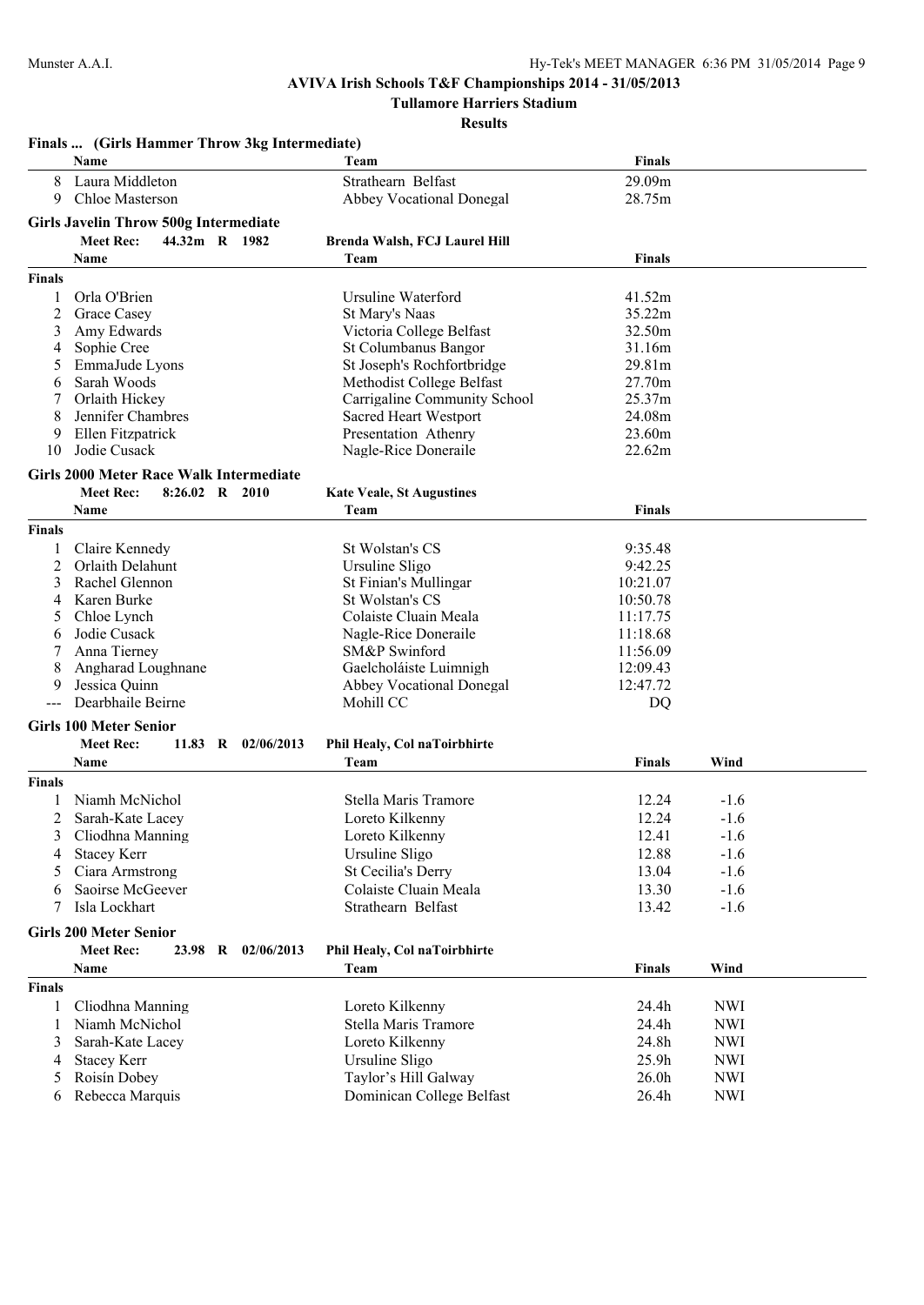**Tullamore Harriers Stadium**

| <b>Girls 400 Meter Senior</b> |  |  |
|-------------------------------|--|--|
|-------------------------------|--|--|

| Team<br><b>Finals</b><br>Name<br><b>Finals</b><br>Jenna Bromell<br>56.57<br>Castletroy College<br>58.22<br>Jade Leahy<br>Muckross Park<br>2<br>59.22<br>Rebecca Carr<br>St Vincent's S.S Dundalk<br>3<br>59.90<br>Chloe Johnston<br>Strathearn Belfast<br>Anna Lawther<br>60.97<br>Ballyclare H. S.<br>5<br><b>Girls 800 Meter Senior</b><br>Siofra Cleirigh-Buttner, Col Íosagáin<br><b>Meet Rec:</b><br>$2:03.81$ R<br>02/06/2013<br>Team<br><b>Finals</b><br>Name<br>Finals<br>Alannah Lally<br>Presentation Athenry<br>2:08.28<br>1<br>Aislinn Crossey<br>Sacred Heart Newry<br>2<br>2:09.81<br>Anna Sheehan<br>Loreto Kilkenny<br>2:22.94<br>Niamh Quinn<br>Chriost Ri Portlaoise<br>2:24.27<br>4<br>Karen Gallagher<br>Royal & Prior Raphoe<br>2:27.13<br>C<br>Roisin Flannagan<br>Sacred Heart Omagh<br>2:32.60<br>6<br><b>Girls 1500 Meter Senior</b><br><b>Meet Rec:</b><br>$4:19.00 \quad R \quad 2010$<br><b>Ciara Mageean, Assumption Ballynahinch</b><br>Team<br><b>Finals</b><br>Name<br>Finals<br>Col Iosagáin Dublin<br>Siofra Cleirigh-Buttner<br>4:25.43<br>Mt Anville<br>Elle Fennelly<br>4:38.18<br>2<br>Maebh Brannigan<br>Colaiste Iognaid Galway<br>4:40.55<br>3<br>Amie Jackson<br>4:43.89<br>Lumen Christi Derry<br>4<br>Cliona Murphy<br>St Dominic's Cabra<br>4:45.28<br>5<br>Maeve Aherne<br>Loreto Fermoy<br>4:47.35<br>6<br>Emer Magee<br>Dominican College Belfast<br>4:58.14<br>Shauna Finnegan<br>8<br>Mercy Tuam<br>5:31.95<br><b>Girls 3000 Meter Senior</b><br>Meet Rec:<br>9:43.02 R 2007<br><b>Charlotte Ffrench-O'Carroll, St Stephen's Green</b><br>Name<br>Team<br><b>Finals</b><br>Finals<br>Institute of Ed<br>Deirdre Healy<br>10:29.21<br>1<br>Aoife Richardson<br>Loreto Kilkenny<br>10:30.96<br>2<br>Laura Tobin<br>Loreto Clonmel<br>10:34.32<br>Yasmin Wilson<br>10:55.16<br>4<br>Ballyclare H. S.<br>Orla Moynahan<br>Loreto Clonmel<br>11:01.01<br>5<br><b>Colaiste Mhuire Ennis</b><br>11:05.13<br>Laura Power<br>6<br>Lauren Dermody<br>Loreto Kilkenny<br>11:26.06<br>7<br><b>Bloomfield Collegiate Belfast</b><br>Katie Moore<br>11:44.54<br>8<br>Orla Mulvuhill<br>Ursuline Sligo<br>12:19.77<br>9<br>Girls 100 Meter Hurdles 83.8cm Senior<br><b>Meet Rec:</b><br>14.1h R 1983<br><b>Noelle Morrissey, St Mary's Nenagh</b><br>Finals<br>Wind<br>Name<br>Team<br><b>Finals</b><br><b>Shannon Dawkins</b><br>St Mary's New Ross<br>14.71<br>$-1.1$<br>1<br>2<br>Sarah Connolly<br>Glenlola Collegiate Bangor<br>15.08<br>$-1.1$<br>Kate Doherty<br>Institute of Ed<br>15.08<br>$-1.1$<br>2<br>Carrigaline Community School<br>Jane Pennefather<br>15.87<br>$-1.1$<br>4 | эн із тоо ілісісі беніо.<br>54.3h R 2002<br>Meet Rec: | <b>Joanne Cuddihy, Loreto Kilkenny</b> |  |  |
|--------------------------------------------------------------------------------------------------------------------------------------------------------------------------------------------------------------------------------------------------------------------------------------------------------------------------------------------------------------------------------------------------------------------------------------------------------------------------------------------------------------------------------------------------------------------------------------------------------------------------------------------------------------------------------------------------------------------------------------------------------------------------------------------------------------------------------------------------------------------------------------------------------------------------------------------------------------------------------------------------------------------------------------------------------------------------------------------------------------------------------------------------------------------------------------------------------------------------------------------------------------------------------------------------------------------------------------------------------------------------------------------------------------------------------------------------------------------------------------------------------------------------------------------------------------------------------------------------------------------------------------------------------------------------------------------------------------------------------------------------------------------------------------------------------------------------------------------------------------------------------------------------------------------------------------------------------------------------------------------------------------------------------------------------------------------------------------------------------------------------------------------------------------------------------------------------------------------------------------------------------------------------------------------------------------------------------------------------------------------------------------------------------------------------------------------------------------------------------------------------------------------------------------------------------------------------------------------------------------------------------|-------------------------------------------------------|----------------------------------------|--|--|
|                                                                                                                                                                                                                                                                                                                                                                                                                                                                                                                                                                                                                                                                                                                                                                                                                                                                                                                                                                                                                                                                                                                                                                                                                                                                                                                                                                                                                                                                                                                                                                                                                                                                                                                                                                                                                                                                                                                                                                                                                                                                                                                                                                                                                                                                                                                                                                                                                                                                                                                                                                                                                                |                                                       |                                        |  |  |
|                                                                                                                                                                                                                                                                                                                                                                                                                                                                                                                                                                                                                                                                                                                                                                                                                                                                                                                                                                                                                                                                                                                                                                                                                                                                                                                                                                                                                                                                                                                                                                                                                                                                                                                                                                                                                                                                                                                                                                                                                                                                                                                                                                                                                                                                                                                                                                                                                                                                                                                                                                                                                                |                                                       |                                        |  |  |
|                                                                                                                                                                                                                                                                                                                                                                                                                                                                                                                                                                                                                                                                                                                                                                                                                                                                                                                                                                                                                                                                                                                                                                                                                                                                                                                                                                                                                                                                                                                                                                                                                                                                                                                                                                                                                                                                                                                                                                                                                                                                                                                                                                                                                                                                                                                                                                                                                                                                                                                                                                                                                                |                                                       |                                        |  |  |
|                                                                                                                                                                                                                                                                                                                                                                                                                                                                                                                                                                                                                                                                                                                                                                                                                                                                                                                                                                                                                                                                                                                                                                                                                                                                                                                                                                                                                                                                                                                                                                                                                                                                                                                                                                                                                                                                                                                                                                                                                                                                                                                                                                                                                                                                                                                                                                                                                                                                                                                                                                                                                                |                                                       |                                        |  |  |
|                                                                                                                                                                                                                                                                                                                                                                                                                                                                                                                                                                                                                                                                                                                                                                                                                                                                                                                                                                                                                                                                                                                                                                                                                                                                                                                                                                                                                                                                                                                                                                                                                                                                                                                                                                                                                                                                                                                                                                                                                                                                                                                                                                                                                                                                                                                                                                                                                                                                                                                                                                                                                                |                                                       |                                        |  |  |
|                                                                                                                                                                                                                                                                                                                                                                                                                                                                                                                                                                                                                                                                                                                                                                                                                                                                                                                                                                                                                                                                                                                                                                                                                                                                                                                                                                                                                                                                                                                                                                                                                                                                                                                                                                                                                                                                                                                                                                                                                                                                                                                                                                                                                                                                                                                                                                                                                                                                                                                                                                                                                                |                                                       |                                        |  |  |
|                                                                                                                                                                                                                                                                                                                                                                                                                                                                                                                                                                                                                                                                                                                                                                                                                                                                                                                                                                                                                                                                                                                                                                                                                                                                                                                                                                                                                                                                                                                                                                                                                                                                                                                                                                                                                                                                                                                                                                                                                                                                                                                                                                                                                                                                                                                                                                                                                                                                                                                                                                                                                                |                                                       |                                        |  |  |
|                                                                                                                                                                                                                                                                                                                                                                                                                                                                                                                                                                                                                                                                                                                                                                                                                                                                                                                                                                                                                                                                                                                                                                                                                                                                                                                                                                                                                                                                                                                                                                                                                                                                                                                                                                                                                                                                                                                                                                                                                                                                                                                                                                                                                                                                                                                                                                                                                                                                                                                                                                                                                                |                                                       |                                        |  |  |
|                                                                                                                                                                                                                                                                                                                                                                                                                                                                                                                                                                                                                                                                                                                                                                                                                                                                                                                                                                                                                                                                                                                                                                                                                                                                                                                                                                                                                                                                                                                                                                                                                                                                                                                                                                                                                                                                                                                                                                                                                                                                                                                                                                                                                                                                                                                                                                                                                                                                                                                                                                                                                                |                                                       |                                        |  |  |
|                                                                                                                                                                                                                                                                                                                                                                                                                                                                                                                                                                                                                                                                                                                                                                                                                                                                                                                                                                                                                                                                                                                                                                                                                                                                                                                                                                                                                                                                                                                                                                                                                                                                                                                                                                                                                                                                                                                                                                                                                                                                                                                                                                                                                                                                                                                                                                                                                                                                                                                                                                                                                                |                                                       |                                        |  |  |
|                                                                                                                                                                                                                                                                                                                                                                                                                                                                                                                                                                                                                                                                                                                                                                                                                                                                                                                                                                                                                                                                                                                                                                                                                                                                                                                                                                                                                                                                                                                                                                                                                                                                                                                                                                                                                                                                                                                                                                                                                                                                                                                                                                                                                                                                                                                                                                                                                                                                                                                                                                                                                                |                                                       |                                        |  |  |
|                                                                                                                                                                                                                                                                                                                                                                                                                                                                                                                                                                                                                                                                                                                                                                                                                                                                                                                                                                                                                                                                                                                                                                                                                                                                                                                                                                                                                                                                                                                                                                                                                                                                                                                                                                                                                                                                                                                                                                                                                                                                                                                                                                                                                                                                                                                                                                                                                                                                                                                                                                                                                                |                                                       |                                        |  |  |
|                                                                                                                                                                                                                                                                                                                                                                                                                                                                                                                                                                                                                                                                                                                                                                                                                                                                                                                                                                                                                                                                                                                                                                                                                                                                                                                                                                                                                                                                                                                                                                                                                                                                                                                                                                                                                                                                                                                                                                                                                                                                                                                                                                                                                                                                                                                                                                                                                                                                                                                                                                                                                                |                                                       |                                        |  |  |
|                                                                                                                                                                                                                                                                                                                                                                                                                                                                                                                                                                                                                                                                                                                                                                                                                                                                                                                                                                                                                                                                                                                                                                                                                                                                                                                                                                                                                                                                                                                                                                                                                                                                                                                                                                                                                                                                                                                                                                                                                                                                                                                                                                                                                                                                                                                                                                                                                                                                                                                                                                                                                                |                                                       |                                        |  |  |
|                                                                                                                                                                                                                                                                                                                                                                                                                                                                                                                                                                                                                                                                                                                                                                                                                                                                                                                                                                                                                                                                                                                                                                                                                                                                                                                                                                                                                                                                                                                                                                                                                                                                                                                                                                                                                                                                                                                                                                                                                                                                                                                                                                                                                                                                                                                                                                                                                                                                                                                                                                                                                                |                                                       |                                        |  |  |
|                                                                                                                                                                                                                                                                                                                                                                                                                                                                                                                                                                                                                                                                                                                                                                                                                                                                                                                                                                                                                                                                                                                                                                                                                                                                                                                                                                                                                                                                                                                                                                                                                                                                                                                                                                                                                                                                                                                                                                                                                                                                                                                                                                                                                                                                                                                                                                                                                                                                                                                                                                                                                                |                                                       |                                        |  |  |
|                                                                                                                                                                                                                                                                                                                                                                                                                                                                                                                                                                                                                                                                                                                                                                                                                                                                                                                                                                                                                                                                                                                                                                                                                                                                                                                                                                                                                                                                                                                                                                                                                                                                                                                                                                                                                                                                                                                                                                                                                                                                                                                                                                                                                                                                                                                                                                                                                                                                                                                                                                                                                                |                                                       |                                        |  |  |
|                                                                                                                                                                                                                                                                                                                                                                                                                                                                                                                                                                                                                                                                                                                                                                                                                                                                                                                                                                                                                                                                                                                                                                                                                                                                                                                                                                                                                                                                                                                                                                                                                                                                                                                                                                                                                                                                                                                                                                                                                                                                                                                                                                                                                                                                                                                                                                                                                                                                                                                                                                                                                                |                                                       |                                        |  |  |
|                                                                                                                                                                                                                                                                                                                                                                                                                                                                                                                                                                                                                                                                                                                                                                                                                                                                                                                                                                                                                                                                                                                                                                                                                                                                                                                                                                                                                                                                                                                                                                                                                                                                                                                                                                                                                                                                                                                                                                                                                                                                                                                                                                                                                                                                                                                                                                                                                                                                                                                                                                                                                                |                                                       |                                        |  |  |
|                                                                                                                                                                                                                                                                                                                                                                                                                                                                                                                                                                                                                                                                                                                                                                                                                                                                                                                                                                                                                                                                                                                                                                                                                                                                                                                                                                                                                                                                                                                                                                                                                                                                                                                                                                                                                                                                                                                                                                                                                                                                                                                                                                                                                                                                                                                                                                                                                                                                                                                                                                                                                                |                                                       |                                        |  |  |
|                                                                                                                                                                                                                                                                                                                                                                                                                                                                                                                                                                                                                                                                                                                                                                                                                                                                                                                                                                                                                                                                                                                                                                                                                                                                                                                                                                                                                                                                                                                                                                                                                                                                                                                                                                                                                                                                                                                                                                                                                                                                                                                                                                                                                                                                                                                                                                                                                                                                                                                                                                                                                                |                                                       |                                        |  |  |
|                                                                                                                                                                                                                                                                                                                                                                                                                                                                                                                                                                                                                                                                                                                                                                                                                                                                                                                                                                                                                                                                                                                                                                                                                                                                                                                                                                                                                                                                                                                                                                                                                                                                                                                                                                                                                                                                                                                                                                                                                                                                                                                                                                                                                                                                                                                                                                                                                                                                                                                                                                                                                                |                                                       |                                        |  |  |
|                                                                                                                                                                                                                                                                                                                                                                                                                                                                                                                                                                                                                                                                                                                                                                                                                                                                                                                                                                                                                                                                                                                                                                                                                                                                                                                                                                                                                                                                                                                                                                                                                                                                                                                                                                                                                                                                                                                                                                                                                                                                                                                                                                                                                                                                                                                                                                                                                                                                                                                                                                                                                                |                                                       |                                        |  |  |
|                                                                                                                                                                                                                                                                                                                                                                                                                                                                                                                                                                                                                                                                                                                                                                                                                                                                                                                                                                                                                                                                                                                                                                                                                                                                                                                                                                                                                                                                                                                                                                                                                                                                                                                                                                                                                                                                                                                                                                                                                                                                                                                                                                                                                                                                                                                                                                                                                                                                                                                                                                                                                                |                                                       |                                        |  |  |
|                                                                                                                                                                                                                                                                                                                                                                                                                                                                                                                                                                                                                                                                                                                                                                                                                                                                                                                                                                                                                                                                                                                                                                                                                                                                                                                                                                                                                                                                                                                                                                                                                                                                                                                                                                                                                                                                                                                                                                                                                                                                                                                                                                                                                                                                                                                                                                                                                                                                                                                                                                                                                                |                                                       |                                        |  |  |
|                                                                                                                                                                                                                                                                                                                                                                                                                                                                                                                                                                                                                                                                                                                                                                                                                                                                                                                                                                                                                                                                                                                                                                                                                                                                                                                                                                                                                                                                                                                                                                                                                                                                                                                                                                                                                                                                                                                                                                                                                                                                                                                                                                                                                                                                                                                                                                                                                                                                                                                                                                                                                                |                                                       |                                        |  |  |
|                                                                                                                                                                                                                                                                                                                                                                                                                                                                                                                                                                                                                                                                                                                                                                                                                                                                                                                                                                                                                                                                                                                                                                                                                                                                                                                                                                                                                                                                                                                                                                                                                                                                                                                                                                                                                                                                                                                                                                                                                                                                                                                                                                                                                                                                                                                                                                                                                                                                                                                                                                                                                                |                                                       |                                        |  |  |
|                                                                                                                                                                                                                                                                                                                                                                                                                                                                                                                                                                                                                                                                                                                                                                                                                                                                                                                                                                                                                                                                                                                                                                                                                                                                                                                                                                                                                                                                                                                                                                                                                                                                                                                                                                                                                                                                                                                                                                                                                                                                                                                                                                                                                                                                                                                                                                                                                                                                                                                                                                                                                                |                                                       |                                        |  |  |
|                                                                                                                                                                                                                                                                                                                                                                                                                                                                                                                                                                                                                                                                                                                                                                                                                                                                                                                                                                                                                                                                                                                                                                                                                                                                                                                                                                                                                                                                                                                                                                                                                                                                                                                                                                                                                                                                                                                                                                                                                                                                                                                                                                                                                                                                                                                                                                                                                                                                                                                                                                                                                                |                                                       |                                        |  |  |
|                                                                                                                                                                                                                                                                                                                                                                                                                                                                                                                                                                                                                                                                                                                                                                                                                                                                                                                                                                                                                                                                                                                                                                                                                                                                                                                                                                                                                                                                                                                                                                                                                                                                                                                                                                                                                                                                                                                                                                                                                                                                                                                                                                                                                                                                                                                                                                                                                                                                                                                                                                                                                                |                                                       |                                        |  |  |
|                                                                                                                                                                                                                                                                                                                                                                                                                                                                                                                                                                                                                                                                                                                                                                                                                                                                                                                                                                                                                                                                                                                                                                                                                                                                                                                                                                                                                                                                                                                                                                                                                                                                                                                                                                                                                                                                                                                                                                                                                                                                                                                                                                                                                                                                                                                                                                                                                                                                                                                                                                                                                                |                                                       |                                        |  |  |
|                                                                                                                                                                                                                                                                                                                                                                                                                                                                                                                                                                                                                                                                                                                                                                                                                                                                                                                                                                                                                                                                                                                                                                                                                                                                                                                                                                                                                                                                                                                                                                                                                                                                                                                                                                                                                                                                                                                                                                                                                                                                                                                                                                                                                                                                                                                                                                                                                                                                                                                                                                                                                                |                                                       |                                        |  |  |
|                                                                                                                                                                                                                                                                                                                                                                                                                                                                                                                                                                                                                                                                                                                                                                                                                                                                                                                                                                                                                                                                                                                                                                                                                                                                                                                                                                                                                                                                                                                                                                                                                                                                                                                                                                                                                                                                                                                                                                                                                                                                                                                                                                                                                                                                                                                                                                                                                                                                                                                                                                                                                                |                                                       |                                        |  |  |
|                                                                                                                                                                                                                                                                                                                                                                                                                                                                                                                                                                                                                                                                                                                                                                                                                                                                                                                                                                                                                                                                                                                                                                                                                                                                                                                                                                                                                                                                                                                                                                                                                                                                                                                                                                                                                                                                                                                                                                                                                                                                                                                                                                                                                                                                                                                                                                                                                                                                                                                                                                                                                                |                                                       |                                        |  |  |
|                                                                                                                                                                                                                                                                                                                                                                                                                                                                                                                                                                                                                                                                                                                                                                                                                                                                                                                                                                                                                                                                                                                                                                                                                                                                                                                                                                                                                                                                                                                                                                                                                                                                                                                                                                                                                                                                                                                                                                                                                                                                                                                                                                                                                                                                                                                                                                                                                                                                                                                                                                                                                                |                                                       |                                        |  |  |
|                                                                                                                                                                                                                                                                                                                                                                                                                                                                                                                                                                                                                                                                                                                                                                                                                                                                                                                                                                                                                                                                                                                                                                                                                                                                                                                                                                                                                                                                                                                                                                                                                                                                                                                                                                                                                                                                                                                                                                                                                                                                                                                                                                                                                                                                                                                                                                                                                                                                                                                                                                                                                                |                                                       |                                        |  |  |
|                                                                                                                                                                                                                                                                                                                                                                                                                                                                                                                                                                                                                                                                                                                                                                                                                                                                                                                                                                                                                                                                                                                                                                                                                                                                                                                                                                                                                                                                                                                                                                                                                                                                                                                                                                                                                                                                                                                                                                                                                                                                                                                                                                                                                                                                                                                                                                                                                                                                                                                                                                                                                                |                                                       |                                        |  |  |
|                                                                                                                                                                                                                                                                                                                                                                                                                                                                                                                                                                                                                                                                                                                                                                                                                                                                                                                                                                                                                                                                                                                                                                                                                                                                                                                                                                                                                                                                                                                                                                                                                                                                                                                                                                                                                                                                                                                                                                                                                                                                                                                                                                                                                                                                                                                                                                                                                                                                                                                                                                                                                                |                                                       |                                        |  |  |
|                                                                                                                                                                                                                                                                                                                                                                                                                                                                                                                                                                                                                                                                                                                                                                                                                                                                                                                                                                                                                                                                                                                                                                                                                                                                                                                                                                                                                                                                                                                                                                                                                                                                                                                                                                                                                                                                                                                                                                                                                                                                                                                                                                                                                                                                                                                                                                                                                                                                                                                                                                                                                                |                                                       |                                        |  |  |
|                                                                                                                                                                                                                                                                                                                                                                                                                                                                                                                                                                                                                                                                                                                                                                                                                                                                                                                                                                                                                                                                                                                                                                                                                                                                                                                                                                                                                                                                                                                                                                                                                                                                                                                                                                                                                                                                                                                                                                                                                                                                                                                                                                                                                                                                                                                                                                                                                                                                                                                                                                                                                                |                                                       |                                        |  |  |
|                                                                                                                                                                                                                                                                                                                                                                                                                                                                                                                                                                                                                                                                                                                                                                                                                                                                                                                                                                                                                                                                                                                                                                                                                                                                                                                                                                                                                                                                                                                                                                                                                                                                                                                                                                                                                                                                                                                                                                                                                                                                                                                                                                                                                                                                                                                                                                                                                                                                                                                                                                                                                                |                                                       |                                        |  |  |
|                                                                                                                                                                                                                                                                                                                                                                                                                                                                                                                                                                                                                                                                                                                                                                                                                                                                                                                                                                                                                                                                                                                                                                                                                                                                                                                                                                                                                                                                                                                                                                                                                                                                                                                                                                                                                                                                                                                                                                                                                                                                                                                                                                                                                                                                                                                                                                                                                                                                                                                                                                                                                                |                                                       |                                        |  |  |
|                                                                                                                                                                                                                                                                                                                                                                                                                                                                                                                                                                                                                                                                                                                                                                                                                                                                                                                                                                                                                                                                                                                                                                                                                                                                                                                                                                                                                                                                                                                                                                                                                                                                                                                                                                                                                                                                                                                                                                                                                                                                                                                                                                                                                                                                                                                                                                                                                                                                                                                                                                                                                                |                                                       |                                        |  |  |
|                                                                                                                                                                                                                                                                                                                                                                                                                                                                                                                                                                                                                                                                                                                                                                                                                                                                                                                                                                                                                                                                                                                                                                                                                                                                                                                                                                                                                                                                                                                                                                                                                                                                                                                                                                                                                                                                                                                                                                                                                                                                                                                                                                                                                                                                                                                                                                                                                                                                                                                                                                                                                                |                                                       |                                        |  |  |
|                                                                                                                                                                                                                                                                                                                                                                                                                                                                                                                                                                                                                                                                                                                                                                                                                                                                                                                                                                                                                                                                                                                                                                                                                                                                                                                                                                                                                                                                                                                                                                                                                                                                                                                                                                                                                                                                                                                                                                                                                                                                                                                                                                                                                                                                                                                                                                                                                                                                                                                                                                                                                                |                                                       |                                        |  |  |
|                                                                                                                                                                                                                                                                                                                                                                                                                                                                                                                                                                                                                                                                                                                                                                                                                                                                                                                                                                                                                                                                                                                                                                                                                                                                                                                                                                                                                                                                                                                                                                                                                                                                                                                                                                                                                                                                                                                                                                                                                                                                                                                                                                                                                                                                                                                                                                                                                                                                                                                                                                                                                                |                                                       |                                        |  |  |
|                                                                                                                                                                                                                                                                                                                                                                                                                                                                                                                                                                                                                                                                                                                                                                                                                                                                                                                                                                                                                                                                                                                                                                                                                                                                                                                                                                                                                                                                                                                                                                                                                                                                                                                                                                                                                                                                                                                                                                                                                                                                                                                                                                                                                                                                                                                                                                                                                                                                                                                                                                                                                                |                                                       |                                        |  |  |
|                                                                                                                                                                                                                                                                                                                                                                                                                                                                                                                                                                                                                                                                                                                                                                                                                                                                                                                                                                                                                                                                                                                                                                                                                                                                                                                                                                                                                                                                                                                                                                                                                                                                                                                                                                                                                                                                                                                                                                                                                                                                                                                                                                                                                                                                                                                                                                                                                                                                                                                                                                                                                                |                                                       |                                        |  |  |
|                                                                                                                                                                                                                                                                                                                                                                                                                                                                                                                                                                                                                                                                                                                                                                                                                                                                                                                                                                                                                                                                                                                                                                                                                                                                                                                                                                                                                                                                                                                                                                                                                                                                                                                                                                                                                                                                                                                                                                                                                                                                                                                                                                                                                                                                                                                                                                                                                                                                                                                                                                                                                                |                                                       |                                        |  |  |
|                                                                                                                                                                                                                                                                                                                                                                                                                                                                                                                                                                                                                                                                                                                                                                                                                                                                                                                                                                                                                                                                                                                                                                                                                                                                                                                                                                                                                                                                                                                                                                                                                                                                                                                                                                                                                                                                                                                                                                                                                                                                                                                                                                                                                                                                                                                                                                                                                                                                                                                                                                                                                                |                                                       |                                        |  |  |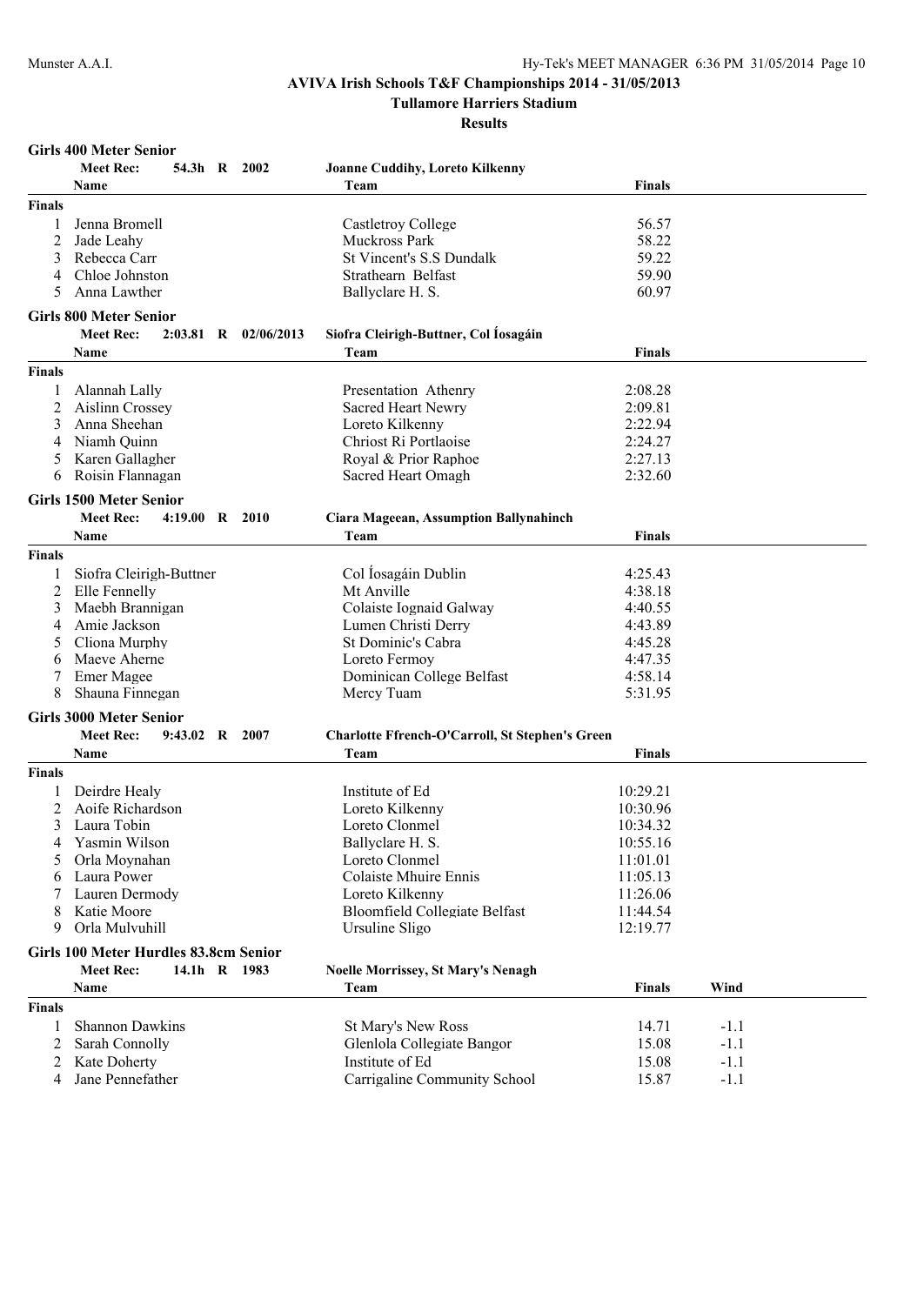**Tullamore Harriers Stadium**

|               | Finals  (Girls 100 Meter Hurdles 83.8cm Senior)                   |                                                                      |                 |  |
|---------------|-------------------------------------------------------------------|----------------------------------------------------------------------|-----------------|--|
|               | Name                                                              | Team                                                                 | Finals<br>Wind  |  |
| 5             | Leanne Prout                                                      | <b>Presentation Ballingarry</b>                                      | 16.08<br>$-1.1$ |  |
| 6             | Meave Farrell                                                     | Mercy Woodford                                                       | 16.99<br>$-1.1$ |  |
|               |                                                                   |                                                                      |                 |  |
|               | Girls 400 Meter Hurdles 76.2cm Senior                             |                                                                      |                 |  |
|               | <b>Meet Rec:</b><br>60.63 R 2005                                  | <b>Catriona Cuddihy, Loreto Kilkenny</b>                             |                 |  |
|               | Name                                                              | Team                                                                 | <b>Finals</b>   |  |
| <b>Finals</b> |                                                                   |                                                                      |                 |  |
| 1             | Katie McGowan                                                     | <b>Abbey Vocational Donegal</b>                                      | 62.32           |  |
| 2             | Leanne Prout                                                      | <b>Presentation Ballingarry</b>                                      | 62.94           |  |
| 3             | Kelly McGrory                                                     | <b>Abbey Vocational Donegal</b>                                      | 62.97           |  |
| 4             | Annabelle Morris                                                  | St Vincent's S.S Dundalk                                             | 65.76           |  |
| 5             | Ciara Barry                                                       | Loreto Stephen's Green                                               | 65.88           |  |
| 6             | Jane Pennefather                                                  | Carrigaline Community School                                         | 67.57           |  |
| 7             | Mollie Crossley                                                   | Mohill CC                                                            | 75.79           |  |
| 8             | <b>Rachel Hastings</b>                                            | COM Roscommon                                                        | 78.54           |  |
|               | <b>Girls 1500 Meter Steeplechase Senior</b>                       |                                                                      |                 |  |
|               | Name                                                              | Team                                                                 | Finals          |  |
| <b>Finals</b> |                                                                   |                                                                      |                 |  |
|               | Jessica Coyne                                                     | Crescent College Comp Limerick                                       | 5:02.62         |  |
| 2             | Ciara Cummins                                                     | Ursuline Thurles                                                     | 5:12.37         |  |
| 3             | Eilish Flanagan                                                   | Sacred Heart Omagh                                                   | 5:26.30         |  |
| 4             | Roisin Flanagan                                                   | Sacred Heart Omagh                                                   | 5:32.52         |  |
|               | <b>Girls 4x100 Meter Relay Senior</b>                             |                                                                      |                 |  |
|               | <b>Meet Rec:</b><br>48.16 R 1998                                  | , St McDara's CC                                                     |                 |  |
|               | Team                                                              | Relay                                                                | Finals          |  |
| <b>Finals</b> |                                                                   |                                                                      |                 |  |
|               | Loreto Kilkenny                                                   |                                                                      | 47.61 R         |  |
| 2             | St Vincent's S.S Dundalk                                          |                                                                      | 49.31           |  |
| 3             | Abbey Vocational Donegal                                          |                                                                      | 49.42           |  |
| 4             | Grosvenor Grammar Belfast                                         |                                                                      | 50.44           |  |
| 5             | Stella Maris Tramore                                              |                                                                      | 51.14           |  |
| 6             | Loughrea VS                                                       |                                                                      | 52.40           |  |
|               | Mercy Mount Hawk Tralee                                           |                                                                      | 52.94           |  |
|               |                                                                   |                                                                      |                 |  |
|               | <b>Girls High Jump Senior</b><br><b>Meet Rec:</b><br>1.81m R 1985 |                                                                      |                 |  |
|               | Name                                                              | Ursula Fay, St Dominic's Belfast<br>Team                             | <b>Finals</b>   |  |
|               |                                                                   |                                                                      |                 |  |
| <b>Finals</b> |                                                                   |                                                                      |                 |  |
|               | Neasa Murphy                                                      | Stella Maris Tramore                                                 | 1.68m           |  |
| 2             | Shannon Dawkins                                                   | <b>St Mary's New Ross</b>                                            | 1.65m           |  |
| 3             | Grace McKenzie                                                    | Colaiste Mhuire Crosshaven<br>St Columba's Stranorlar                | 1.60m           |  |
| 4             | <b>Blaithnaid Patton</b>                                          |                                                                      | 1.55m           |  |
| 5             | Anna McIlmoyle                                                    | <b>Bloomfield Collegiate Belfast</b><br><b>Colaiste Mhuire Ennis</b> | 1.55m<br>1.50m  |  |
| 6             | Rachel Clancy                                                     | <b>St Vincent's S.S Dundalk</b>                                      |                 |  |
| 7             | Annabelle Morris<br>Katie Jamieson                                | Ballyclare H. S.                                                     | 1.50m<br>1.50m  |  |
|               |                                                                   |                                                                      |                 |  |
|               | <b>Girls Pole Vault Senior</b>                                    |                                                                      |                 |  |
|               | <b>Meet Rec:</b><br>2003<br>3.65m<br>R                            | <b>Erin Kinnear</b>                                                  |                 |  |
|               | <b>Name</b>                                                       | Team                                                                 | Finals          |  |
| <b>Finals</b> |                                                                   |                                                                      |                 |  |
| 1             | Megan O'Connor                                                    | St Augustines Dungarvan                                              | 2.75m           |  |
| 2             | Katie Hoad                                                        | <b>Abbey Vocational Donegal</b>                                      | 2.35m           |  |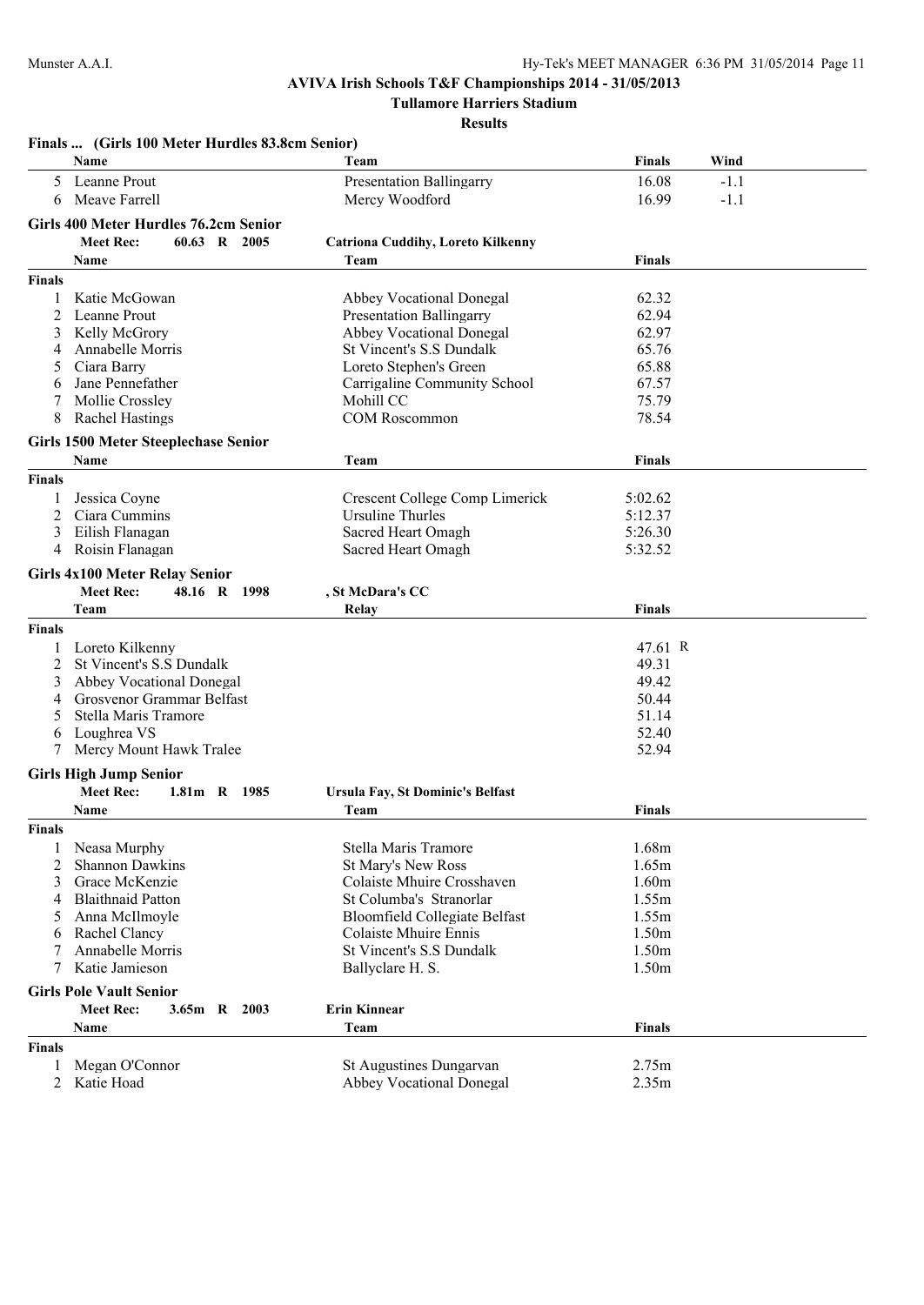**Tullamore Harriers Stadium**

|                | Finals  (Girls Pole Vault Senior)    |  |                                         |               |            |
|----------------|--------------------------------------|--|-----------------------------------------|---------------|------------|
|                | Name                                 |  | Team                                    | <b>Finals</b> |            |
| 3              | Melissa Moffett                      |  | <b>Belfast Royal Academy</b>            | 2.35m         |            |
| 4              | Kerry Doyle                          |  | St Leo's Carlow                         | 2.25m         |            |
| 5              | Martha Hossett                       |  | Rathdown                                | 2.10m         |            |
| 5              | M McGinley                           |  | Our Lady's Terenure                     | 2.10m         |            |
|                | <b>Girls Long Jump Senior</b>        |  |                                         |               |            |
|                | <b>Meet Rec:</b><br>6.08m R 2006     |  | <b>Kelly Proper, St Pauls Waterford</b> |               |            |
|                | Name                                 |  | Team                                    | <b>Finals</b> | Wind       |
| <b>Finals</b>  |                                      |  |                                         |               |            |
| 1              | Annie Stafford                       |  | Col. Bride Enniscorthy                  | 5.76m         | <b>NWI</b> |
| 2              | Megan Coomber                        |  | Maryfield                               | 5.41m         | <b>NWI</b> |
| 3              | Fiona NíShé                          |  | Laurel Hill Coláiste Limerick           | 5.36m         | <b>NWI</b> |
| 4              | Maria Cooney                         |  | Loughrea VS                             | 5.22m         | <b>NWI</b> |
| 5              | Simone Crawford                      |  | St Columba's Stranorlar                 | 5.06m         | <b>NWI</b> |
| 6              | Sinead James                         |  | Midleton College                        | 5.00m         | <b>NWI</b> |
|                | Jane Anderson                        |  | <b>SERC</b> Lisburn                     | 4.78m         | <b>NWI</b> |
| 8              | Meave Farrell                        |  | Mercy Woodford                          | 4.74m         | <b>NWI</b> |
| 9              | Grace McKenzie                       |  | Colaiste Mhuire Crosshaven              | 4.59m         | <b>NWI</b> |
|                |                                      |  |                                         |               |            |
|                | <b>Girls Triple Jump Senior</b>      |  |                                         |               |            |
|                | <b>Meet Rec:</b><br>11.73m R 2000    |  | <b>Mary McLoone, Rosses CS</b>          |               |            |
|                | Name                                 |  | Team                                    | <b>Finals</b> | Wind       |
| <b>Finals</b>  |                                      |  |                                         |               |            |
| 1              | <b>Blaithnaid Patton</b>             |  | St Columba's Stranorlar                 | 11.27m        | <b>NWI</b> |
| 2              | Hannah McAuley                       |  | Ballyclare H. S.                        | 11.08m        | <b>NWI</b> |
| 3              | <b>Claire Dougherty</b>              |  | Lumen Christi Derry                     | 11.07m        | <b>NWI</b> |
| 4              | Fiona NíShé                          |  | Laurel Hill Coláiste Limerick           | 10.73m        | <b>NWI</b> |
| 5              | Siobhan Whelan                       |  | <b>Presentation Waterford</b>           | 10.66m        | <b>NWI</b> |
| 6              | Emer McCabe                          |  | St Mary's Naas                          | 10.61m        | <b>NWI</b> |
|                | Ciara Hanlon                         |  | Loughrea VS                             | 9.79m         | <b>NWI</b> |
| 8              | Alice Mounsey                        |  | Portumna                                | 9.14m         | <b>NWI</b> |
| 9              | Rebecca Andrews                      |  | Rathdown                                | 8.56m         | <b>NWI</b> |
| 10             | Hanna Johnston                       |  | Lumen Christi Derry                     | 8.29m         | <b>NWI</b> |
|                | <b>Girls Shot Putt 4kg Senior</b>    |  |                                         |               |            |
|                | <b>Meet Rec:</b><br>14.13m R 1977    |  | Marita Walton, Loreto Kilkenny          |               |            |
|                | Name                                 |  | Team                                    | <b>Finals</b> |            |
| <b>Finals</b>  |                                      |  |                                         |               |            |
| 1              | Stacie Cunningham                    |  | Kilkeel High School                     | 10.40m        |            |
| 2              | Kayleigh Cronin                      |  | St Brigid's Killarney                   | 9.81m         |            |
| 3              | Niamh Rochford                       |  | Col. Bride Enniscorthy                  | 9.63m         |            |
| 4              | Kelly Brady                          |  | Loreto Navan                            | 9.35m         |            |
| 5              | Eimear Murphy                        |  | Gortnor Abbey Crossmolina               | 8.96m         |            |
| 6              | Fiona Duggan                         |  | Colaiste na Toirbhirte Bandon           | 8.67m         |            |
|                | Jade Leaper                          |  | St Columba's Stranorlar                 | 8.18m         |            |
| 8              | Lauren O'Mahoney                     |  | St Mary's Midleton                      | 7.72m         |            |
|                | <b>Girls Discus Throw 1kg Senior</b> |  |                                         |               |            |
|                | <b>Meet Rec:</b><br>48.04m R 1978    |  | Patricia Walsh, SHM Ferrybank           |               |            |
|                | Name                                 |  | Team                                    | <b>Finals</b> |            |
| <b>Finals</b>  |                                      |  |                                         |               |            |
| 1              | Kayleigh Cronin                      |  | St Brigid's Killarney                   | 42.60m        |            |
| $\overline{2}$ | Hannah O'Sullivan                    |  | St Mary's Mallow                        | 42.32m        |            |
| 3              | Jade Leaper                          |  | St Columba's Stranorlar                 | 33.03m        |            |
| 4              | Alice Akers                          |  | Scariff C C                             | 32.59m        |            |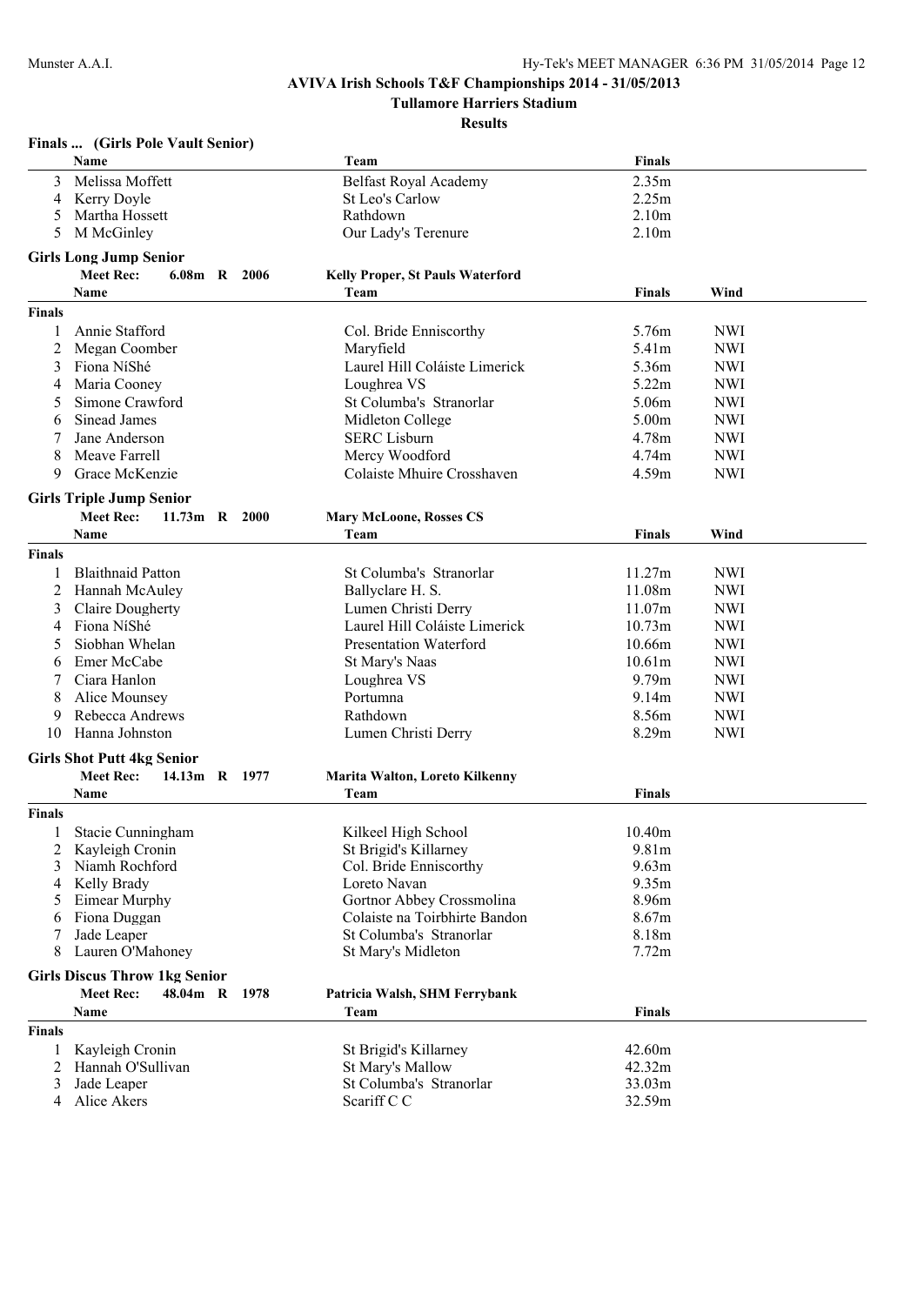**Tullamore Harriers Stadium**

|               | Finals  (Girls Discus Throw 1kg Senior)     |                                    |               |
|---------------|---------------------------------------------|------------------------------------|---------------|
|               | Name                                        | Team                               | <b>Finals</b> |
| 5             | Saoirse Burke                               | <b>Bridgetown VS</b>               | 29.00m        |
| 6             | Mieke Kiernan                               | Malahide CS                        | 28.97m        |
|               | Laura Potts                                 | Sullivan Upper Holywood            | 23.24m        |
| 8             | Aoife Coady                                 | Loreto Kilkenny                    | 20.89m        |
| 9             | Jodie Noone                                 | Sacred Heart Westport              | 20.64m        |
|               |                                             |                                    |               |
|               | <b>Girls Hammer Throw 4kg Senior</b>        |                                    |               |
|               | <b>Meet Rec:</b><br>55.31m R 2011           | <b>Cara Kennedy, Waterford CFF</b> |               |
|               | Name                                        | Team                               | <b>Finals</b> |
| <b>Finals</b> |                                             |                                    |               |
|               | Alice Akers                                 | Scariff C C                        | 51.31m        |
| 2             | Mieke Kiernan                               | Malahide CS                        | 42.30m        |
| 3             | Kelly Brady                                 | Loreto Navan                       | 41.84m        |
| 4             | Claire Beauchamp                            | HF CLontarf                        | 36.56m        |
| 5             | Gemma Lynch                                 | Deele Lifford                      | 32.19m        |
| 6             | Alice Mounsey                               | Portumna                           | 31.21m        |
| 7             | Melissa Moffett                             | <b>Belfast Royal Academy</b>       | 28.81m        |
|               | <b>Girls Javelin Throw 600g Senior</b>      |                                    |               |
|               | <b>Meet Rec:</b><br>43.54m R 2004           | Laura Kerr, Friend's Lisburn       |               |
|               | Name                                        | Team                               | <b>Finals</b> |
| <b>Finals</b> |                                             |                                    |               |
| 1             | Jacqueline Burns                            | Cookstown High School              | 36.13m        |
| 2             | Lauren O'Mahoney                            | St Mary's Midleton                 | 32.58m        |
| 3             | Rita Casey                                  | St Brigid's Killarney              | 30.14m        |
| 4             | Rachel Briggs                               | Confey College                     | 29.55m        |
| 5             | Niamh Rochford                              | Col. Bride Enniscorthy             | 28.53m        |
| 6             | Ashleigh Conner                             | Ballyclare H. S.                   | 24.72m        |
| 7             | Natalie Wallace                             | Strathearn Belfast                 | 23.75m        |
| 8             | Emma McGrieevy                              | Sligo Grammar                      | 23.46m        |
| 9             | <b>Edel Slattery</b>                        | Mercy Mount Hawk Tralee            | 15.88m        |
|               |                                             |                                    |               |
|               | <b>Girls 3000 Meter Race Walk Senior</b>    |                                    |               |
|               | <b>Meet Rec:</b><br>12:40.09 R 2011         | <b>Kate Veale, St Augustines</b>   |               |
|               | Name                                        | Team                               | <b>Finals</b> |
| <b>Finals</b> |                                             |                                    |               |
|               | Sinead Burke                                | Maynooth P.P                       | 14:36.02      |
| 2             | Veronia Burke                               | <b>Bower Athlone</b>               | 15:10.56      |
| 3             | Edel Glennon                                | St Finian's Mullingar              | 15:46.00      |
| 4             | Sinead O'Connor                             | St Wolstan's CS                    | 16:32.76      |
| 5             | Ashling Heneghan                            | Sacred Heart Westport              | 17:31.72      |
| 6             | Alyx Dywer                                  | Loreto Clonmel                     | 18:25.51      |
| 7             | Ciara Crawford                              | <b>Abbey Vocational Donegal</b>    | 20:27.47      |
| 8             | Emma O'Brien                                | Gael Colaiste Port Lairge          | 21:33.31      |
|               | <b>Girls 1 Mile Run Under 16</b>            |                                    |               |
|               | <b>Meet Rec:</b><br>5:16.87 R<br>02/06/2013 | Aisling Joyce, Ballinrobe C        |               |
|               | <b>Name</b>                                 | Team                               | <b>Finals</b> |
| <b>Finals</b> |                                             |                                    |               |
| 1             | Alanna Bate                                 | Loretto Mullingar                  | 5:20.20       |
| 2             | Aisling King                                | Loreto Dalkey                      | 5:20.81       |
| 3             | Olivia Nelson                               | Strathearn Belfast                 | 5:20.92       |
| 4             | Laura Gardiner                              | St Marys HS Downpatrick            | 5:30.28       |
| 5             | Aoife Hamilton                              | Meanscoil San Nioclas Ring         | 5:30.94       |
| 6             | Edel Monaghan                               | Antrim Grammar                     | 5:32.48       |
|               |                                             |                                    |               |
|               |                                             |                                    |               |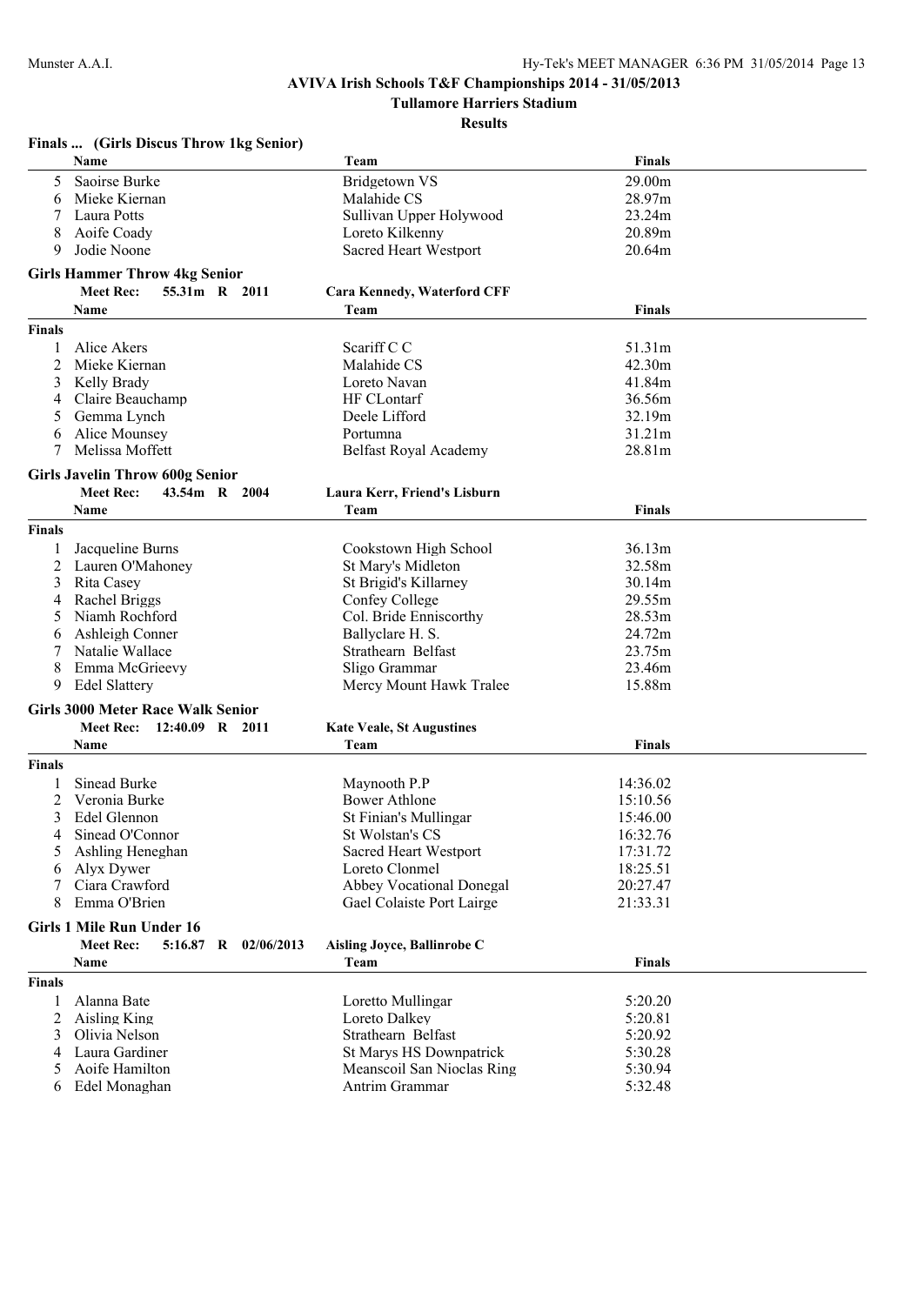**Finals ... (Girls 1 Mile Run Under 16)**

## **AVIVA Irish Schools T&F Championships 2014 - 31/05/2013**

**Tullamore Harriers Stadium**

|               | Name                                              |                |      | Team                                                 | <b>Finals</b>      |            |  |
|---------------|---------------------------------------------------|----------------|------|------------------------------------------------------|--------------------|------------|--|
|               | Aine O'Connor                                     |                |      | Ratoath CC                                           | 5:39.80            |            |  |
| 8             | Elaine Shannon                                    |                |      | Scoil Mhuire Ennistymon                              | 5:52.92            |            |  |
| 9             | Shannon Lee                                       |                |      | Presentation Athenry                                 | 5:55.56            |            |  |
|               | Chloe Fennell                                     |                |      | <b>St Augustines Dungarvan</b>                       | NT                 |            |  |
|               | <b>Boys 100 Meter Junior</b>                      |                |      |                                                      |                    |            |  |
|               | <b>Meet Rec:</b>                                  | 11.68 R        | 2009 | <b>Paddy Colhoun, Methodist Belfast</b>              |                    |            |  |
|               | Name                                              |                |      | Team                                                 | <b>Finals</b>      | Wind       |  |
| <b>Finals</b> |                                                   |                |      |                                                      |                    |            |  |
|               |                                                   |                |      |                                                      |                    |            |  |
| 1<br>2        | David Murphy<br>Aaron Sexton                      |                |      | CBS Kilkenny                                         | 11.35 R<br>11.48 R | 1.5<br>1.5 |  |
|               |                                                   |                |      | <b>Bangor Academy</b>                                | 11.57 R            | 1.5        |  |
| 3             | Tony Odubote                                      |                |      | Rice College Ennis<br>Coláiste Mhicil CBS Sexton St. |                    |            |  |
| 4             | Junior Echeruwe                                   |                |      |                                                      | 11.68 R            | 1.5        |  |
| 5             | Jack Dempsey                                      |                |      | <b>HRC</b> Mountbellew                               | 11.73              | 1.5        |  |
| 6             | Will Smith                                        |                |      | Cliften C.S                                          | 11.93              | 1.5        |  |
| 7             | Aaron Blackmore                                   |                |      | <b>Bangor Academy</b>                                | 12.12              | 1.5        |  |
|               | <b>Boys 200 Meter Junior</b>                      |                |      |                                                      |                    |            |  |
|               | <b>Meet Rec:</b>                                  | 23.2h R 1976   |      | C O'Flaherty, St Joseph's Galway                     |                    |            |  |
|               | Name                                              |                |      | Team                                                 | <b>Finals</b>      | Wind       |  |
| <b>Finals</b> |                                                   |                |      |                                                      |                    |            |  |
|               | Aaron Sexton                                      |                |      | Bangor Academy                                       | 23.29              | $+0.0$     |  |
| 2             | Tony Odubote                                      |                |      | Rice College Ennis                                   | 23.36              | $+0.0$     |  |
| 3             | David Murphy                                      |                |      | CBS Kilkenny                                         | 23.60              | $+0.0$     |  |
| 4             | Sean Kilmartin                                    |                |      | St Joseph's Galway                                   | 24.00              | $+0.0$     |  |
| 5             | Sean McCarthy                                     |                |      | John The Baptist C S Hospital                        | 24.13              | $+0.0$     |  |
| 6             | Ryan Kealy                                        |                |      | Dunshaughlin CC                                      | 24.56              | $+0.0$     |  |
| 7             | James Corcoran                                    |                |      | <b>Rice College Westport</b>                         | 24.87              | $+0.0$     |  |
| 8             | <b>Bradley Mulholland</b>                         |                |      | Friends' School Lisburn                              | 24.94              | $+0.0$     |  |
|               | <b>Boys 800 Meter Junior</b>                      |                |      |                                                      |                    |            |  |
|               | <b>Meet Rec:</b>                                  | 2:00.0h R 1978 |      | Paul Donovan, Col Iognaid Galway                     |                    |            |  |
|               | Name                                              |                |      | Team                                                 | <b>Finals</b>      |            |  |
| <b>Finals</b> |                                                   |                |      |                                                      |                    |            |  |
|               |                                                   |                |      | Garm Scoil Chu Uladh                                 | 2:00.78            |            |  |
| 2             | Aaron McGlynn<br>Jake Harbinson                   |                |      | Belfast High School                                  | 2:01.36            |            |  |
| 3             | Mark Glynn                                        |                |      | Patrician Newbridge                                  | 2:02.19            |            |  |
| 4             | Sean Corry                                        |                |      | Omagh Christian Brothers                             | 2:02.33            |            |  |
| 5             | Niall Harvey                                      |                |      | Pres Carlow                                          | 2:05.26            |            |  |
|               | 6 James Maguire                                   |                |      | St Benildus                                          | 2:05.31            |            |  |
|               | Shane O'Brien                                     |                |      | St Declan's Kilmacthomas                             | 2:08.43            |            |  |
| 8             | Robbie Harper                                     |                |      | Rice College Westport                                | 2:09.60            |            |  |
| 9             | Jack Dolan                                        |                |      | Thurles C.B.S.                                       | 2:10.40            |            |  |
| 10            | Paddy Feerick                                     |                |      | Ballinrobe C.S                                       | 2:27.15            |            |  |
| 11            | Oran Hestor                                       |                |      | St Nathy's Ballghdereen                              | 2:41.95            |            |  |
|               |                                                   |                |      |                                                      |                    |            |  |
|               | <b>Boys 1500 Meter Junior</b><br><b>Meet Rec:</b> | 4:08.87 R 2007 |      | <b>Shane Quinn, De La Salle Waterford</b>            |                    |            |  |
|               |                                                   |                |      |                                                      | <b>Finals</b>      |            |  |
|               | Name                                              |                |      | Team                                                 |                    |            |  |
| <b>Finals</b> |                                                   |                |      |                                                      |                    |            |  |
|               | Paddy Maher                                       |                |      | Dunshaughlin CC                                      | 4:14.27            |            |  |
| 2             | Daragh Finn                                       |                |      | St. Declan's                                         | 4:20.17            |            |  |
| 3             | Cathal O'Donnabhain                               |                |      | Colaiste Chriost Ri Corcaigh                         | 4:20.81            |            |  |
| 4             | <b>Adam Phillips</b>                              |                |      | St Nathy's Ballghdereen                              | 4:20.82            |            |  |
| 5             | Patrick McNiff                                    |                |      | Ballymena Academy                                    | 4:24.69            |            |  |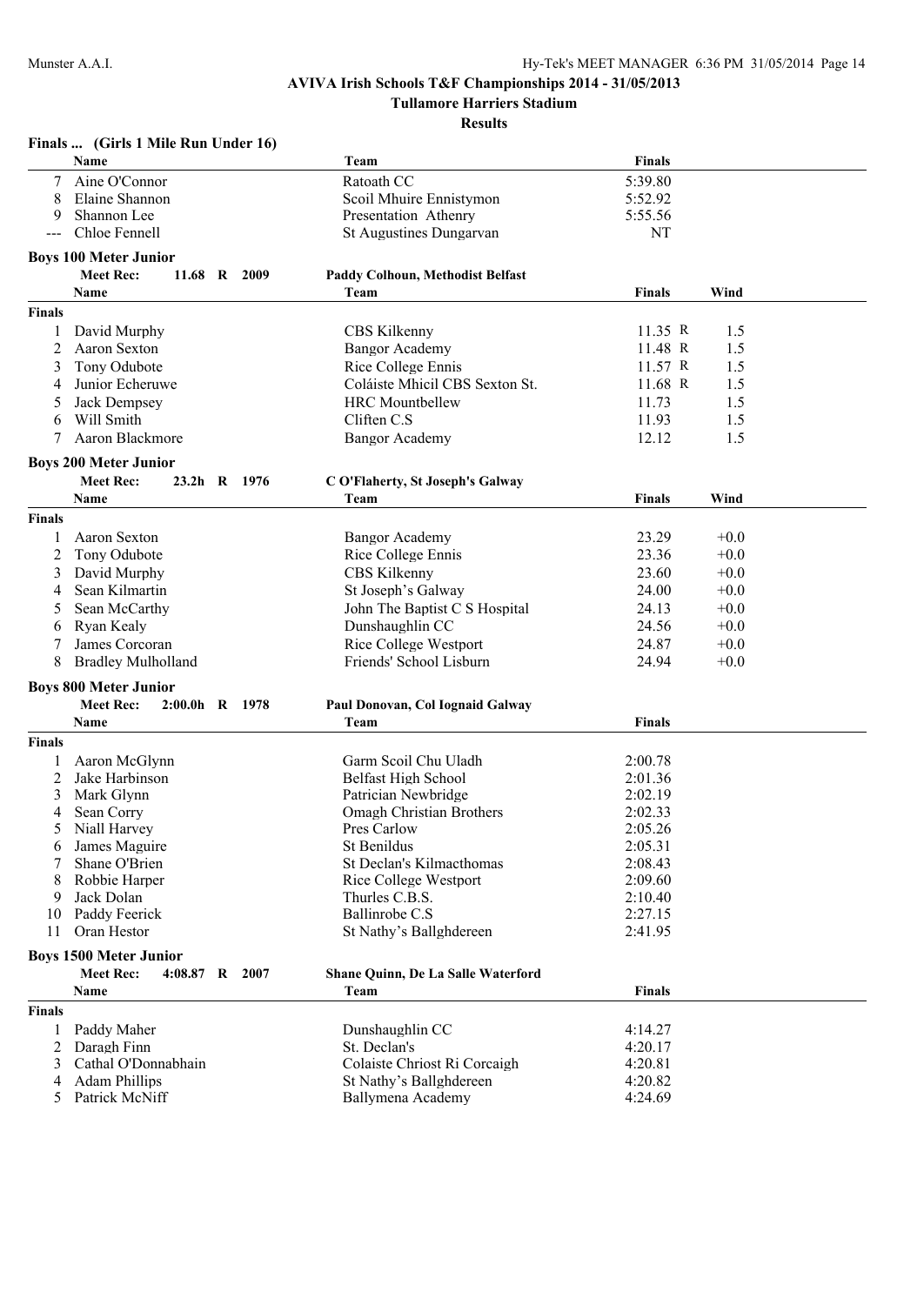**Tullamore Harriers Stadium**

|               | Finals  (Boys 1500 Meter Junior)           |                                      |                   |        |
|---------------|--------------------------------------------|--------------------------------------|-------------------|--------|
|               | Name                                       | Team                                 | <b>Finals</b>     |        |
| 6             | Patrick O'Rourke                           | MaryImmaculate SS Lisdoonvarna       | 4:25.44           |        |
| 7             | <b>Finlay Daly</b>                         | Abbey College Boyle                  | 4:29.53           |        |
| 8             | Aaron Harrison                             | Grosvenor Grammar Belfast            | 4:32.34           |        |
| 9             | Alex Hogan                                 | St Aidans Whitehall                  | 4:33.35           |        |
| 10            | Donal Devane                               | St Flannan's Ennis                   | 4:35.65           |        |
|               | <b>Boys 80 Meter Hurdles 83.8cm Junior</b> |                                      |                   |        |
|               | <b>Meet Rec:</b><br>11.0h R 1988           | Carlton Haddock, Colaiste Chriost Ri |                   |        |
|               | Name                                       | Team                                 | <b>Finals</b>     | Wind   |
| <b>Finals</b> |                                            |                                      |                   |        |
| 1             | Sam O'Neill                                | <b>CBS</b> Wexford                   | 11.58             | $-1.0$ |
|               |                                            |                                      |                   |        |
| 2             | Jack Rudden-Kelly                          | Castleknock CC                       | 11.70             | $-1.0$ |
| 3             | Shane Mooney                               | Summerhill Sligo                     | 11.71             | $-1.0$ |
| 4             | Marcus Ong                                 | Methodist College Belfast            | 12.15             | $-1.0$ |
| 5             | <b>Brandon Connolly</b>                    | Royal & Prior Raphoe                 | 12.29             | $-1.0$ |
| 6             | Shane Monogle                              | <b>Tramore CBS</b>                   | 12.71             | $-1.0$ |
| 7             | Padraig Nash                               | Douglas Community School             | 13.29             | $-1.0$ |
|               | <b>Boys 4x100 Meter Relay Junior</b>       |                                      |                   |        |
|               | <b>Meet Rec:</b><br>45.9h R 1975           | , O'Connell Schools                  |                   |        |
|               | Team                                       | Relay                                | Finals            |        |
| <b>Finals</b> |                                            |                                      |                   |        |
| 1             | Grosvenor Grammar Belfast                  |                                      | 47.23             |        |
| 2             | <b>Blackrock College Dublin</b>            |                                      | 47.40             |        |
| 3             | Belfast High School                        |                                      | 47.47             |        |
| 4             | St Joseph's Galway                         |                                      | 47.58             |        |
| 5             | Castleknock CC                             |                                      | 47.98             |        |
| 6             | Christian Brothers Col. Cork               |                                      | 49.09             |        |
| 7             | Summerhill Sligo                           |                                      | 49.19             |        |
| 8             | Midleton CBS                               |                                      | 49.28             |        |
|               | <b>Boys High Jump Junior</b>               |                                      |                   |        |
|               | <b>Meet Rec:</b><br>1.90m R 1976           | R McLoughlin, St Mary's Boyle        |                   |        |
|               | Name                                       | Team                                 | <b>Finals</b>     |        |
| <b>Finals</b> |                                            |                                      |                   |        |
|               |                                            | Good Counsel New Ross                | 1.86m             |        |
| 1             | Ryan Carthy-Walsh<br>Shane Mooney          | Summerhill Sligo                     | 1.81 <sub>m</sub> |        |
| 2<br>3        | Ben Donovan                                | Midleton College                     | 1.70m             |        |
| 4             | Declan Ryan                                | Thurles C.B.S.                       | 1.70m             |        |
| 5             | James Murphy                               | <b>Tramore CBS</b>                   | 1.65m             |        |
| 5             | <b>Brian Finn</b>                          | Carrick CS                           | 1.65m             |        |
|               | Jack Rudden-Kelly                          | Castleknock CC                       | 1.65m             |        |
| 8             | Callum Dunn                                | Down High School                     | 1.60m             |        |
| 9             | Darragh Roberts                            | <b>CBS</b> Kilkenny                  | 1.60m             |        |
| 10            | Gerry Keary                                | St Raphael's Loughrea                | 1.55m             |        |
| 11            | Conor Lynch                                | Deele Lifford                        | 1.55m             |        |
|               |                                            |                                      |                   |        |
|               | <b>Boys Pole Vault Junior</b>              |                                      |                   |        |
|               | <b>Meet Rec:</b><br>3.70m R 1991           | Neil Young, R.B.A.I.                 |                   |        |
|               | Name                                       | Team                                 | <b>Finals</b>     |        |
| <b>Finals</b> |                                            |                                      |                   |        |
| 1             | Shane Martin                               | Belfast Royal Academy                | 3.10m             |        |
| 2             | Simon McMaster                             | Royal Belfast A. I                   | 2.75m             |        |
| 3             | Donal English-Hayden                       | Knockbeg Carlow                      | 2.55m             |        |
| 4             | Jamie Kennedy                              | Castleknock College                  | 2.45m             |        |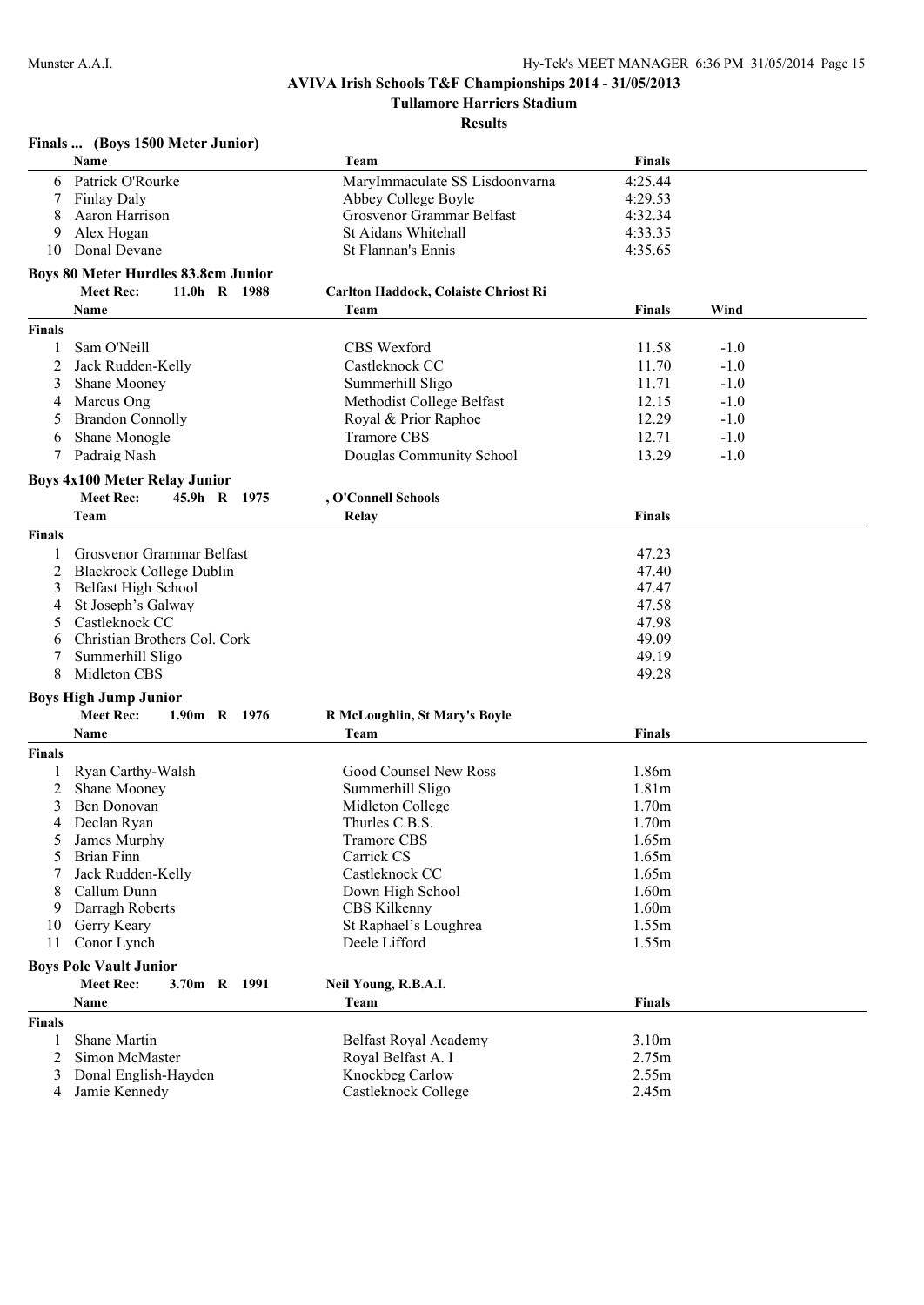**Tullamore Harriers Stadium**

|               | Finals  (Boys Pole Vault Junior)           |                                             |                   |            |
|---------------|--------------------------------------------|---------------------------------------------|-------------------|------------|
|               | Name                                       | Team                                        | Finals            |            |
| 4             | Conor Foster                               | <b>Belfast Royal Academy</b>                | 2.45m             |            |
| 6             | George Wangari                             | St Augustines Dungarvan                     | 2.30 <sub>m</sub> |            |
|               | Jamie O'Grady                              | <b>Belvedere College</b>                    | 2.15m             |            |
| $---$         | Meldon O'Dwyer                             | <b>St Augustines Dungarvan</b>              | <b>NH</b>         |            |
|               | <b>Boys Long Jump Junior</b>               |                                             |                   |            |
|               | <b>Meet Rec:</b><br>$6.67m$ R $02/06/2013$ | <b>Daniel Ryan, CBS Thurles</b>             |                   |            |
|               | Name                                       | Team                                        | <b>Finals</b>     | Wind       |
| <b>Finals</b> |                                            |                                             |                   |            |
| 1             | Marc Shelly                                | Boyne C.S                                   | 6.04m             | <b>NWI</b> |
| 2             | Caleb McElnay                              | Campbell College Belfast                    | 5.70m             | <b>NWI</b> |
| 3             | Ross Fallows                               | Dalriada Ballymoney                         | 5.62m             | <b>NWI</b> |
| 4             | James Murphy                               | <b>Tramore CBS</b>                          | 5.54m             | <b>NWI</b> |
| 5             | Sean Harris                                | Coláiste Mhicil CBS Sexton St.              | 5.51m             | <b>NWI</b> |
| 6             | Dean Conway                                | Templeogue College                          | 5.36m             | <b>NWI</b> |
| 7             | Will Smith                                 | Cliften C.S                                 | 5.19m             | <b>NWI</b> |
| 8             | Tim Moore                                  | Ballyclare H. S.                            | 5.18m             | <b>NWI</b> |
| 9             | Joseph Miniter                             | Kilrush C S                                 | 5.13m             | <b>NWI</b> |
| 10            | Daniel Callanan                            | St Raphael's Loughrea                       | 4.99m             | <b>NWI</b> |
| 11            | Jacub Paulinska                            | <b>HFCS Rathcoole</b>                       | 4.94m             | <b>NWI</b> |
| 12            | Brendan Lynch                              | Mercy Woodford                              | 4.83m             | <b>NWI</b> |
|               |                                            |                                             |                   |            |
|               | <b>Boys Triple Jump Junior</b>             |                                             |                   |            |
|               | <b>Meet Rec:</b><br>13.36m R 1976          | <b>Niall McCarthy, St Munchins Limerick</b> |                   |            |
|               | Name                                       | Team                                        | <b>Finals</b>     | Wind       |
| <b>Finals</b> |                                            |                                             |                   |            |
|               | Nathan Chan                                | Grosvenor Grammar Belfast                   | 11.86m            | <b>NWI</b> |
| 2             | Mark Shelly                                | Boyne C.S                                   | 11.70m            | <b>NWI</b> |
| 3             | Jacub Paulinska                            | <b>HFCS Rathcoole</b>                       | 10.95m            | <b>NWI</b> |
| 4             | <b>Ross Fallows</b>                        | Dalriada Ballymoney                         | 10.92m            | <b>NWI</b> |
| 5             | Luke Harmon                                | <b>Belvedere College</b>                    | 10.69m            | <b>NWI</b> |
| 5             | Shane Martin                               | Belfast Royal Academy                       | 10.69m            | <b>NWI</b> |
| 7             | <b>Becuett Armstrong</b>                   | Carrigaline Community School                | 9.67m             | <b>NWI</b> |
| 8             | Farouk Sobyo                               | St Flannan's Ennis                          | 9.61m             | <b>NWI</b> |
| 9             | Eoghan Conaghan                            | Loughrea VS                                 | 9.50m             | <b>NWI</b> |
| 10            | Breannain O'hAonghasa                      | Colaiste Chriost Ri Corcaigh                | 9.30 <sub>m</sub> | <b>NWI</b> |
| 11            | Husley Teraza                              | St Mary's Galway                            | 8.81m             | <b>NWI</b> |
| 12            | Florin Lingurar                            | St Mary's Galway                            | 8.77m             | <b>NWI</b> |
|               | <b>Boys Shot Putt 4kg Junior</b>           |                                             |                   |            |
|               | <b>Meet Rec:</b><br>17.48m R 1977          | <b>Paul Quirke, Greenhills</b>              |                   |            |
|               | Name                                       | Team                                        | <b>Finals</b>     |            |
| <b>Finals</b> |                                            |                                             |                   |            |
| 1             | James Kelly                                | Royal & Prior Raphoe                        | 14.06m            |            |
| 2             | Johnny Bell                                | <b>Belvedere College</b>                    | 14.00m            |            |
| 3             | Darragh Caffrey                            | St Finian's Mullingar                       | 13.12m            |            |
| 4             | Ryan Bairis                                | High School                                 | 12.70m            |            |
| 5             | Oisin Kiernan                              | St Clare's College Cavan                    | 12.40m            |            |
| 6             | Josh Young                                 | Ballyclare H. S.                            | 11.97m            |            |
|               | David Ryan                                 | Thurles C.B.S.                              | 11.67m            |            |
| 8             | Kevin Caulfield                            | St Joseph's Tulla                           | 11.31m            |            |
| 9             | Kevin Connell                              | Summerhill Sligo                            | 11.17m            |            |
| 10            | Padraig Duggan                             | Colaiste Chriost Ri Corcaigh                | 10.55m            |            |
| 11            | Cian Waters                                | Presentation Athenry                        | 9.63m             |            |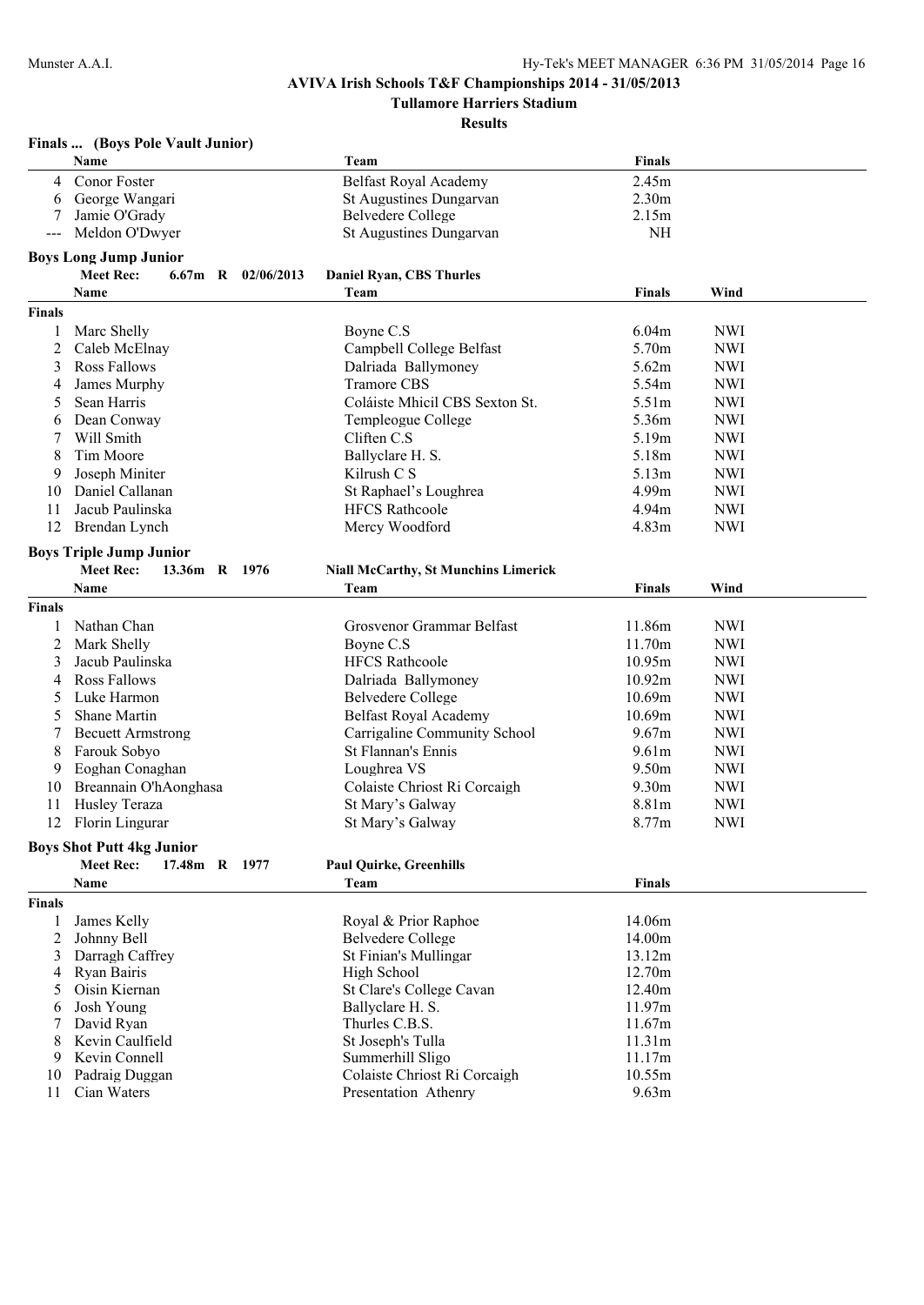**Tullamore Harriers Stadium**

**Results**

# **Finals ... (Boys Shot Putt 4kg Junior)**

|               | Name                                    | Team                                  | Finals           |  |
|---------------|-----------------------------------------|---------------------------------------|------------------|--|
| 12            | James Corcorcan                         | St Coleman's Claremorris              | 8.91m            |  |
|               | <b>Boys Discus Throw 1kg Junior</b>     |                                       |                  |  |
|               |                                         |                                       |                  |  |
|               | <b>Meet Rec:</b><br>54.00m R 1979       | <b>Frank O'Brien, Dungarvan CBS</b>   |                  |  |
|               | Name                                    | Team                                  | <b>Finals</b>    |  |
| <b>Finals</b> |                                         |                                       |                  |  |
|               | Jack Hallahan                           | St Colman's CC Midleton               | 44.77m           |  |
| 2             | Brendan O'Donnell                       | <b>St Eunan's Letterkenny</b>         | 44.23m           |  |
| 3             | Robin Cantley                           | Dromore High School                   | 39.83m           |  |
| 4             | James Kelly                             | Royal & Prior Raphoe                  | 37.46m           |  |
| 5             | Seán Mockler                            | Thurles C.B.S.                        | 35.05m           |  |
| 6             | David Ryan                              | Thurles C.B.S.                        | 34.44m           |  |
|               | Johnny Bell                             | <b>Belvedere College</b>              | 32.66m           |  |
| 8             | Josh Slevin                             | Belvedere College                     | 31.02m           |  |
| 9             | Daniel Leporda                          | St Mary's Galway                      | 25.11m           |  |
| 10            | <b>Adam Finnerty</b>                    | Roscommon CC                          | 23.78m           |  |
|               | <b>Boys Hammer Throw 4kg Junior</b>     |                                       |                  |  |
|               | <b>Meet Rec:</b><br>64.54m R 1992       | John Thompson, Roscrea College        |                  |  |
|               | Name                                    | Team                                  | <b>Finals</b>    |  |
| <b>Finals</b> |                                         |                                       |                  |  |
| 1             | Brendan O'Donnell                       | St Eunan's Letterkenny                | 53.45m           |  |
| 2             | Max Reid                                | <b>CBC</b> Monkstown                  | 41.85m           |  |
| 3             | Evan Mitchell                           | <b>Belvedere College</b>              | 40.25m           |  |
|               | Iain Darragh                            | Donabate CC                           | 37.37m           |  |
| 4             | Robert Campbell                         | Intermediate School Killorglin        | 33.55m           |  |
| 5             |                                         | Colaiste Chriost Ri Corcaigh          | 32.18m           |  |
| 6             | Padraig O'Ceallachain<br>Jack Hallahan  | St Colman's CC Midleton               | 31.60m           |  |
| 8             |                                         |                                       |                  |  |
| 9             | Christopher McCann<br>Tom Jordan        | Methodist College Belfast             | 29.49m<br>28.89m |  |
|               |                                         | Methodist College Belfast             |                  |  |
|               | <b>Boys Javelin Throw 600g Junior</b>   |                                       |                  |  |
|               | <b>Meet Rec:</b><br>53.02m R 1980       | A Turley, Down High School            |                  |  |
|               | Name                                    | Team                                  | <b>Finals</b>    |  |
| Finals        |                                         |                                       |                  |  |
| 1             | Oscar Yandall                           | Campbell College Belfast              | 46.41m           |  |
| 2             | Dylan Kearns                            | St Catherine's Vocational Kill        | 41.10m           |  |
|               | Daniel Johnson                          | St Joseph's Galway                    | 37.86m           |  |
|               | Robert Campbell                         | Intermediate School Killorglin        | 36.93m           |  |
| 5             | Jack McWay                              | Ardscoil Rath Iomaghain K'dare        | 35.18m           |  |
|               | 6 Liam McMahon                          | Belvedere College                     | 34.35m           |  |
| 7             | Alan O'Donovan                          | Douglas Community School              | 33.03m           |  |
|               | James Beveridge                         | Castlerea CS                          | 30.42m           |  |
|               | Hasan Ali                               | De La Salle Waterford                 | 30.30m           |  |
| 10            | Dorian Corcoran-Whitten                 | Kilkenny College                      | 30.00m           |  |
| 11            | <b>Alexander Files</b>                  | <b>Wesley College</b>                 | 26.48m           |  |
|               |                                         |                                       |                  |  |
|               | <b>Boys 1200 Meter Race Walk Junior</b> |                                       |                  |  |
|               | <b>Meet Rec:</b><br>$5:09.04$ R 2010    | <b>Evan Lynch, GS Ceitinn Clonmel</b> |                  |  |
|               | Name                                    | Team                                  | <b>Finals</b>    |  |
| Finals        |                                         |                                       |                  |  |
| 1             | Gearoid McMahon                         | St Caimin's Shannon                   | 5:32.16          |  |
| 2             | Andrew Carroll                          | Salesian College                      | 5:47.58          |  |
|               | Michael Szarkowicz                      | Colaiste Chriost Ri Corcaigh          | 6:25.87          |  |
|               | Eimhin Mulkerrins                       | St Mary's Galway                      | 6:27.00          |  |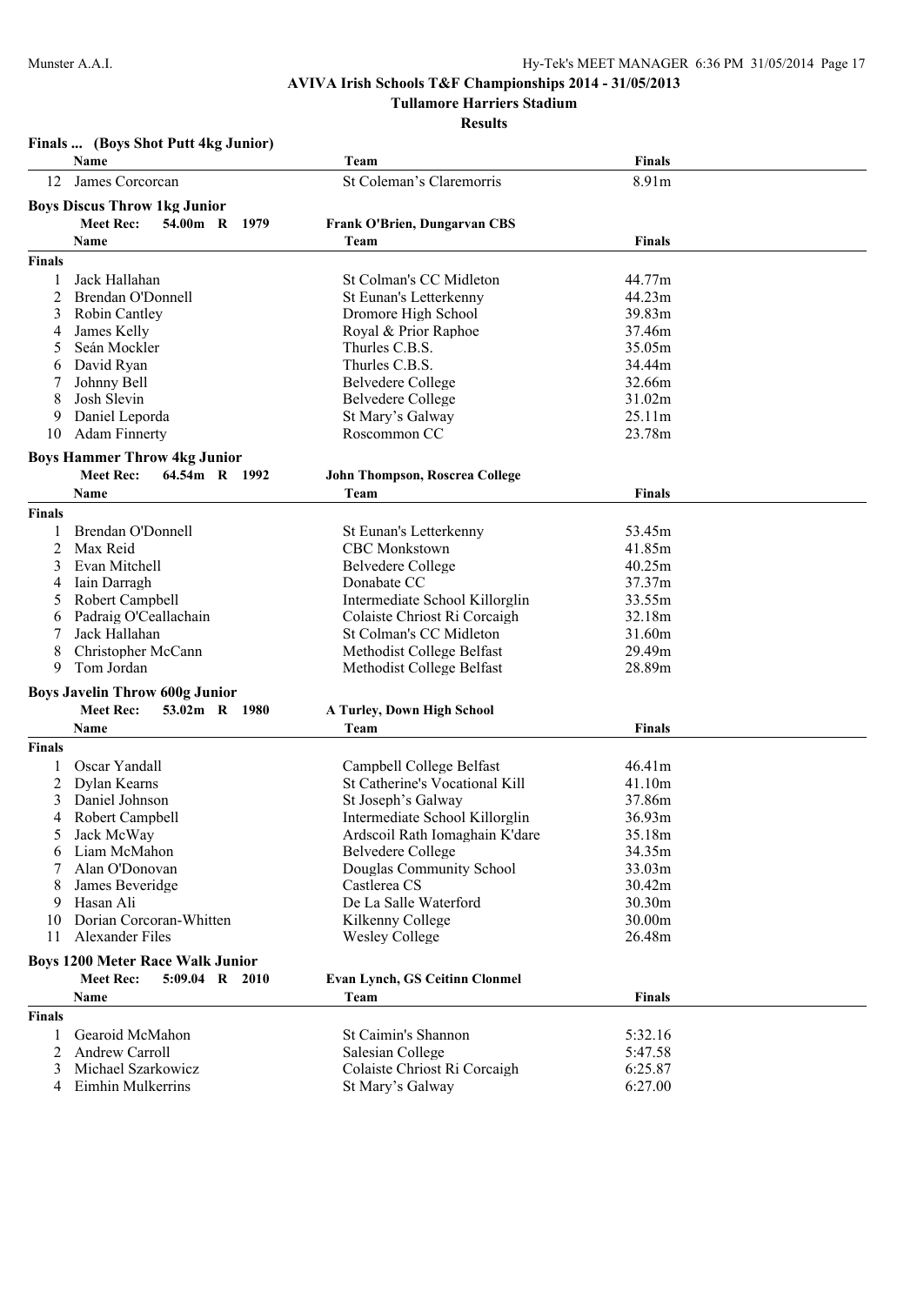**Tullamore Harriers Stadium**

|                                          | Finals  (Boys 1200 Meter Race Walk Junior) |            |                                       |               |        |  |
|------------------------------------------|--------------------------------------------|------------|---------------------------------------|---------------|--------|--|
|                                          | Name                                       |            | Team                                  | <b>Finals</b> |        |  |
| 5                                        | Liam Gibbons                               |            | Castleknock College                   | 6:53.95       |        |  |
| 6                                        | Louis Maxwell                              |            | C.U.S                                 | 7:20.77       |        |  |
|                                          | <b>Ryan Roberts</b>                        |            | Summerhill Sligo                      | 7:23.26       |        |  |
|                                          | Fiachra Mulkerrins                         |            | St Mary's Galway                      | DQ            |        |  |
|                                          | Sean Kiely                                 |            | Colaiste Chriost Ri Corcaigh          | DQ            |        |  |
| $\hspace{0.05cm} \ldots \hspace{0.05cm}$ | Robbie Kelly                               |            | CC Ballyshannon                       | DQ            |        |  |
|                                          | <b>Boys 100 Meter Intermediate</b>         |            |                                       |               |        |  |
|                                          | <b>Meet Rec:</b><br>$10.8h$ R              | 1977       | C O'Flaherty, St Joseph's Galway      |               |        |  |
|                                          | Name                                       |            | Team                                  | <b>Finals</b> | Wind   |  |
| <b>Finals</b>                            |                                            |            |                                       |               |        |  |
| 1                                        | Sean Lawlor                                |            | Kylemore College                      | 11.18         | $-1.0$ |  |
| 2                                        | Eoin Doherty                               |            | Drimnagh Castle                       | 11.25         | $-1.0$ |  |
| 3                                        | Christopher O'Donnel                       |            | Maghene College Bundoran              | 11.33         | $-1.0$ |  |
| 4                                        | Joey Henchy                                |            | Bandon Grammar School                 | 11.46         | $-1.0$ |  |
| 5                                        | Stephen McGahey                            |            | St Joseph's Derry                     | 11.66         | $-1.0$ |  |
| 6                                        | Aidan Connolly                             |            | Calasanctius Oranmore                 | 11.67         | $-1.0$ |  |
| 7                                        | Maliq Adekuna                              |            | Coláiste Mhicil CBS Sexton St.        | 11.72         | $-1.0$ |  |
| 8                                        | Graham Kerr                                |            | Sligo Grammar                         | 11.88         | $-1.0$ |  |
|                                          | <b>Boys 200 Meter Intermediate</b>         |            |                                       |               |        |  |
|                                          | <b>Meet Rec:</b><br>$21.75$ R              | 02/06/2013 | Zak Irwin, Sligo Gramma               |               |        |  |
|                                          | Name                                       |            | Team                                  | <b>Finals</b> | Wind   |  |
| <b>Finals</b>                            |                                            |            |                                       |               |        |  |
|                                          | Sean Lawlor                                |            | Kylemore College                      | 22.22         | $-1.3$ |  |
| 2                                        | Christopher O'Donnell                      |            | Magh Ene College Bundoran             | 22.40         | $-1.3$ |  |
| 3                                        | Craig Newell                               |            | Larne Grammar                         | 22.53         | $-1.3$ |  |
| 4                                        | Cillian Greene                             |            | Presentation Athenry                  | 22.71         | $-1.3$ |  |
| 5                                        | Callan Byrne                               |            | Grennan College                       | 22.85         | $-1.3$ |  |
| 6                                        | Aidan Connolly                             |            | Calasanctius Oranmore                 | 23.25         | $-1.3$ |  |
| 7                                        | Patrick O'Neill                            |            | Abbey C.C. Waterford                  | 23.65         | $-1.3$ |  |
|                                          | <b>Boys 400 Meter Intermediate</b>         |            |                                       |               |        |  |
|                                          | <b>Meet Rec:</b><br>48.29 R                | 2008       | <b>Curtis Woods, Downshire School</b> |               |        |  |
|                                          | Name                                       |            | Team                                  | <b>Finals</b> |        |  |
| <b>Finals</b>                            |                                            |            |                                       |               |        |  |
|                                          | <b>Brian Masterson</b>                     |            | <b>Blackrock College Dublin</b>       | 49.36         |        |  |
| 2                                        | John Fitzsimons                            |            | Kildare Town CS                       | 50.25         |        |  |
|                                          | 3 Samuel Samson                            |            | St Mary's Galway                      | 51.76         |        |  |
| 4                                        | William Nestius Brown                      |            | Campbell College Belfast              | 52.56         |        |  |
| 5                                        | Craig Newelll                              |            | Larne Grammar                         | 52.63         |        |  |
| 6                                        | Sean O'Ceallachainn                        |            | Colaiste Chriost Ri Corcaigh          | 54.03         |        |  |
| 7                                        | Scott Gibson                               |            | Bandon Grammar School                 | 65.69         |        |  |
|                                          | <b>Boys 800 Meter Intermediate</b>         |            |                                       |               |        |  |
|                                          | 1:54.68 R 1993<br><b>Meet Rec:</b>         |            | <b>James Nolan, Tullamore CBS</b>     |               |        |  |
|                                          | Name                                       |            | Team                                  | <b>Finals</b> |        |  |
| <b>Finals</b>                            |                                            |            |                                       |               |        |  |
| 1                                        | Mustafa Nasir                              |            | <b>HFCS Rathcoole</b>                 | 1:55.34       |        |  |
| 2                                        | Garry Campbell                             |            | Dundalk Grammar School                | 1:56.22       |        |  |
| 3                                        | Conal Hayes                                |            | Col Chiaráin                          | 1:57.96       |        |  |
| 4                                        | Oisin O'Callaghan                          |            | Abbey Grammar Newry                   | 1:59.97       |        |  |
| 5                                        | Conor O'Driscoll                           |            | Carrigaline Community School          | 2:00.78       |        |  |
| 6                                        | Matthew Murnane                            |            | Christian Brothers Col. Cork          | 2:01.31       |        |  |
|                                          | Alan McGinley                              |            | Royal & Prior Raphoe                  | 2:05.57       |        |  |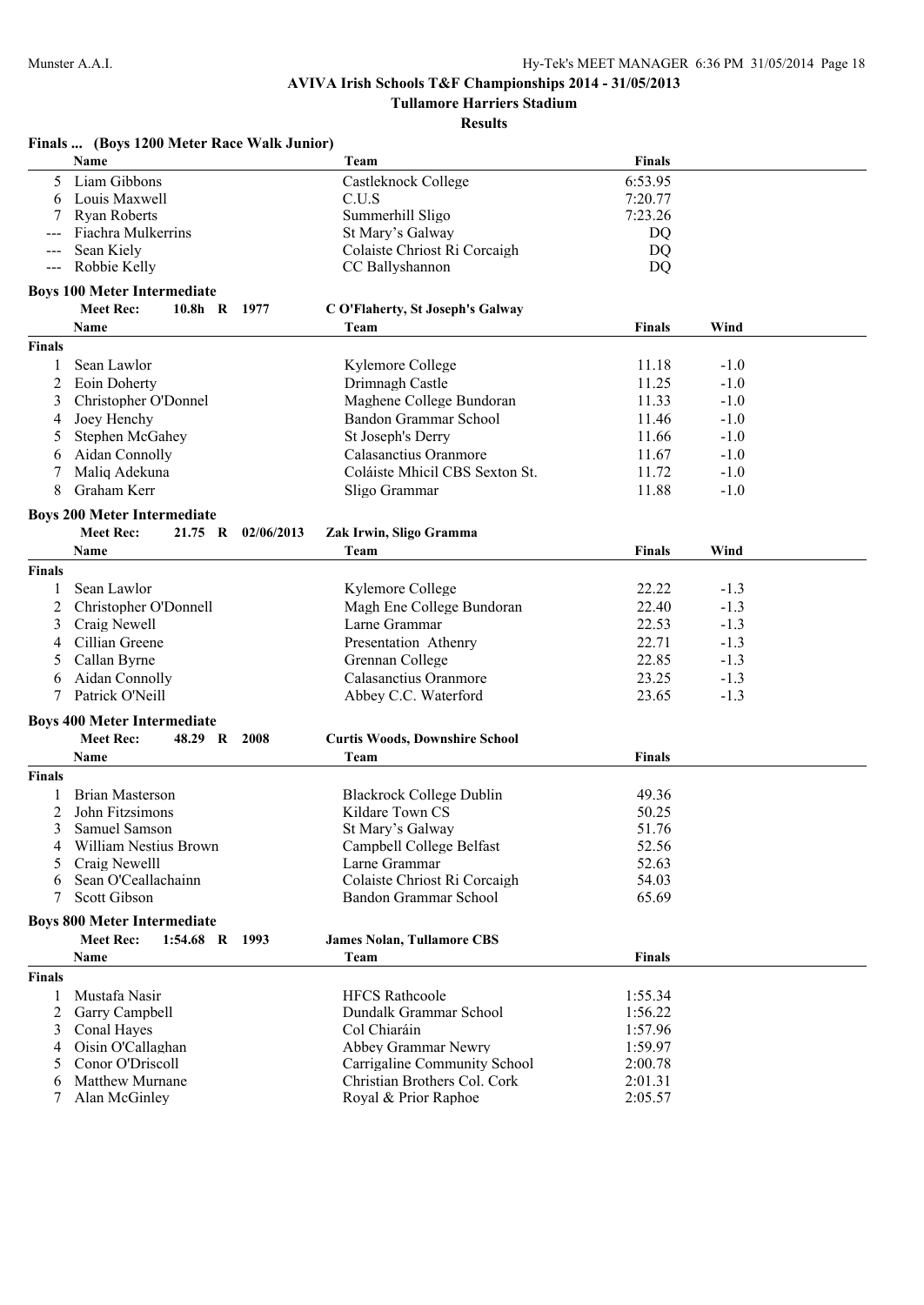**Tullamore Harriers Stadium**

|               | Finals  (Boys 800 Meter Intermediate)      |                |                                        |               |        |
|---------------|--------------------------------------------|----------------|----------------------------------------|---------------|--------|
|               | <b>Name</b>                                |                | Team                                   | <b>Finals</b> |        |
| 8             | Sean Husband                               |                | Beechhill Monaghan                     | 2:06.62       |        |
| 9             | Lee Lyons                                  |                | St Geralds Castlebar                   | 2:09.46       |        |
| 10            | Sean Barber                                |                | Douglas Community School               | 2:09.67       |        |
| 11            | David Browne                               |                | Mercy Woodford                         | 2:10.66       |        |
|               | <b>Boys 1500 Meter Intermediate</b>        |                |                                        |               |        |
|               | <b>Meet Rec:</b>                           | 3:55.22 R 2011 | Ruairi Finnegan, St Eunans Letterkenny |               |        |
|               | Name                                       |                | Team                                   | <b>Finals</b> |        |
| <b>Finals</b> |                                            |                |                                        |               |        |
| $\mathbf{1}$  | Kevin Mulcaire                             |                | St Flannan's Ennis                     | 4:10.91       |        |
| 2             | Lucas O'Horgain                            |                | Colaiste Chriost Ri Corcaigh           | 4:11.90       |        |
| 3             | Mustafa Nasir                              |                | <b>HFCS Rathcoole</b>                  | 4:12.11       |        |
| 4             | <b>Barry Keane</b>                         |                | St Declan's Kilmacthomas               | 4:15.43       |        |
| 5             | Cathal Doyle                               |                | St Aidans Whitehall                    | 4:16.38       |        |
| 6             | Michael Ryan                               |                | St Kieran's Kilkenny                   | 4:17.14       |        |
|               | Oisin O'Callaghan                          |                | Abbey Grammar Newry                    | 4:18.96       |        |
| 8             | Daniel Galagher                            |                | St Catherine's Vocational Kill         | 4:21.72       |        |
| 9             | Eoin McLaughlin                            |                | Rice College Westport                  | 4:37.28       |        |
| 10            | Cathal Hardy                               |                | Dunmore CS                             | 5:02.94       |        |
|               | <b>Boys 3000 Meter Intermediate</b>        |                |                                        |               |        |
|               | <b>Meet Rec:</b><br>$8:36.3h$ R            | 1978           | Brian O'Keeffe, Clogher Rd V.S.        |               |        |
|               | Name                                       |                | Team                                   | Finals        |        |
| <b>Finals</b> |                                            |                |                                        |               |        |
| 1             | Kevin Mulcaire                             |                | St Flannan's Ennis                     | 8:33.92 R     |        |
| 2             | Fearghal Curtin                            |                | Midleton CBS                           | 8:50.28       |        |
| 3             | Jack O'Leary                               |                | Clongowes Wood                         | 8:58.73       |        |
| 4             | Christy Conlon                             |                | Rathmore Grammar School                | 9:01.41       |        |
| 5             | Ronan O'Fril                               |                | St Malachy's College Belfast           | 9:07.08       |        |
| 6             | David Fox                                  |                | Christian Brothers Col. Cork           | 9:15.22       |        |
|               | Shane Bracken                              |                | St Josephs Foxford                     | 9:22.67       |        |
| 8             | Niall Nearney                              |                | St Mels Longford                       | 9:51.68       |        |
| 9             | <b>Tadgh McGinty</b>                       |                | SM&P Swinford                          | 10:09.7h      |        |
|               | Boys 100 Meter Hurdles 91.4cm Intermediate |                |                                        |               |        |
|               | <b>Meet Rec:</b>                           | 12.97 R 1990   | Carlton Haddock, Colaiste Chriost Ri   |               |        |
|               | Name                                       |                | Team                                   | <b>Finals</b> | Wind   |
| <b>Finals</b> |                                            |                |                                        |               |        |
| 1             | Daniel Ryan                                |                | Thurles C.B.S.                         | 13.55         | $-2.1$ |
| 2             | Jack Murphy                                |                | Christian Brothers Col. Cork           | 13.76         | $-2.1$ |
| 3             | Tommy O'Brien                              |                | <b>Blackrock College Dublin</b>        | 14.19         | $-2.1$ |
| 4             | Ben Fisher                                 |                | Methodist College Belfast              | 14.52         | $-2.1$ |
| 5             | Simon Esuman                               |                | Templeogue College                     | 15.00         | $-2.1$ |
| 6             | Oliver Wakefield                           |                | Priory College Holywood                | 15.08         | $-2.1$ |
| 7             | Evan Quirke                                |                | Presentation Athenry                   | 15.35         | $-2.1$ |
|               | Boys 400 Meter Hurdles 83.8cm Intermediate |                |                                        |               |        |
|               | <b>Meet Rec:</b>                           | 53.9h R 1980   | Philip Beattie, R.B.A.I.               |               |        |
|               | <b>Name</b>                                |                | Team                                   | <b>Finals</b> |        |
| <b>Finals</b> |                                            |                |                                        |               |        |
| 1             | Simon Essuman                              |                | Templeogue College                     | 56.47         |        |
| 2             | Cairan Barnes                              |                | <b>Belfast High School</b>             | 56.86         |        |
| 3             | Joseph Lyons                               |                | <b>HFCS Rathcoole</b>                  | 56.97         |        |
| 4             | Jack McComb                                |                | Royal Belfast A. I                     | 59.11         |        |
| 5             | Samuel Samson                              |                | St Mary's Galway                       | 59.96         |        |
|               |                                            |                |                                        |               |        |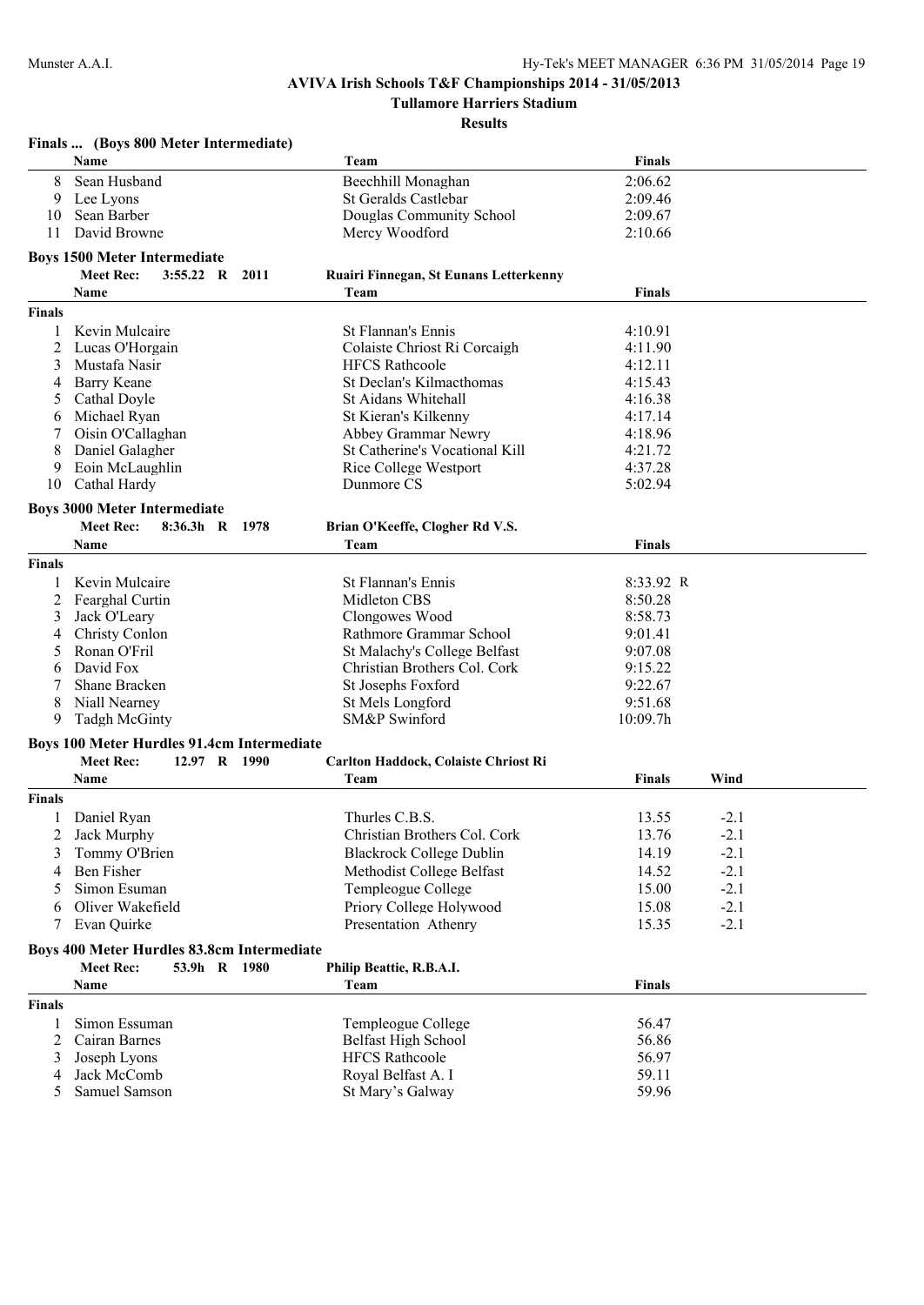**Finals ... (Boys 400 Meter Hurdles 83.8cm Intermediate)**

# **AVIVA Irish Schools T&F Championships 2014 - 31/05/2013**

**Tullamore Harriers Stadium**

|                     | Name                                             | Team                                     | Finals            |  |
|---------------------|--------------------------------------------------|------------------------------------------|-------------------|--|
| 6                   | David O'Brien                                    | <b>St Clements Limerick</b>              | 60.62             |  |
| 7                   | Cathal Locke                                     | Crescent College Comp Limerick           | 60.95             |  |
|                     |                                                  |                                          |                   |  |
|                     | <b>Boys 1500 Meter Steeplechase Intermediate</b> |                                          |                   |  |
|                     | <b>Meet Rec:</b><br>4:18.30 R 2007               | <b>Noel Collins, Drumragh Integrated</b> |                   |  |
|                     | <b>Name</b>                                      | Team                                     | Finals            |  |
| <b>Finals</b>       |                                                  |                                          |                   |  |
| 1                   | Seán Collins                                     | St Flannan's Ennis                       | 4:29.40           |  |
| 2                   | Tadgh Mc Ginty                                   | SM&P Swinford                            | 4:33.11           |  |
| 3                   | Cathal Curry                                     | St Louis Kiltimagh                       | 4:33.36           |  |
| 4                   | Peter Lynch                                      | St Kieran's Kilkenny                     | 4:33.84           |  |
| 5                   | Brian Flanagan                                   | St Aidans Whitehall                      | 4:39.70           |  |
| 6                   | Daniel Gallagher                                 | St Catherine's Vocational Kill           | 4:43.06           |  |
|                     | Oisin Quinn                                      | <b>CBS</b> Mullingar                     | 4:44.33           |  |
| 8                   | Tom Baird                                        | Wallace High School Lisburn              | 4:51.40           |  |
| 9                   | Aodhagan Watters                                 | St Patricks College Cavan                | 4:51.42           |  |
| 10                  | Kieran Hennessey                                 | Thurles C.B.S.                           | 5:03.00           |  |
| 11                  | Philip Hunter                                    | Sligo Grammar                            | 5:07.71           |  |
|                     |                                                  |                                          |                   |  |
|                     | <b>Boys 4x100 Meter Relay Intermediate</b>       |                                          |                   |  |
|                     | <b>Meet Rec:</b><br>44.13 R 2006                 | , RBAI                                   |                   |  |
|                     | Team                                             | Relay                                    | <b>Finals</b>     |  |
| <b>Finals</b>       |                                                  |                                          |                   |  |
| 1                   | Bandon Grammar School                            |                                          | 43.69 R           |  |
| 2                   | <b>Blackrock College Dublin</b>                  |                                          | 44.31             |  |
| 3                   | Larne Grammar                                    |                                          | 45.29             |  |
| 4                   | Sullivan Upper Holywood                          |                                          | 46.25             |  |
| $---$               | Newbridge College                                |                                          | DQ                |  |
| $\qquad \qquad - -$ | Coláiste Mhicil CBS Sexton St.                   |                                          | DQ                |  |
|                     |                                                  |                                          |                   |  |
|                     | <b>Boys High Jump Intermediate</b>               |                                          |                   |  |
|                     | <b>Meet Rec:</b><br>2.01m R 2000                 | Adrian O'Dwyer, St Kieran's Kilkenny     |                   |  |
|                     | Name                                             | Team                                     | <b>Finals</b>     |  |
| <b>Finals</b>       |                                                  |                                          |                   |  |
|                     | <b>Robbie Marrs</b>                              | Royal Belfast A. I                       | 1.85m             |  |
| 2                   | Tom Deasy                                        | Carrigaline Community School             | 1.75m             |  |
| 2                   | Kevin Wilson                                     | Castleknock CC                           | 1.75m             |  |
| 4                   | Bryan Ndego                                      | St Mary's Galway                         | 1.70m             |  |
|                     | Eoin Morton                                      | <b>HFCS Rathcoole</b>                    | 1.70m             |  |
| 4                   | Stephen McDermott                                | Carrick CS                               | 1.70m             |  |
| 7                   | Joshua Evans                                     | Rainey Endowed Magherafelt               | 1.65m             |  |
| 7                   | Dez Kelleher                                     | Colaiste Chriost Ri Corcaigh             | 1.65m             |  |
|                     | <b>Boys Pole Vault Intermediate</b>              |                                          |                   |  |
|                     | <b>Meet Rec:</b><br>4.31m R 1993                 |                                          |                   |  |
|                     |                                                  | Neil Young, R.B.A.I.                     |                   |  |
|                     | Name                                             | Team                                     | Finals            |  |
| <b>Finals</b>       |                                                  |                                          |                   |  |
| 1                   | Yuri Kanash                                      | <b>St Augustines Dungarvan</b>           | 4.20m             |  |
| $\overline{2}$      | Adam Duggan                                      | Knockbeg Carlow                          | 3.00 <sub>m</sub> |  |
| 3                   | Barry Heneghan                                   | <b>Belvedere College</b>                 | 2.60m             |  |
| $\overline{4}$      | Shane Power                                      | Good Counsel New Ross                    | 2.40m             |  |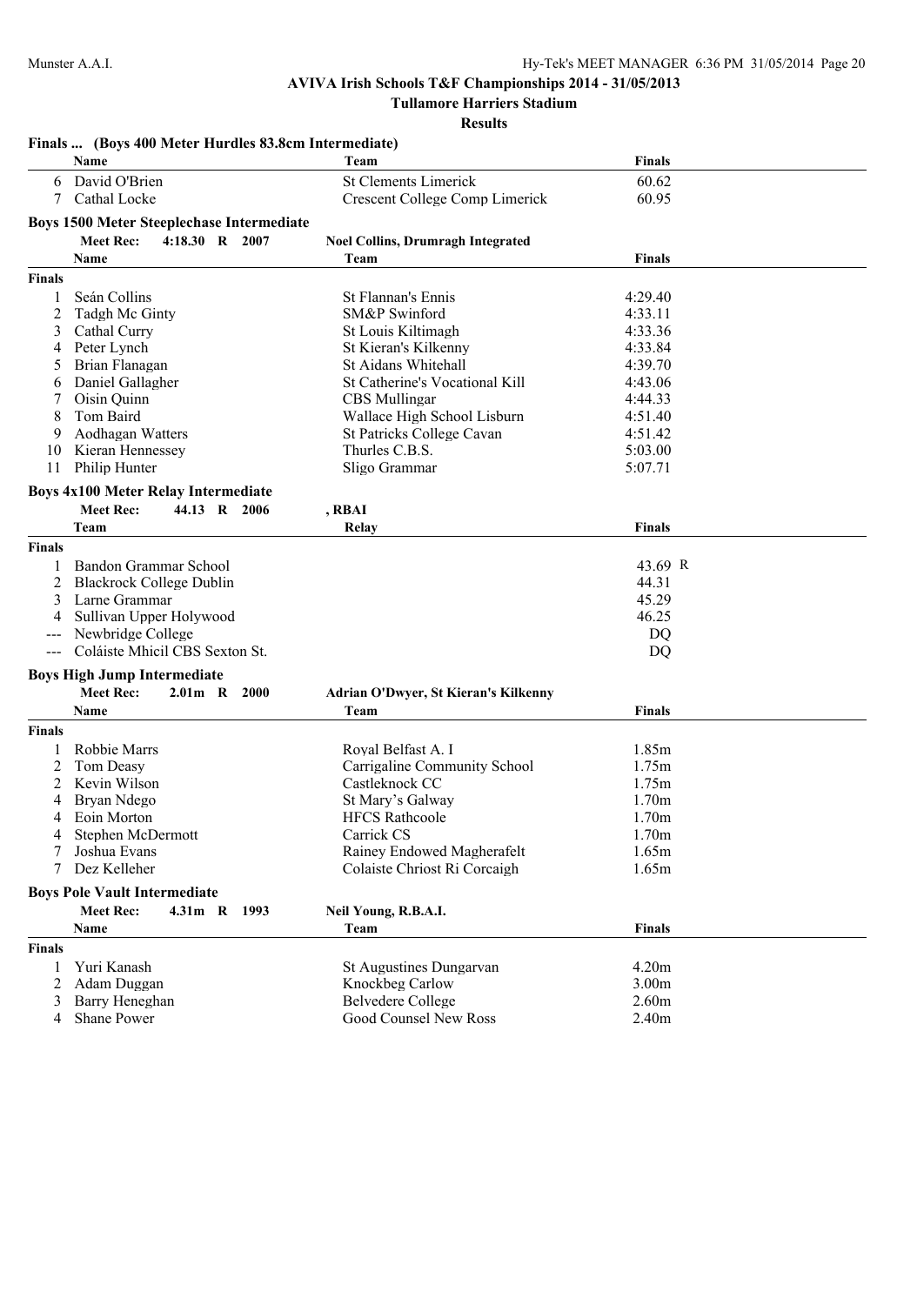**Tullamore Harriers Stadium**

**Results**

### **Boys Long Jump Intermediate**

|                | <b>Meet Rec:</b><br>7.10m R 1989            | Jonathan Kron, Wesley College                     |                  |            |
|----------------|---------------------------------------------|---------------------------------------------------|------------------|------------|
|                | <b>Name</b>                                 | Team                                              | <b>Finals</b>    | Wind       |
| <b>Finals</b>  |                                             |                                                   |                  |            |
| 1              | Daniel Ryan                                 | Thurles C.B.S.                                    | 6.58m            | <b>NWI</b> |
| $\overline{2}$ | <b>Ben Fisher</b>                           | Methodist College Belfast                         | 6.39m            | <b>NWI</b> |
| 2              | Luke Bellintani                             | <b>Belvedere College</b>                          | 6.39m            | <b>NWI</b> |
| 4              | David McDonagh                              | CBS Wexford                                       | 6.37m            | <b>NWI</b> |
| 5              | Evan Quirke                                 | Presentation Athenry                              | 6.36m            | <b>NWI</b> |
| 6              | James Fortune                               | Enniscorthy C.B.S                                 | 6.23m            | <b>NWI</b> |
|                | Ian Brennan                                 | St Columba's Stranorlar                           | 6.08m            | <b>NWI</b> |
| 8              | Saran Mangalashthira                        | Davis College Mallow                              | 5.73m            | <b>NWI</b> |
| 9              | Tosin Quediran                              | Galway CC                                         | 5.65m            | <b>NWI</b> |
| 10             | Sean Carrick                                | <b>Ballyhaunis CS</b>                             | 5.63m            | <b>NWI</b> |
| 10             | Matthew Johnston                            | Campbell College Belfast                          | 5.63m            | <b>NWI</b> |
| 12             | Sean Glasheen                               | St Ailbe's Tipperary                              | 5.36m            | <b>NWI</b> |
|                |                                             |                                                   |                  |            |
|                | <b>Boys Triple Jump Intermediate</b>        |                                                   |                  |            |
|                | <b>Meet Rec:</b><br>13.97m R 1981           | John Stapleton, Gormanston College                |                  |            |
|                | Name                                        | Team                                              | <b>Finals</b>    | Wind       |
| <b>Finals</b>  |                                             |                                                   |                  |            |
|                | Mark Burton                                 | Sullivan Upper Holywood                           | 13.35m           | <b>NWI</b> |
| 2              | Jordan Hoang                                | Colaiste Choilm Tullamore                         | 13.03m           | <b>NWI</b> |
| 3              | Ian Brennan                                 | St Columba's Stranorlar                           | 12.93m           | <b>NWI</b> |
| $\overline{4}$ | Aaron O'Brien                               | Newry High School                                 | 12.79m           | <b>NWI</b> |
| 5              | Shane Joyce                                 | Ashbourne CS                                      | 12.52m           | <b>NWI</b> |
| 6              | Tom Deasy                                   | Carrigaline Community School                      | 11.65m           | <b>NWI</b> |
| 7              | Peter Francis                               | St Mary's Galway                                  | 11.08m           | <b>NWI</b> |
| 8              | Michael Duggan                              | St Pauls Waterford                                | 10.86m           | <b>NWI</b> |
|                | <b>Boys Shot Putt 5kg Intermediate</b>      |                                                   |                  |            |
|                | <b>Meet Rec:</b><br>18.76m R 2001           | Eoin Leen, St Mary's Tralee                       |                  |            |
|                | Name                                        | Team                                              | <b>Finals</b>    |            |
| <b>Finals</b>  |                                             |                                                   |                  |            |
|                |                                             |                                                   |                  |            |
| 1              | Anu Anonusi                                 | Kilkenny College                                  | 15.86m           |            |
| 2<br>3         | Tom DeJong<br>James French                  | <b>Belvedere College</b><br>Bandon Grammar School | 14.69m<br>14.22m |            |
|                | <b>Matthew Dalton</b>                       |                                                   | 12.89m           |            |
| 4              | Peter Wisener                               | Belfast Royal Academy<br>Coleraine A. I.          | 12.79m           |            |
| 5              | Owen Clarke                                 | <b>CBC</b> Monkstown                              | 12.74m           |            |
| 6<br>7         | Chris Ball                                  |                                                   | 12.50m           |            |
| 8              |                                             | Sullivan Upper Holywood                           |                  |            |
| 9              | Sean Glasheen<br>Colin Deane                | St Ailbe's Tipperary<br>Bandon Grammar School     | 12.22m<br>11.82m |            |
|                |                                             |                                                   |                  |            |
|                | <b>Boys Discus Throw 1.5kg Intermediate</b> |                                                   |                  |            |
|                | 52.92m R 1981<br><b>Meet Rec:</b>           | Frank O'Brien, Dungarvan CBS                      |                  |            |
|                | Name                                        | Team                                              | <b>Finals</b>    |            |
| <b>Finals</b>  |                                             |                                                   |                  |            |
| 1              | <b>Matthew Dalton</b>                       | Belfast Royal Academy                             | 46.34m           |            |
| 2              | Brian Egan                                  | <b>Belvedere College</b>                          | 44.64m           |            |
| 3              | Anu Anonusi                                 | Kilkenny College                                  | 40.27m           |            |
| 4              | <b>Emmet Stout</b>                          | Confey College                                    | 39.14m           |            |
| 5              | Ciarán Ó'Maoileoin                          | St Augustines Dungarvan                           | 32.81m           |            |
| 6              | Chris Ball                                  | Sullivan Upper Holywood                           | 32.71m           |            |
| 7              | Eoghan Flynn                                | Dungarvan C.B.S.                                  | 31.89m           |            |
| 8              | James French                                | <b>Bandon Grammar School</b>                      | 29.55m           |            |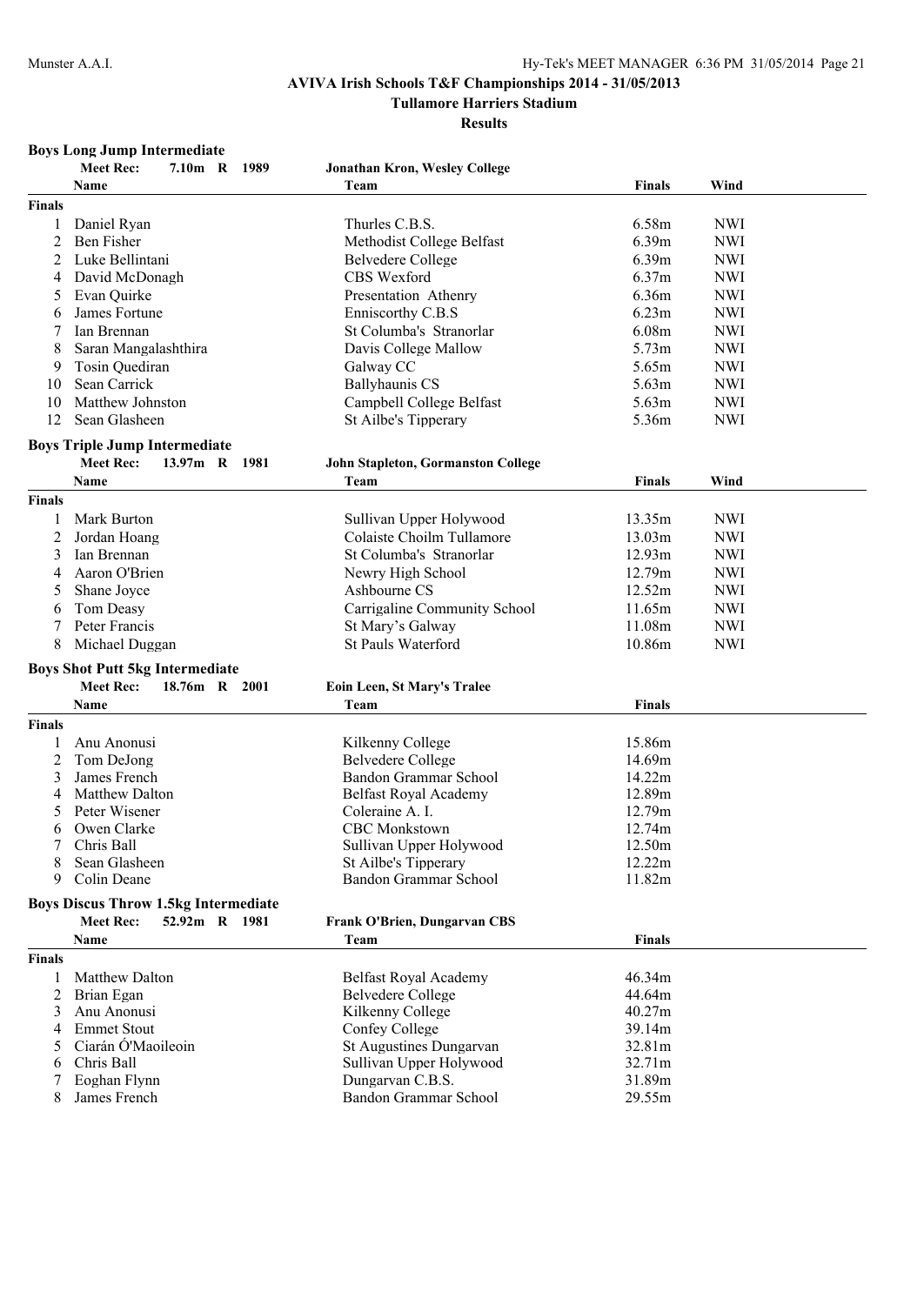**Tullamore Harriers Stadium**

|                    | Name                                             |                    | Team                                          | <b>Finals</b>      |                  |  |
|--------------------|--------------------------------------------------|--------------------|-----------------------------------------------|--------------------|------------------|--|
|                    | 9 Ryan Murray                                    |                    | CBS Roscommon                                 | 26.56m             |                  |  |
|                    | <b>Boys Hammer Throw 5kg Intermediate</b>        |                    |                                               |                    |                  |  |
|                    | <b>Meet Rec:</b>                                 | 67.84m R 1981      | <b>Paul Hogan, Carlow CBS</b>                 |                    |                  |  |
|                    | Name                                             |                    | Team                                          | <b>Finals</b>      |                  |  |
| <b>Finals</b>      |                                                  |                    |                                               |                    |                  |  |
| 1                  | Tomas O'Neill                                    |                    | Scoil Mhuire Kanturk                          | 51.15m             |                  |  |
| 2                  | Sammy Magdeldin                                  |                    | Castleknock College                           | 47.44m             |                  |  |
| 3                  | Eoin Sweeney                                     |                    | <b>Belvedere College</b>                      | 45.98m             |                  |  |
| 4                  | Stephen McCorry                                  |                    | <b>Belfast Royal Academy</b>                  | 45.87m             |                  |  |
| 5                  | Josh Jordan                                      |                    | Methodist College Belfast                     | 45.64m             |                  |  |
| 6                  | Jake Thompson                                    |                    | <b>Regent House Newtownards</b>               | 45.48m             |                  |  |
| 7                  | Daniel Conway                                    |                    | <b>St Geralds Castlebar</b>                   | 42.98m             |                  |  |
| 8                  | Travis Coomey                                    |                    | <b>Bandon Grammar School</b>                  | 37.27m             |                  |  |
| 9                  | Andre Christie                                   |                    | Colaiste an Spioraid Naoimh Co                | 35.22m             |                  |  |
| 10                 | Andrew Wood-Martin                               |                    | Sligo Grammar                                 | 30.36m             |                  |  |
|                    | <b>Boys Javelin Throw 700g Intermediate</b>      |                    |                                               |                    |                  |  |
|                    | <b>Meet Rec:</b>                                 | 62.58m R 1997      | <b>Ben Houghton, Dalriada</b>                 |                    |                  |  |
|                    | Name                                             |                    | Team                                          | <b>Finals</b>      |                  |  |
| <b>Finals</b>      |                                                  |                    |                                               |                    |                  |  |
| 1                  | Jack Magee                                       |                    | Ballyclare H. S.                              | 56.85m             |                  |  |
| 2                  | Michael Gaffney                                  |                    | Campbell College Belfast                      | 53.65m             |                  |  |
| 3                  | Shane Joyce                                      |                    | Ashbourne CS                                  | 51.97m             |                  |  |
| 4                  | Justinas Gerdvilis                               |                    | Luttrellstown CC                              | 45.79m             |                  |  |
| 5                  | Darryl Crawford                                  |                    | <b>Holy Cross Strabane</b>                    | 45.10m             |                  |  |
| 6                  | Daithi O'Laocha                                  |                    | Gaelcholaiste Mhuire AG Corcai                | 41.29m             |                  |  |
| 7                  | Andri Liadov                                     |                    | <b>St Peters Dunboyne</b>                     | 39.83m             |                  |  |
| 8                  | Darragh Finneran                                 |                    | St Jarlath's Tuam                             | 35.18m             |                  |  |
| 9                  | Eoghan Flynn                                     |                    | Dungarvan C.B.S.                              | 34.84m             |                  |  |
| 10                 | Séan O'Reilly                                    |                    | St Mary's Galway                              | 34.11m             |                  |  |
| 11                 | Ronan Quinn                                      |                    | Col an Chroi Naofa Carrignavar                | 30.79m             |                  |  |
|                    | <b>Boys 2000 Meter Race Walk Intermediate</b>    |                    |                                               |                    |                  |  |
|                    | <b>Meet Rec:</b>                                 | 8:00.5h R 1990     | David Cullinane, Ferbane VS                   |                    |                  |  |
|                    | Name                                             |                    | Team                                          | <b>Finals</b>      |                  |  |
| <b>Finals</b>      |                                                  |                    |                                               |                    |                  |  |
|                    | Aaron Egan                                       |                    | High School Clonmel                           | 7:54.60 R          |                  |  |
| 2                  | Anthony Tobin                                    |                    | High School Clonmel                           | 8:50.22            |                  |  |
| 4                  | Andrew Bell<br>Nathan Murphy                     |                    | St Geralds Castlebar<br>Scoil Dara Kilcock    | 9:09.39<br>9:36.51 |                  |  |
| 5                  | Joe Mooney                                       |                    | Good Counsel New Ross                         | 9:52.55            |                  |  |
| 6                  | David Kenny                                      |                    | St Brendan's Killarney                        | 10:05.02           |                  |  |
| 7                  | Greg Hossenny                                    |                    | St Aidans Whitehall                           | 11:31.93           |                  |  |
|                    |                                                  |                    |                                               |                    |                  |  |
|                    | <b>Boys 100 Meter Senior</b><br><b>Meet Rec:</b> | 10.59 R 02/06/2013 | <b>Marcus Lawlor, CBS Carlow</b>              |                    |                  |  |
|                    |                                                  |                    | Team                                          | Finals             | Wind             |  |
|                    |                                                  |                    |                                               |                    |                  |  |
|                    | Name                                             |                    |                                               |                    |                  |  |
|                    |                                                  |                    |                                               |                    |                  |  |
| 1                  | Zak Irwin                                        |                    | Sligo Grammar                                 | 10.73              | $-0.2$           |  |
| 2                  | Kieran Elliot                                    |                    | Ballinode College Sligo                       | 10.82              | $-0.2$           |  |
| 3                  | Joseph Ojewumi                                   |                    | Deansrath CC                                  | 10.96              | $-0.2$           |  |
| <b>Finals</b><br>4 | <b>Andrew Mellon</b>                             |                    | <b>Bangor Academy</b>                         | 10.97              | $-0.2$           |  |
| 5<br>6             | Carl McClean<br>Ray Walsh                        |                    | Carrickfergus Grammar<br>Davis College Mallow | 11.20<br>11.28     | $-0.2$<br>$-0.2$ |  |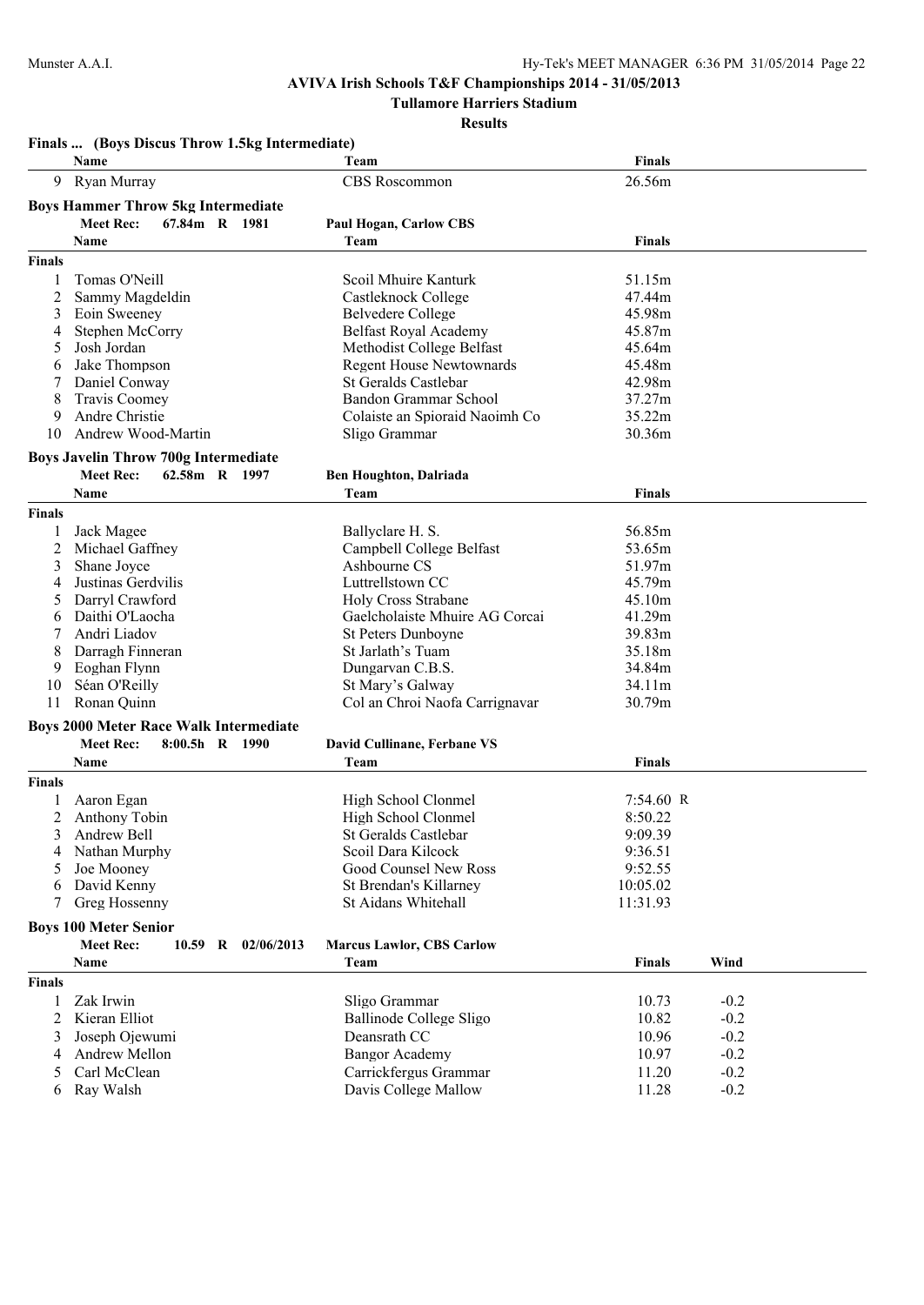### **AVIVA Irish Schools T&F Championships 2014 - 31/05/2013 Tullamore Harriers Stadium**

|               | Finals  (Boys 100 Meter Senior) |                          |                                           |               |        |  |
|---------------|---------------------------------|--------------------------|-------------------------------------------|---------------|--------|--|
|               | Name                            |                          | Team                                      | <b>Finals</b> | Wind   |  |
|               | Mark Varley                     |                          | Crescent College Comp Limerick            | 11.42         | $-0.2$ |  |
| 8             | Keith Doherty                   |                          | Drimnagh Castle                           | 11.58         | $-0.2$ |  |
|               |                                 |                          |                                           |               |        |  |
|               | <b>Boys 200 Meter Senior</b>    | 20.87 R 02/06/2013       |                                           |               |        |  |
|               | <b>Meet Rec:</b>                |                          | <b>Marcus Lawlor, CBS Carlow</b>          |               |        |  |
|               | Name                            |                          | Team                                      | <b>Finals</b> | Wind   |  |
| <b>Finals</b> |                                 |                          |                                           |               |        |  |
| 1             | Zak Irwin                       |                          | Sligo Grammar                             | 21.38         | $-1.3$ |  |
| 2             | Kieran Elliot                   |                          | Ballinrobe C.S.                           | 21.50         | $-1.3$ |  |
| 3             | Keith Doherty                   |                          | Drimnagh Castle                           | 22.15         | $-1.3$ |  |
| 4             | Karl McClean                    |                          | Carrickfergus Grammar                     | 22.25         | $-1.3$ |  |
| 5             | Steven Walsh                    |                          | St Declan's Kilmacthomas                  | 22.72         | $-1.3$ |  |
| 6             | Mark Varley                     |                          | Crescent College Comp Limerick            | 22.94         | $-1.3$ |  |
|               | Gareth Thompson                 |                          | Grosvenor Grammar Belfast                 | 23.13         | $-1.3$ |  |
|               | <b>Boys 400 Meter Senior</b>    |                          |                                           |               |        |  |
|               | <b>Meet Rec:</b>                | 47.66 R 2008             | Brian Gregan, St Marks CC Tallaght        |               |        |  |
|               | <b>Name</b>                     |                          | Team                                      | <b>Finals</b> |        |  |
| <b>Finals</b> |                                 |                          |                                           |               |        |  |
|               | Harry Purcell                   |                          | Castleknock College                       | 47.83         |        |  |
| 2             | Andrew Mellon                   |                          | <b>Bangor Academy</b>                     | 47.93         |        |  |
| 3             | Paul White                      |                          | Nenagh C.B.S.                             | 49.18         |        |  |
| 4             | Martin McGeady                  |                          | St Columb's Derry                         | 49.63         |        |  |
|               | <b>Brandon Arrey</b>            |                          | Davis College Mallow                      | 50.8h         |        |  |
| 6             | Kevin Woods                     |                          | C.U.S                                     | 50.9h         |        |  |
|               | Jack Tillion                    |                          | Sligo Grammar                             | <b>NT</b>     |        |  |
|               |                                 |                          |                                           |               |        |  |
|               |                                 |                          |                                           |               |        |  |
|               | <b>Boys 800 Meter Senior</b>    |                          |                                           |               |        |  |
|               | <b>Meet Rec:</b>                | $1:50.65$ R $02/06/2013$ | <b>Sean Tobin, HS Clonmel</b>             |               |        |  |
|               | Name                            |                          | Team                                      | <b>Finals</b> |        |  |
| <b>Finals</b> |                                 |                          |                                           |               |        |  |
|               | Harry Purcelll                  |                          | Castleknock College                       | 1:49.42 R     |        |  |
| 2             | Rob. Tully                      |                          | Gormanston                                | 1:49.95 R     |        |  |
| 3             | Danny Lawlor                    |                          | Pres Carlow                               | 1:52.25       |        |  |
| 4             | Roland Surlis                   |                          | St Patricks College Cavan                 | 1:55.30       |        |  |
| 5             | Conor Walter                    |                          | Rochestown College Cork                   | 1:55.59       |        |  |
| 6             | Tom Hennessey                   |                          | St Mary's Newport                         | 1:56.36       |        |  |
|               | Rhys Clelland                   |                          | NRC Newtownabbey                          | 1:57.43       |        |  |
| 8             | <b>Matthew Doherty</b>          |                          | St Joseph's Derry                         | 2:03.07       |        |  |
| 9             | Conor Gillen                    |                          | Athenry V.S                               | 2:07.1h       |        |  |
| 10            | Eoin Lyons                      |                          | <b>HRC</b> Mountbellew                    | 2:10.91       |        |  |
| 11            | Dylan Carty                     |                          | Summerhill Sligo                          | 2:16.74       |        |  |
|               | <b>Boys 1500 Meter Senior</b>   |                          |                                           |               |        |  |
|               | <b>Meet Rec:</b>                | 3:47.03 R 1998           | <b>Colin McClean, St Malachys Belfast</b> |               |        |  |
|               | Name                            |                          | Team                                      | <b>Finals</b> |        |  |
| <b>Finals</b> |                                 |                          |                                           |               |        |  |
|               | Andrew Coscoran                 |                          | St Mary's Drogheda                        | 4:10.59       |        |  |
| 2             | David Harper                    |                          | <b>Rice College Westport</b>              | 4:11.09       |        |  |
| 3             | Andrew Wright                   |                          | Grosvenor Grammar Belfast                 | 4:11.52       |        |  |
| 4             | Kevin Kelly                     |                          | Scoil Dara Kilcock                        | 4:13.42       |        |  |
| 5             | Paddy Robb                      |                          | St Malachy's College Belfast              | 4:14.33       |        |  |
| 6             | Liam O'hAonghusa                |                          | Colaiste Chriost Ri Corcaigh              | 4:15.54       |        |  |
| 7             | Patrick MacGabhann              |                          | St Mary's College                         | 4:16.31       |        |  |
| 8             | Jonny Whan                      |                          | Wallace High School Lisburn               | 4:17.87       |        |  |
|               |                                 |                          |                                           |               |        |  |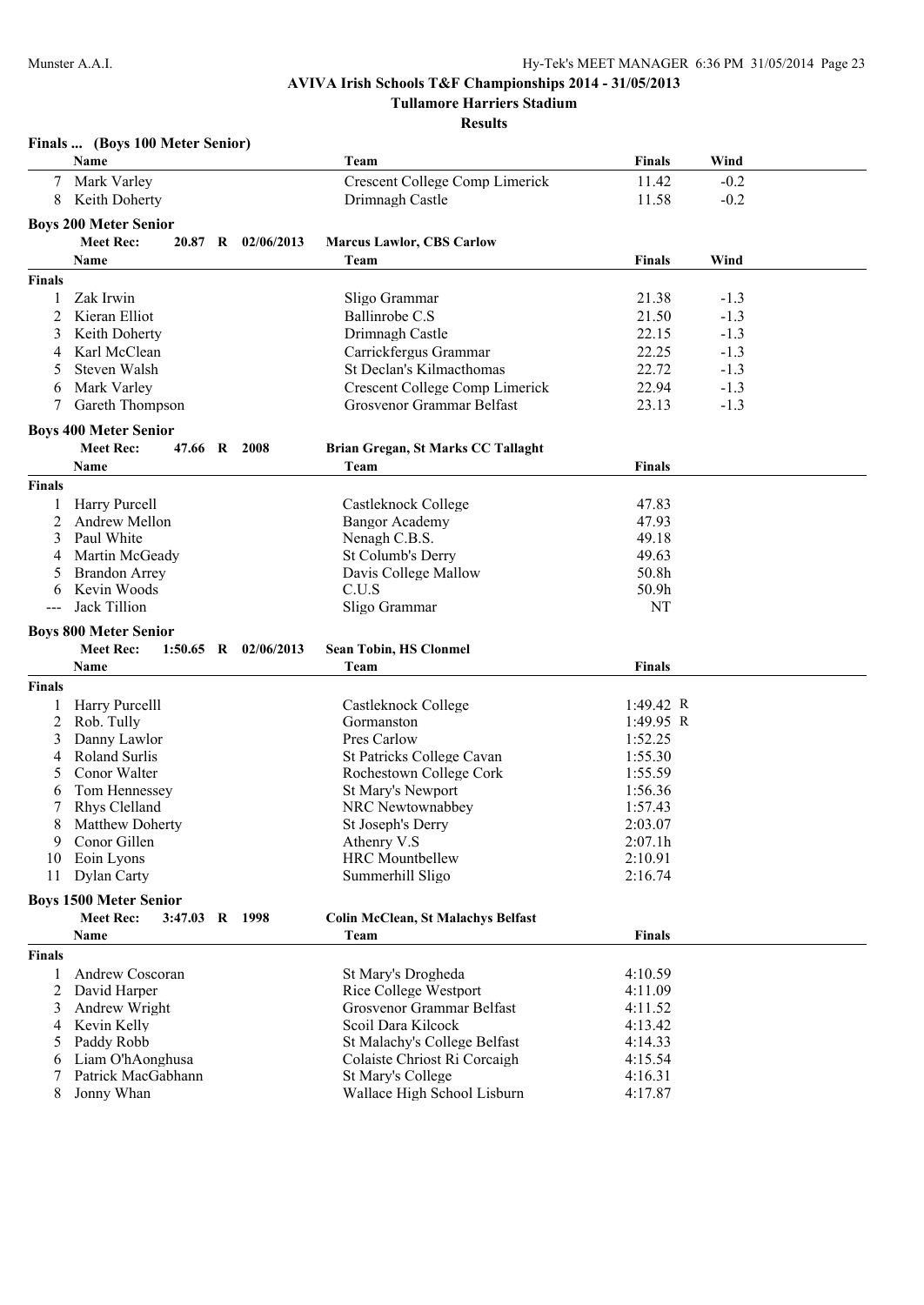**Tullamore Harriers Stadium**

|               | Finals  (Boys 1500 Meter Senior)            |                                        |               |            |  |
|---------------|---------------------------------------------|----------------------------------------|---------------|------------|--|
|               | Name                                        | Team                                   | <b>Finals</b> |            |  |
| 9             | Eoin Brown                                  | Dungarvan C.B.S.                       | 4:20.32       |            |  |
| 10            | Seán Curran                                 | Dungarvan C.B.S.                       | 4:22.12       |            |  |
| 11            | Damian O'Boyle                              | Calasanctius Oranmore                  | 4:23.94       |            |  |
| 12            | Oisin Harney                                | Sligo Grammar                          | 4:37.65       |            |  |
|               | <b>Boys 5000 Meter Senior</b>               |                                        |               |            |  |
|               | <b>Meet Rec:</b><br>14:17.0h R 1974         | <b>John Treacy, St Anns Cappoquinn</b> |               |            |  |
|               | Name                                        | Team                                   | <b>Finals</b> |            |  |
| <b>Finals</b> |                                             |                                        |               |            |  |
| 1             | Aaron Hanlon                                | St Mary's Drogheda                     | 15:03.1h      |            |  |
| 2             | David Mulhare                               | Portlaoise CBS                         | 15:09.57      |            |  |
| 3             | Ryan Sharkey                                | Methodist College Belfast              | 15:26.47      |            |  |
| 4             | Jamie Fallon                                | Calasanctius Oranmore                  | 15:43.81      |            |  |
| 5             | Kyle Larkin                                 | Ardscoil Rís Limerick                  | 16:10.70      |            |  |
| 6             | Oisin Gallen                                | St Columba's Stranorlar                | 16:16.43      |            |  |
|               | James Smyth                                 | St Malachy's College Belfast           | 16:43.42      |            |  |
| 8             | Oliver Mullally                             | Abbey C.C. Waterford                   | 17:13.23      |            |  |
|               | <b>Boys 110 Meter Hurdles 99.0cm Senior</b> |                                        |               |            |  |
|               | <b>Meet Rec:</b><br>14.15 R 1990            | Darren Haddock, Colaiste Chriost Ri    |               |            |  |
|               | Name                                        | Team                                   | <b>Finals</b> | Wind       |  |
| <b>Finals</b> |                                             |                                        |               |            |  |
|               |                                             |                                        |               |            |  |
|               | Sam Healy<br>Matthew Behan                  | Carrigaline Community School           | 14.26         | <b>NWI</b> |  |
| 2             |                                             | C.U.S                                  | 14.56         | <b>NWI</b> |  |
| 3             | Andrew Creamer                              | St Patricks College Cavan              | 14.66         | <b>NWI</b> |  |
| 4             | Jason Foley                                 | Tarbert C S                            | 15.10         | <b>NWI</b> |  |
| 5             | Joe Halwax                                  | <b>CBS</b>                             | 15.23         | <b>NWI</b> |  |
| 6             | Paul Sexton                                 | St Patricks College Cavan              | 15.42         | <b>NWI</b> |  |
|               | <b>Boys 400 Meter Hurdles 91.4cm Senior</b> |                                        |               |            |  |
|               | <b>Meet Rec:</b><br>52.1h R 1982            | Philip Beattie, R.B.A.I.               |               |            |  |
|               | Name                                        | Team                                   | <b>Finals</b> |            |  |
| <b>Finals</b> |                                             |                                        |               |            |  |
|               | <b>Brandon Arrey</b>                        | Davis College Mallow                   | 54.83         |            |  |
| 2             | Mark Rodgers                                | St Joseph's Drogheda                   | 56.28         |            |  |
| 3             | Matthew Behan                               | C.U.S                                  | 58.01         |            |  |
| 4             | Michael Quilligan                           | Nenagh C.B.S.                          | 61.64         |            |  |
|               | <b>Boys 2000 Meter Steeplechase Senior</b>  |                                        |               |            |  |
|               | Meet Rec: 5:49.69 R 1986                    | Frank Conway, Inter. Sch. Killorglin   |               |            |  |
|               | Name                                        | Team                                   | Finals        |            |  |
| <b>Finals</b> |                                             |                                        |               |            |  |
| $\mathbf{1}$  | Kyle Larkin                                 | Ardscoil Rís Limerick                  | 6:08.44       |            |  |
| 2             | Padraig Lennon                              | <b>St Davids</b>                       | 6:24.39       |            |  |
| 3             | <b>Harry Speers</b>                         | Sullivan Upper Holywood                | 6:28.53       |            |  |
| 4             | Cillian Cullough                            | Nenagh College                         | 6:28.81       |            |  |
| 5             | Ross Kearney                                | St Aidans Whitehall                    | 6:42.88       |            |  |
| 6             | John Gordon                                 | Coleraine A. I.                        | 6:46.29       |            |  |
| 7             | Padraig Downey                              | Garbally College                       | 7:42.1h       |            |  |
|               |                                             |                                        |               |            |  |
|               | <b>Boys 4x100 Meter Relay Senior</b>        |                                        |               |            |  |
|               | <b>Meet Rec:</b><br>42.70 R<br>1990         | , Colaiste Chriost Ri                  |               |            |  |
|               | Team                                        | Relay                                  | Finals        |            |  |
| <b>Finals</b> |                                             |                                        |               |            |  |
| $\mathbf{1}$  | Davis College Mallow                        |                                        | 43.47         |            |  |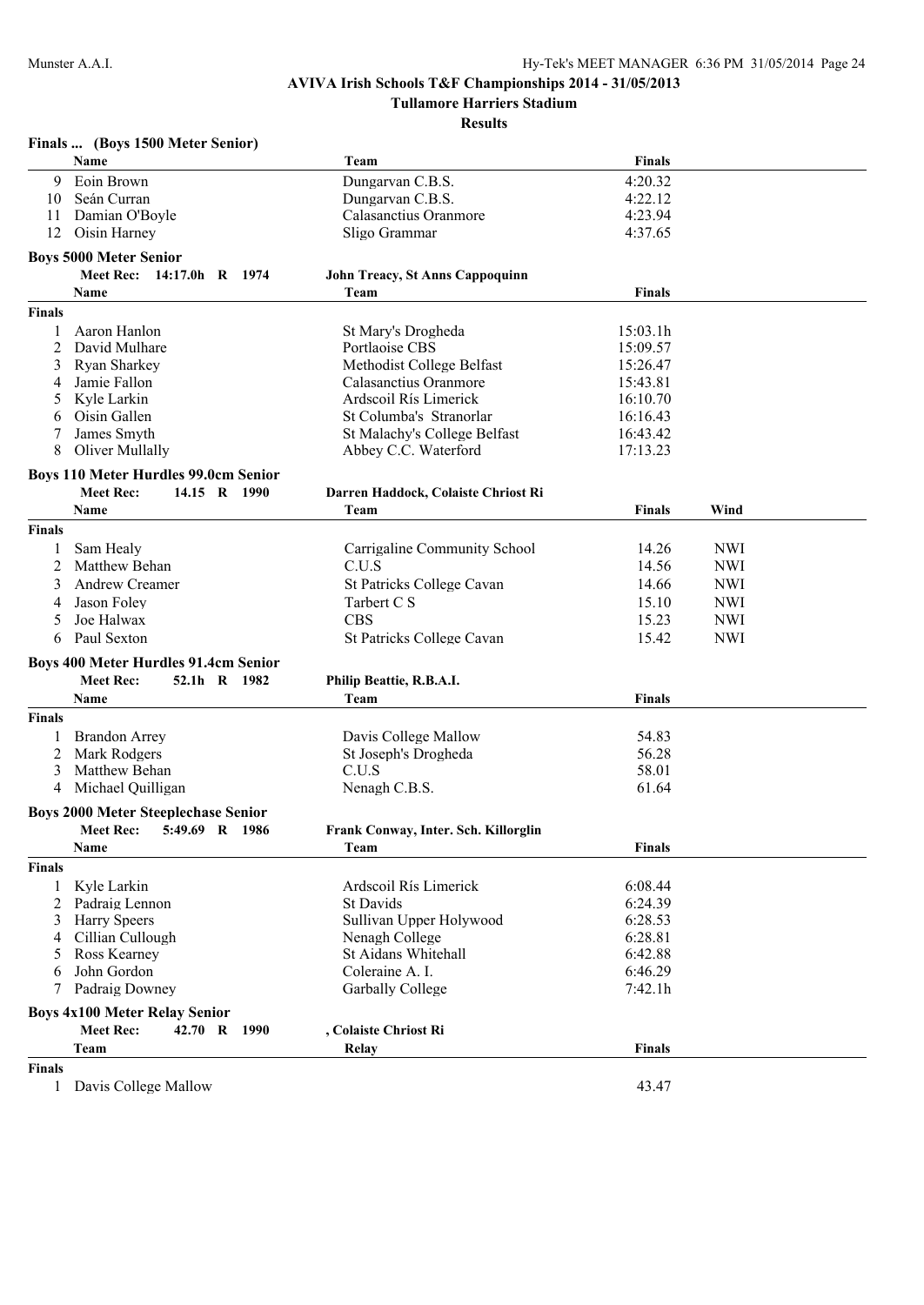**Tullamore Harriers Stadium**

|               | Finals  (Boys 4x100 Meter Relay Senior) |                                          |                   |            |
|---------------|-----------------------------------------|------------------------------------------|-------------------|------------|
|               | Team                                    | Relay                                    | <b>Finals</b>     |            |
| 2             | <b>Blackrock College Dublin</b>         |                                          | 43.79             |            |
| 3             | Mercy Mount Hawk Tralee                 |                                          | 43.88             |            |
| 4             | Carrickfergus Grammar                   |                                          | 44.06             |            |
| 5             | St Enda's Galway                        |                                          | 44.68             |            |
| 6             | <b>Bangor Grammar</b>                   |                                          | 46.42             |            |
|               | <b>Boys High Jump Senior</b>            |                                          |                   |            |
|               | <b>Meet Rec:</b><br>2.13m R 1983        | Richard Robinson, Ballyclare High School |                   |            |
|               | <b>Name</b>                             | Team                                     | <b>Finals</b>     |            |
| <b>Finals</b> |                                         |                                          |                   |            |
|               | Jamie Murtagh                           | Ashbourne CS                             | 2.05m             |            |
| 2             | David Cussen                            | Colaiste an Spioraid Naoimh Co           | 2.05m             |            |
| 3             | Caomhan Conaghan                        | Loughrea VS                              | 1.95m             |            |
| 4             | Cathal O'Brien                          | Salesian College                         | 1.85m             |            |
| 5             | Alex Livingston                         | Methodist College Belfast                | 1.70m             |            |
| 6             | Daniel Hernon                           | St Coleman's Claremorris                 | 1.70m             |            |
| 7             | <b>Brian Donnelly</b>                   | Royal Belfast A. I                       | 1.65m             |            |
| 8             | Seán Whittle                            | De La Salle Waterford                    | 1.65m             |            |
| 8             | Stephen Coulter                         | Dalriada Ballymoney                      | 1.65m             |            |
|               | <b>Boys Pole Vault Senior</b>           |                                          |                   |            |
|               | <b>Meet Rec:</b><br>4.51m R 2010        | <b>Thomas Houlihan, St Augustine's</b>   |                   |            |
|               | Name                                    | Team                                     | Finals            |            |
| <b>Finals</b> |                                         |                                          |                   |            |
| 1             | Peter O'Brien                           | St Fintan's HS                           | 4.30m             |            |
| 2             | Conor Bermingham                        | Castleknock College                      | 3.95m             |            |
| 3             | Alex Livingston                         | Methodist College Belfast                | 3.85m             |            |
| 4             | Brian Flynn                             | St Joseph's Rush                         | 3.75m             |            |
| 5             | Joe Kennedy                             | Methodist College Belfast                | 3.65m             |            |
|               | Conor Kavanagh                          | St Augustines Dungarvan                  | <b>NH</b>         |            |
| $---$         | Jamie Fennell                           | St Augustines Dungarvan                  | <b>NH</b>         |            |
| $---$         | Aaron Brogan                            | Skerries CC                              | <b>NH</b>         |            |
|               | <b>Boys Long Jump Senior</b>            |                                          |                   |            |
|               | <b>Meet Rec:</b><br>7.50m R 1995        | Ciaran McDonagh, Colaiste Ide Finglas    |                   |            |
|               | Name                                    | Team                                     | <b>Finals</b>     | Wind       |
| <b>Finals</b> |                                         |                                          |                   |            |
|               | Sam Healy                               | Carrigaline Community School             | 7.20 <sub>m</sub> | <b>NWI</b> |
| 2             | Eoin O'Carroll                          | Mercy Mount Hawk Tralee                  | 6.94m             | <b>NWI</b> |
| 3             | Jonathon Hill                           | Sullivan Upper Holywood                  | 6.45m             | <b>NWI</b> |
| 4             | Ikenna Ezeugo                           | Salesian College                         | 6.35m             | <b>NWI</b> |
| 5             | Jack Hanna                              | Lurgan College                           | 5.90m             | <b>NWI</b> |
| 6             | Christian Collins                       | <b>Terenure College</b>                  | 5.85m             | <b>NWI</b> |
| 7             | Jack Cavaliero                          | St Clare's Manorhamilton                 | 4.98m             | <b>NWI</b> |
|               | <b>Boys Triple Jump Senior</b>          |                                          |                   |            |
|               | <b>Meet Rec:</b><br>14.81m R 1984       | Michael McDonald, St Louis Ballymena     |                   |            |
|               | Name                                    | Team                                     | <b>Finals</b>     | Wind       |
| <b>Finals</b> |                                         |                                          |                   |            |
| 1             | Eoin O'Carroll                          | Mercy Mount Hawk Tralee                  | 13.49m            | <b>NWI</b> |
| 2             | Darren Prout                            | <b>Presentation Ballingarry</b>          | 13.33m            | <b>NWI</b> |
| 3             | Conor Durnin                            | St Mary's Dundalk                        | 13.00m            | <b>NWI</b> |
| 4             | Jonathon Hill                           | Sullivan Upper Holywood                  | 12.78m            | <b>NWI</b> |
| 5             | Caomhan Conaghan                        | Loughrea VS                              | 12.65m            | <b>NWI</b> |
| 6             | Thomas Arnold                           | <b>Belvedere College</b>                 | 12.46m            | <b>NWI</b> |
|               |                                         |                                          |                   |            |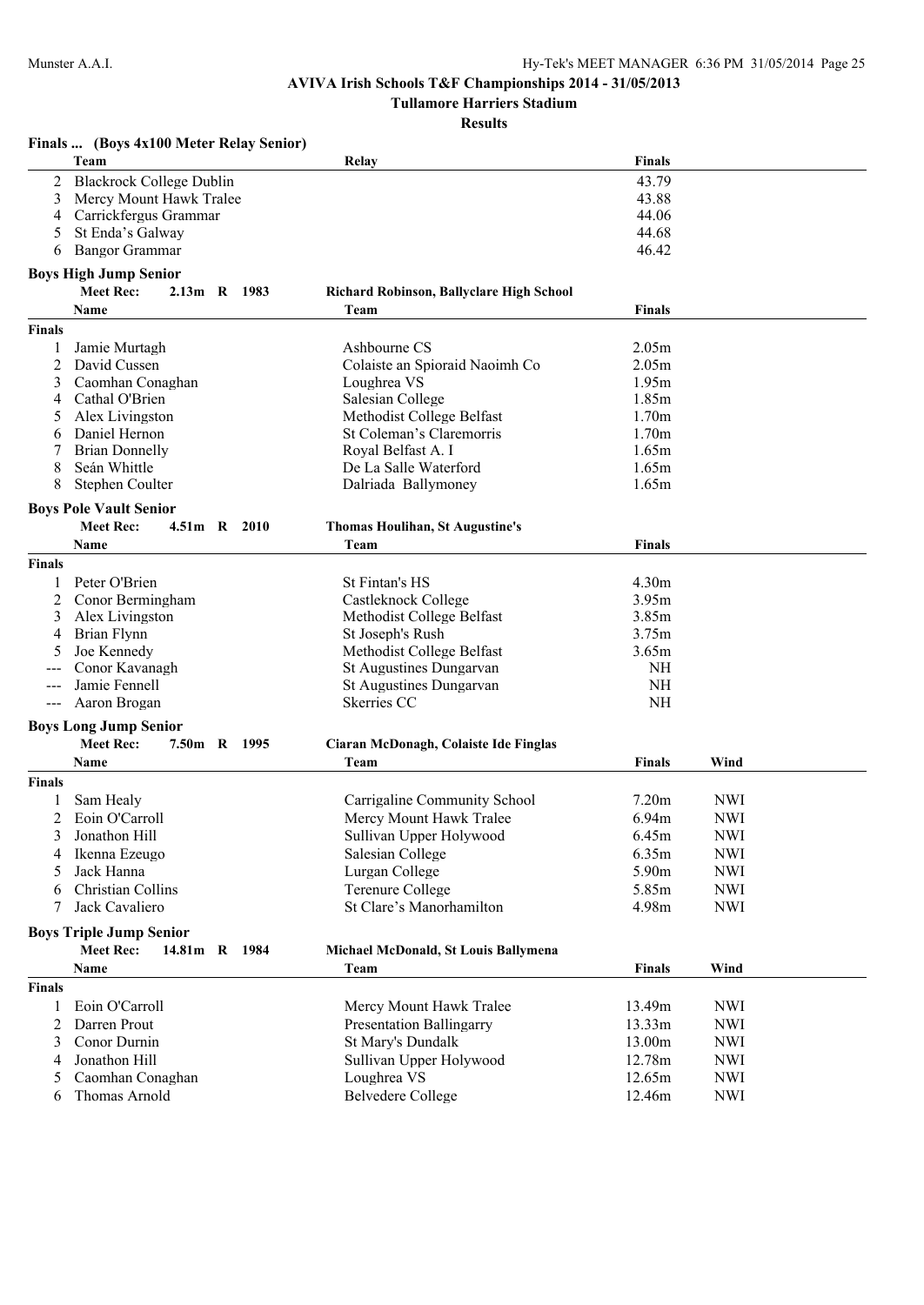**Tullamore Harriers Stadium**

|        | Finals  (Boys Triple Jump Senior)      |                                                |               |            |
|--------|----------------------------------------|------------------------------------------------|---------------|------------|
|        | Name                                   | Team                                           | <b>Finals</b> | Wind       |
| 7      | Seán Whittle                           | De La Salle Waterford                          | 12.21m        | <b>NWI</b> |
| 8      | Rolus Olusa                            | Kings Hospital                                 | 12.17m        | <b>NWI</b> |
| 9      | James Carey                            | <b>Belfast Royal Academy</b>                   | 11.93m        | <b>NWI</b> |
| 10     | <b>Scott Shaw</b>                      | <b>Belfast High School</b>                     | 11.64m        | <b>NWI</b> |
| 11     | Henrique Nkolovata                     | St Mary's Galway                               | 10.78m        | <b>NWI</b> |
|        |                                        |                                                |               |            |
|        | <b>Boys Shot Putt 6kg Senior</b>       |                                                |               |            |
|        | <b>Meet Rec:</b><br>17.93m R 1990      | <b>Victor Costello, Institute of Education</b> |               |            |
|        | <b>Name</b>                            | Team                                           | <b>Finals</b> |            |
| Finals |                                        |                                                |               |            |
| 1      | John Kelly                             | Royal & Prior Raphoe                           | 17.27m        |            |
| 2      | <b>Josh McIlroy</b>                    | Ballymena Academy                              | 12.86m        |            |
| 3      | Patrick Crowther                       | St Augustines Dungarvan                        | 12.73m        |            |
| 4      | Michael Curley                         | St Aidans Whitehall                            | 12.70m        |            |
| 5      | John-Joe Kelly                         | Castleknock CC                                 | 12.60m        |            |
| 6      | Eoin Hanrahan                          | St Flannan's Ennis                             | 11.90m        |            |
| 7      | Giacomo Roman                          | Davis College Mallow                           | 10.81m        |            |
| 8      | Andreeas Binder                        | St Mary's Galway                               | 9.84m         |            |
| 9      | Keith Beirne                           | Mohill CC                                      | 9.70m         |            |
|        |                                        |                                                |               |            |
|        | <b>Boys Discus Throw 1.75kg Senior</b> |                                                |               |            |
|        | <b>Meet Rec:</b><br>54.17m R 2011      | <b>Marco Pons, Wexford CBS</b>                 |               |            |
|        | <b>Name</b>                            | Team                                           | Finals        |            |
| Finals |                                        |                                                |               |            |
| 1      | Rowan McMahon                          | <b>Belvedere College</b>                       | 41.95m        |            |
| 2      | Colin Kingston                         | Bandon Grammar School                          | 37.97m        |            |
| 3      | Eoin Hanrahan                          | St Flannan's Ennis                             | 36.20m        |            |
| 4      | Ed Byrne                               | <b>Belvedere College</b>                       | 35.97m        |            |
| 5      | <b>Stewart Martin</b>                  | Belfast Royal Academy                          | 34.13m        |            |
| 6      | Gavin McLaughlin                       | Royal & Prior Raphoe                           | 33.90m        |            |
| 7      | Kurt Simpson                           | <b>Bangor Academy</b>                          | 30.84m        |            |
| 8      | David Jennings                         | Bandon Grammar School                          | 29.94m        |            |
|        | <b>Boys Hammer Throw 6kg Senior</b>    |                                                |               |            |
|        | <b>Meet Rec:</b><br>66.96m R 1984      | <b>Gary Halpin, Rockwell College</b>           |               |            |
|        | Name                                   | Team                                           | <b>Finals</b> |            |
| Finals |                                        |                                                |               |            |
|        | <b>Scott McMurtry</b>                  | Belfast Royal Academy                          | 47.70m        |            |
| 2      | James Griffin                          | Belvedere College                              | 47.69m        |            |
| 3      | Eoin Molloy                            | <b>Belvedere College</b>                       | 47.32m        |            |
| 4      | Sam Matthews                           | Royal Belfast A. I                             | 43.54m        |            |
| 5.     | Patrick Crowther                       | St Augustines Dungarvan                        | 42.61m        |            |
|        |                                        |                                                |               |            |
|        | <b>Boys Javelin Throw 800g Senior</b>  |                                                |               |            |
|        | <b>Meet Rec:</b><br>65.05m R 1999      | Michael Allen, Causeway IFHE                   |               |            |
|        | Name                                   | Team                                           | <b>Finals</b> |            |
| Finals |                                        |                                                |               |            |
| 1      | Stephen Rice                           | <b>Wesley College</b>                          | 57.56m        |            |
| 2      | <b>Bobby Smith</b>                     | Bandon Grammar School                          | 49.03m        |            |
| 3      | Brendan Hyland                         | St Kieran's Kilkenny                           | 48.51m        |            |
| 4      | Niall McGrattan                        | Belfast Met Millfield Campus                   | 46.97m        |            |
| 5      | Cian Crotty                            | Belvedere College                              | 40.83m        |            |
| 6      | Andreeas Binder                        | St Mary's Galway                               | 39.60m        |            |
| 7      | Ciaran Schutten                        | St Patricks College Cavan                      | 37.36m        |            |
| 8      | Jack Daly                              | Midleton CBS                                   | 36.44m        |            |
|        |                                        |                                                |               |            |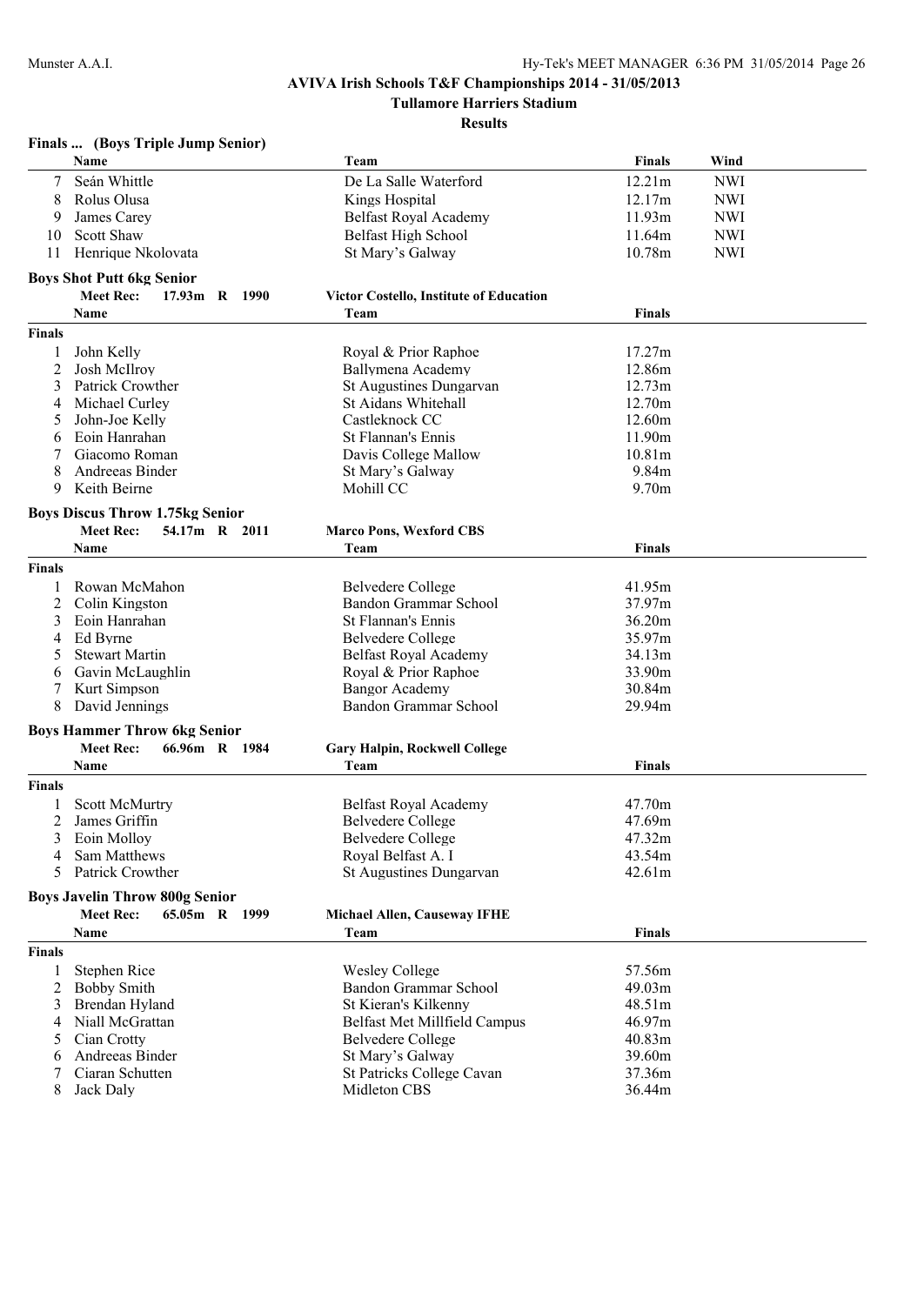**Tullamore Harriers Stadium**

|               | Finals  (Boys Javelin Throw 800g Senior)                                          |                                                   |                                    |    |
|---------------|-----------------------------------------------------------------------------------|---------------------------------------------------|------------------------------------|----|
|               | Name                                                                              | Team                                              | <b>Finals</b>                      |    |
| 9             | Chris Jones                                                                       | SM Tourmakeady                                    | 31.57m                             |    |
|               | <b>Boys 3000 Meter Race Walk Senior</b>                                           |                                                   |                                    |    |
|               | Meet Rec:<br>12:15.69 R 2000                                                      | <b>Colin Griffin, Ballinamore PPS</b>             |                                    |    |
|               | <b>Name</b>                                                                       | Team                                              | <b>Finals</b>                      |    |
| <b>Finals</b> |                                                                                   |                                                   |                                    |    |
|               | Evan Lynch                                                                        | Colaiste Cluain Meala                             | 12:37.92                           |    |
| 2             | <b>Ryan Cleary</b>                                                                | <b>Belvedere College</b>                          | 14:21.15                           |    |
| 3<br>4        | Nicholas Dunphy<br>Niall Norman                                                   | St Kieran's Kilkenny<br>St Aidans Whitehall       | 15:41.81<br>16:44.65               |    |
| 5             | Stephen Buckle                                                                    | Colaiste Chriost Ri Corcaigh                      | 18:07.22                           |    |
|               |                                                                                   |                                                   |                                    |    |
|               | <b>Boys 1 Mile Run Under 16</b><br><b>Meet Rec:</b><br>$4:32.45$ R<br><b>2010</b> |                                                   |                                    |    |
|               | Name                                                                              | Ian OhAirtnead, Colaiste Daibheid<br>Team         | <b>Finals</b>                      |    |
| <b>Finals</b> |                                                                                   |                                                   |                                    |    |
|               | Kevin McGrath                                                                     | St Patrick's Navan                                | 4:39.29                            |    |
| 2             | <b>Bobby Crowley</b>                                                              | Knockbeg Carlow                                   | 4:42.03                            |    |
| 3             | Paddie Shaw                                                                       | St Finian's Mullingar                             | 4:42.43                            |    |
| 4             | Eoin McCann                                                                       | Rathmore Grammar School                           | 4:46.83                            |    |
| 5             | Andrew Kennedy                                                                    | St Mary's Newport                                 | 4:49.38                            |    |
| 6             | Conor Magee                                                                       | St Mary's CBGS Belfast                            | 4:50.41                            |    |
| 7             | Jamie Roche                                                                       | St Flannan's Ennis                                | 4:53.29                            |    |
| 8<br>9        | Fintan Stewart<br>Jonathan Crowley                                                | Lumen Christi Derry<br>De La Salle Waterford      | 4:55.28<br>5:03.65                 |    |
| 10            | James Frizzell                                                                    | St Coleman's Claremorris                          | 5:05.09                            |    |
| 11            | Lee Lyons                                                                         | St Geralds Castlebar                              | 5:06.97                            |    |
| 12            | <b>Billy Campbell</b>                                                             | Abbey Grammar Newry                               | 5:13.01                            |    |
|               |                                                                                   |                                                   |                                    |    |
|               |                                                                                   | Women - Junior - Team Rankings - 15 Events Scored |                                    |    |
|               | 1) St Vincent's S.S Dundalk                                                       | 27                                                | 2) Loreto Kilkenny                 | 26 |
|               | 3) Castletroy College                                                             | 25                                                | 4) Crescent College Comp Limerick  | 16 |
|               | 5) Strabane Academy                                                               | 14.5                                              | 6) SMI Newcastle West              | 14 |
|               | 6) Cross & Passion Kilcullen                                                      | 14                                                | 8) Methodist College Belfast       | 13 |
|               | 8) Loreto Dalkey                                                                  | 13                                                | 8) Colaiste Mhuire Ennis           | 13 |
|               | 8) Belfast Royal Academy                                                          | 13                                                | 12) St Columba's Stranorlar        | 12 |
|               | 12) Borrisokane C.C.                                                              | 12                                                | 12) St Augustines Dungarvan        | 12 |
|               | 15) Presentation Athenry                                                          | 11                                                | 15) Bandon Grammar School          | 11 |
|               | 17) Hazelwood Col. Dromcollogher                                                  | 10                                                | 18) Belfast High School            | 9  |
|               | 18) Shimna Integrated Newcastle                                                   | 9                                                 | 18) Baillieborough Community Schoo | 9  |
|               | 18) St Wolstan's CS                                                               | 9                                                 | 18) Loreto Swords                  | 9  |
|               | 18) Our Lady's Greenhills                                                         | 9                                                 | 18) Ballyclare H. S.               | 9  |
|               | 25) St Columba's Stranorlar                                                       | 8                                                 | 26) Loreto Balbriggan              | 7  |
|               | 26) Loreto Fermoy                                                                 | 7                                                 | 26) Muckross Park                  | 7  |
|               | 26) Dunmore CS                                                                    | 7                                                 | 26) St Peter's Dunboyne            | 7  |
|               | 26) St Finian's Mullingar                                                         | 7                                                 | 26) Maynooth P.P                   |    |
|               | 26) Omagh Academy                                                                 | 7                                                 | 26) Borris VS                      | 7  |
|               | 26) St Leo's Carlow                                                               | 7                                                 | 36) Loretto Grammar Omagh          | 6  |
|               | 36) Mt Anville                                                                    | 6                                                 | 36) Glenlola Collegiate Bangor     | 6  |
|               | 36) Waterpark Waterford                                                           | 6                                                 | 36) Rathdown                       | 6  |
|               | 41) Mercy Mount Hawk Tralee                                                       | 5.5                                               | 42) Coláiste na Trocaire Rathkeale | 5  |
|               | 42) Loreto Navan                                                                  | 5                                                 | 42) Col. Bride Enniscorthy         | 5  |
|               | 42) Lucan CC                                                                      | 5                                                 | 42) Scoil Mhuire Carrick on Suir   | 5  |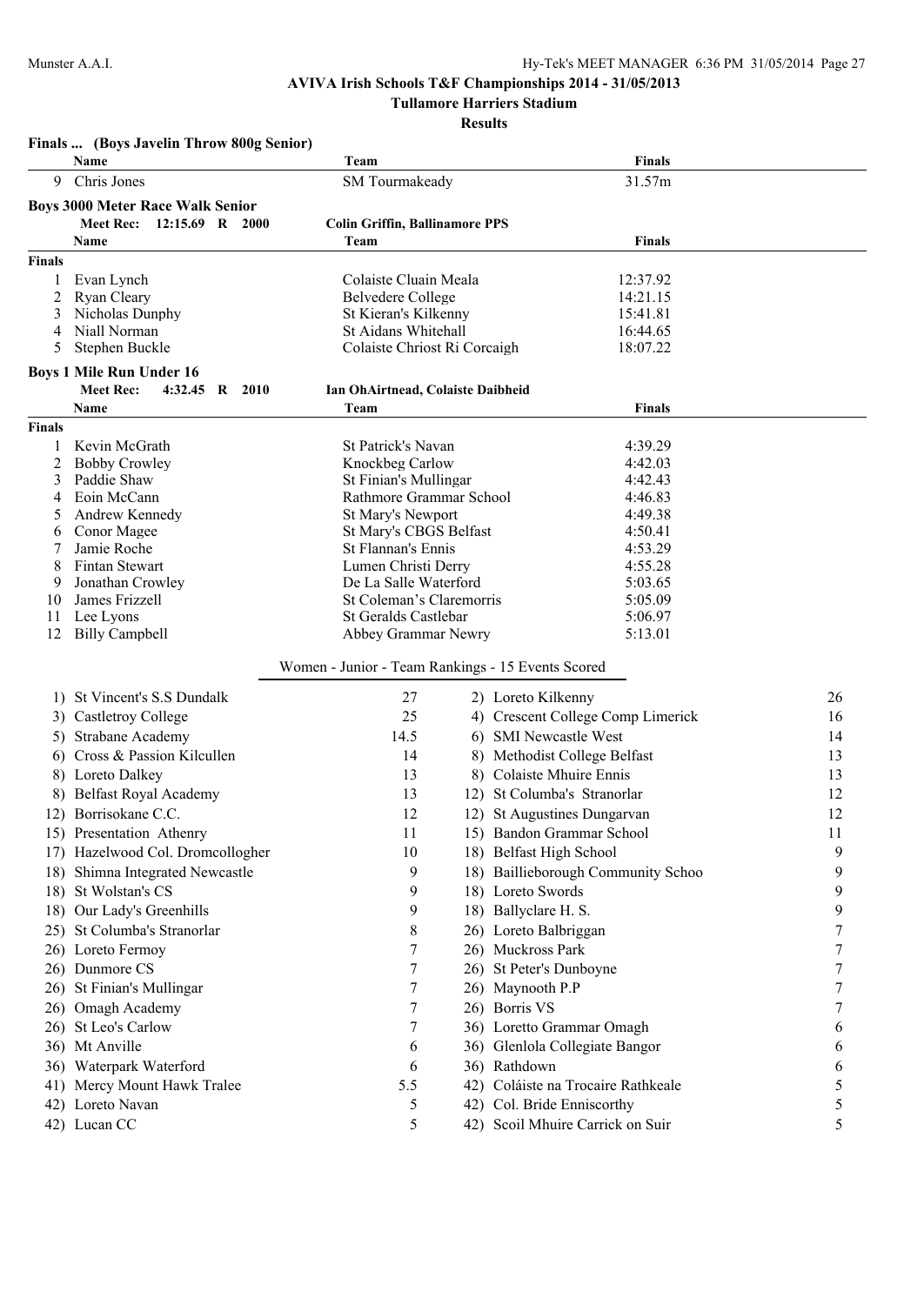|                | <b>Tullamore Harriers Stadium</b> |   |                                   |   |  |
|----------------|-----------------------------------|---|-----------------------------------|---|--|
| <b>Results</b> |                                   |   |                                   |   |  |
|                | 42) East Glendalough              | 5 | 48) Our Lady's Templemore         | 4 |  |
|                | 48) Friends' School Lisburn       | 4 | 48) Castleknock CC                | 4 |  |
|                | 48) Dromore High School           | 4 | 48) Hunterhouse College Belfast   | 4 |  |
|                | 48) Dominican Portstewart         | 4 | 48) Colaiste na Toirbhirte Bandon | 4 |  |
|                | 48) Nagle-Rice Doneraile          | 4 | 56) Royal Armagh School           | 3 |  |
|                | 56) SM Tourmakeady                | 3 | 56) St Joseph's Rush              |   |  |
|                | 56) Thornhill Derry               | 3 | 56) St Dominic's Ballyfermot      |   |  |
|                | 56) ParkHall Integrated Antrim    | 3 | 56) Mount St Michael Claremorris  |   |  |
|                | 56) Newbridge College             | 3 | 56) Ursuline Thurles              |   |  |
|                | 65) Sligo Grammar                 | 2 | 65) J&M Salerno Galway            |   |  |
|                | 65) Scoil Mhuire gan Smal Blarney | 2 | 65) Loreto Coleraine              |   |  |
|                | 65) St Marys Nenagh               |   | 65) Castlerea CS                  |   |  |
|                | 65) Wellington College Belfast    | 2 | 65) Mohill CC                     | 2 |  |
|                | 65) Calasanctius Oranmore         |   | 65) Presentation Galway           | 2 |  |
|                | 65) Moate C.S                     |   | 65) SH Drogheda                   |   |  |
|                | 65) St Fanchea's Enniskillen      | 2 | 78) Tandragee JHS                 |   |  |
|                | 78) COM Roscommon                 |   | 78) Strathearn Belfast            |   |  |

### Women - Intermediate - Team Rankings - 19 Events Scored

| 1)   | Strathearn Belfast                 | 26  | 2) St Mary's Naas                  | 23         |
|------|------------------------------------|-----|------------------------------------|------------|
| 2)   | St Mary's Newport                  | 23  | 4) Glenlola Collegiate Bangor      | 19         |
| 5)   | <b>St Vincent's S.S Dundalk</b>    | 18  | 6) St Augustines Dungarvan         | 17         |
| 6)   | SM&P Swinford                      | 17  | 6) St Mac Dara's CC                | 17         |
| 6)   | Bandon Grammar School              | 17  | 10) Loretto College Cavan          | 15         |
|      | 10) Victoria College Belfast       | 15  | 12) St Finian's Mullingar          | 14         |
| 12)  | St Wolstan's CS                    | 14  | 12) Ballyclare H. S.               | 14         |
|      | 12) Methodist College Belfast      | 14  | 12) Skerries CC                    | 14         |
|      | 12) Scoil Chonglais                | 14  | 18) Intermediate School Killorglin | 13         |
| 18)  | Sion Hill                          | 13  | 18) St Joseph's Rochfortbridge     | 13         |
|      | 21) Colaiste Choilm Ballincollig   | 11  | 21) Belfast High School            | 11         |
|      | 21) Castletroy College             | 11  | 21) St Raphael's Loughrea          | 11         |
|      | 25) Presentation Thurles           | 10  | 26) Ursuline Waterford             | 9          |
|      | 26) Colaiste Oiriall Monaghan      | 9   | 26) Coolmine College               | 9          |
|      | 26) Loreto Stephen's Green         | 9   | 26) Scoil Mhuire Carrick on Suir   | 9          |
|      | 26) Colaiste Iosagain Portarlingto | 9   | 26) Dunmore CS                     | 9          |
|      | 26) Colaiste Abbain                | 9   | 34) Castleknock CC                 | 8          |
|      | 35) Loreto Navan                   | 7   | 35) Villiers Limerick              | $\sqrt{ }$ |
|      | 35) Sacred Heart Omagh             | 7   | 35) Borrisokane C.C.               | $\sqrt{ }$ |
|      | 35) D.C.W                          | 7   | 35) CC Ballyshannon                | $\sqrt{ }$ |
|      | 35) Chriost Ri Portlaoise          | 7   | 35) Avondale College               | $\sqrt{ }$ |
|      | 35) Ursuline Sligo                 | 7   | 35) Laurel Hill Coláiste Limerick  | $\sqrt{ }$ |
|      | 45) Mount St Michael Rosscarbery   | 6   | 45) Meanscoil Garmain              | 6          |
|      | 45) Dundalk Grammar School         | 6   | 45) Presentation SS Listowel       | 6          |
|      | 45) Killina Sec. School            | 6   | 50) Mt Anville                     | 5          |
|      | 50) Ballinrobe C.S                 | 5   | 50) Friends' School Lisburn        | 5          |
|      | 50) Donabate CC                    | 5   | 50) Loughrea VS                    | 5          |
|      | 50) Dalkey                         | 5   | 50) Malahide CS                    | 5          |
|      | 50) Ursuline Thurles               | 5   | 50) St Columbanus Bangor           | 5          |
| 59). | Carrick Vocational School Done     | 4.5 | 60) St Michael's Kilmihil          | 4          |
| 60)  | Carrigaline Community School       | 4   | 60) Colaiste Cluain Meala          | 4          |
|      | 60) Kilkee C C                     | 4   | 60) Lurgan College                 | 4          |
|      | 60) Col Coiribe Galway             | 4   | 60) Presentation Tralee            | 4          |
|      | 67) Belfast Royal Academy          | 3.5 | 68) Loreto Beaufort                | 3          |
|      | 68) Sacred Heart Westport          | 3   | 68) Scoil Mhuire Trim              | 3          |
|      | 68) Sutton Park                    | 3   | 68) Dominican College Belfast      | 3          |
|      |                                    |     |                                    |            |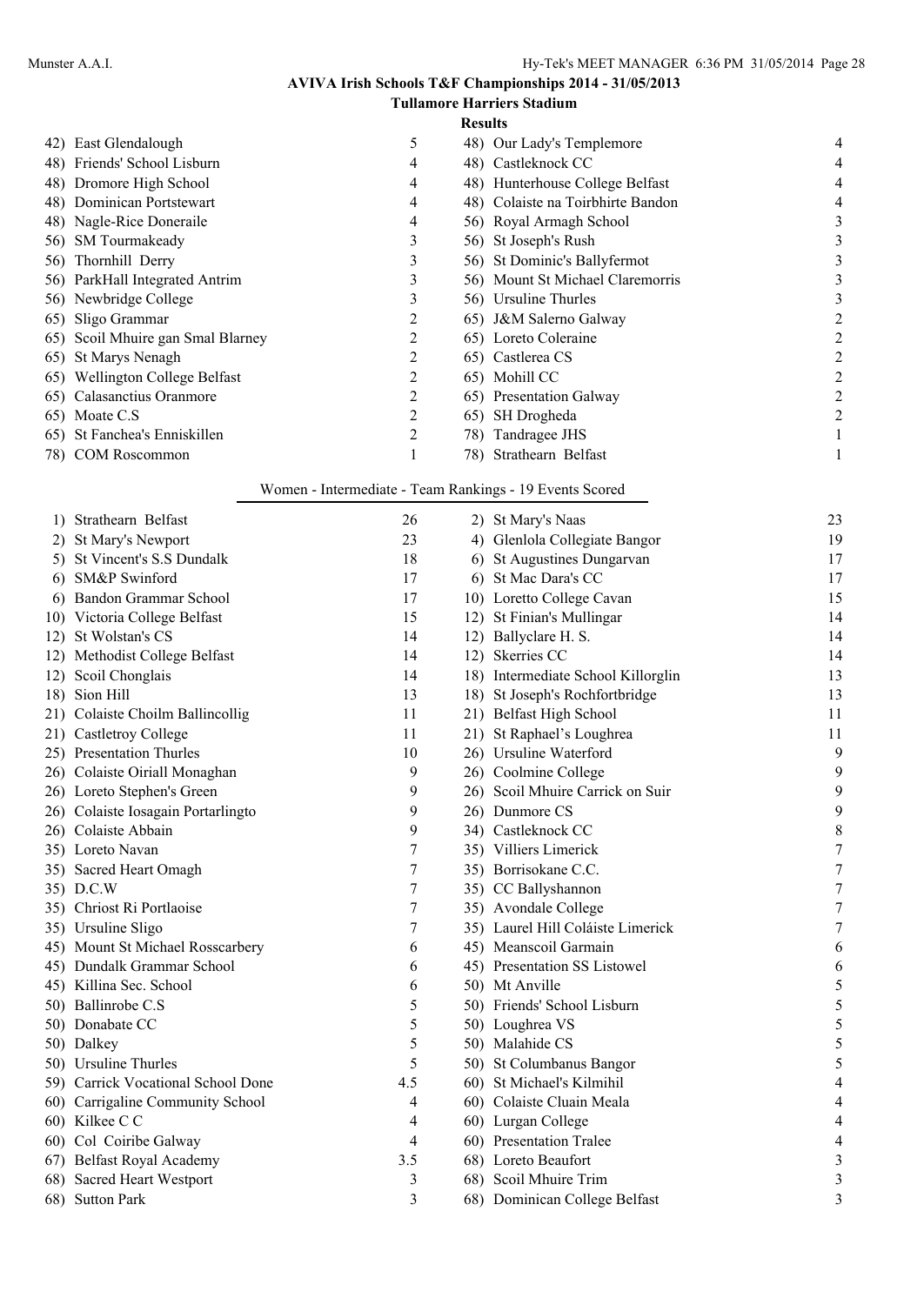### **Tullamore Harriers Stadium Results** 68) St Joseph's Spanish Point 3 68) Mercy Mount Hawk Tralee 3 68) Col Íosagáin Dublin 3 68) J&M Salerno Galway 3 68) Nagle-Rice Doneraile 3 68) Banbridge Academy 3 79) CBS New Ross 2 79) Sullivan Upper Holywood 2 79) Presentation Athenry 2 79) St Angela's Cork 2 79) Regina Mundi Cork 2 79) Limavady Grammar 2<br>
79) Castleblayney College 2 79) Pres Carlow 2 79) Castleblayney College 2 79) Pres Carlow 2 79) Our Ladys Newry 2 79) Carrick-on-Shannon CS 2 89) Gaelcholáiste Luimnigh 189) Pres Wexford 1 89) HRC Mountbellew 1 89) Christ King Cork 1

#### Women - Senior - Team Rankings - 19 Events Scored

| 1) Loreto Kilkenny                 | 52             | 2) Stella Maris Tramore           | 30                       |
|------------------------------------|----------------|-----------------------------------|--------------------------|
| 2) Abbey Vocational Donegal        | 30             | 4) St Columba's Stranorlar        | 26                       |
| 5) St Brigid's Killarney           | 22             | 6) Ballyclare H. S.               | 20.5                     |
| 7) St Vincent's S.S Dundalk        | 19.5           | 8) Col. Bride Enniscorthy         | 19                       |
| 9) St Mary's New Ross              | 16             | 10) Institute of Ed               | 15.5                     |
| 11) Sacred Heart Omagh             | 14             | 11) Scariff C C                   | 14                       |
| 13) Loreto Clonmel                 | 13             | 14) Lumen Christi Derry           | 11                       |
| 14) Loreto Navan                   | 11             | 14) Presentation Ballingarry      | 11                       |
| 14) Laurel Hill Coláiste Limerick  | 11             | 18) Loughrea VS                   | 10                       |
| 18) Ursuline Sligo                 | 10             | 18) Malahide CS                   | 10                       |
| 21) Crescent College Comp Limerick | 9              | 21) Kilkeel High School           | 9                        |
| 21) Presentation Athenry           | 9              | 21) Col Íosagáin Dublin           | 9                        |
| 21) Maynooth P.P                   | 9              | 21) St Augustines Dungarvan       | 9                        |
| 21) Cookstown High School          | 9              | 21) Castletroy College            | 9                        |
| 21) Strathearn Belfast             | 9              | 30) St Mary's Midleton            | 8                        |
| 30) Belfast Royal Academy          | 8              | 30) Carrigaline Community School  | $\,$ 8 $\,$              |
| 33) Bower Athlone                  | 7              | 33) St Mary's Mallow              | $\overline{7}$           |
| 33) Mt Anville                     | 7              | 33) Ursuline Thurles              | $\boldsymbol{7}$         |
| 33) Maryfield                      | 7              | 33) Sacred Heart Newry            | $\overline{7}$           |
| 33) Muckross Park                  | 7              | 40) Glenlola Collegiate Bangor    | 6.5                      |
| 41) Colaiste Mhuire Ennis          | 6              | 41) Colaiste Iognaid Galway       | 6                        |
| 41) Colaiste Mhuire Crosshaven     | 6              | 41) St Finian's Mullingar         | 6                        |
| 45) HF CLontarf                    | 5              | 45) Confey College                | 5                        |
| 45) St Leo's Carlow                | 5              | 45) St Wolstan's CS               | 5                        |
| 45) Grosvenor Grammar Belfast      | 5              | 45) Chriost Ri Portlaoise         | 5                        |
| 45) Dominican College Belfast      | 5              | 45) Bloomfield Collegiate Belfast | 5                        |
| 53) St Dominic's Cabra             | 4              | 53) Portumna                      | $\overline{\mathcal{L}}$ |
| 53) Gortnor Abbey Crossmolina      | 4              | 53) Loreto Stephen's Green        | $\overline{\mathcal{L}}$ |
| 53) Deele Lifford                  | 4              | 53) Royal & Prior Raphoe          | 4                        |
| 53) Bridgetown VS                  | 4              | 53) St Cecilia's Derry            | 4                        |
| 53) Sacred Heart Westport          | 4              | 53) Taylor's Hill Galway          | 4                        |
| 53) Mercy Woodford                 | 4              | 53) Presentation Waterford        | $\overline{4}$           |
| 65) Our Lady's Terenure            | 3.5            | 65) Rathdown                      | 3.5                      |
| 67) Loreto Fermoy                  | 3              | 67) Midleton College              | 3                        |
| 67) St Mary's Naas                 | 3              | 67) Colaiste Cluain Meala         | 3                        |
| 67) Colaiste na Toirbhirte Bandon  | 3              | 72) Mohill CC                     | $\overline{c}$           |
| 72) Sullivan Upper Holywood        | 2              | 72) Mercy Mount Hawk Tralee       | $\overline{c}$           |
| 72) SERC Lisburn                   | $\overline{2}$ | 76) Mercy Tuam                    | $\mathbf{1}$             |
| 76) Gael Colaiste Port Lairge      | $\mathbf{1}$   | 76) Sligo Grammar                 | 1                        |
| 76) COM Roscommon                  | $\mathbf{1}$   |                                   |                          |

Women - Under 16 - Team Rankings - 1 Events Scored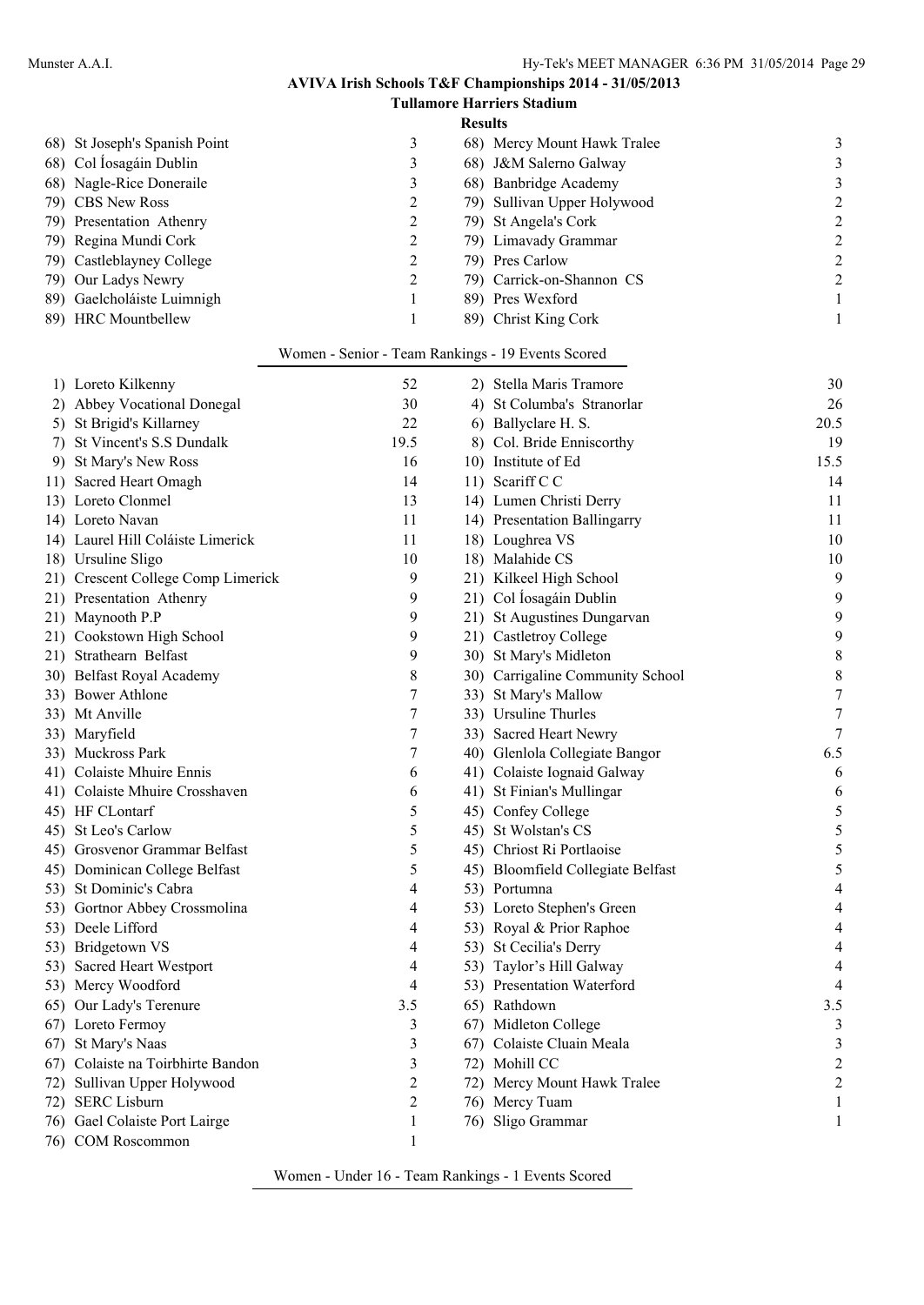|     |                                    |                                                 |                | <b>Tullamore Harriers Stadium</b>  |                         |
|-----|------------------------------------|-------------------------------------------------|----------------|------------------------------------|-------------------------|
|     |                                    |                                                 | <b>Results</b> |                                    |                         |
|     | 1) Loretto Mullingar               | 9                                               |                | 2) Loreto Dalkey                   | 7                       |
|     | 3) Strathearn Belfast              | 6                                               |                | 4) St Marys HS Downpatrick         | 5                       |
|     | 5) Meanscoil San Nioclas Ring      | 4                                               |                | 6) Antrim Grammar                  | $\overline{\mathbf{3}}$ |
|     | 7) Ratoath CC                      | 2                                               |                | 8) Scoil Mhuire Ennistymon         | 1                       |
|     |                                    | Men - Junior - Team Rankings - 15 Events Scored |                |                                    |                         |
|     | 1) Belvedere College               | 24.5                                            |                | 2) Grosvenor Grammar Belfast       | 19                      |
|     | 3) Royal & Prior Raphoe            | 18                                              |                | 3) Bangor Academy                  | 18                      |
|     | 5) Belfast Royal Academy           | 17                                              |                | 5) Summerhill Sligo                | 17                      |
| 7). | Campbell College Belfast           | 16                                              |                | 7) St Eunan's Letterkenny          | 16                      |
| 7). | Boyne C.S                          | 16                                              |                | 7) St Joseph's Galway              | 16                      |
| 11) | CBS Kilkenny                       | 15                                              |                | 11) Colaiste Chriost Ri Corcaigh   | 15                      |
|     | 13) Thurles C.B.S.                 | 14                                              |                | 14) Castleknock CC                 | 13                      |
|     | 14) Rice College Ennis             | 13                                              |                | 14) Belfast High School            | 13                      |
| 17) | Dunshaughlin CC                    | 12                                              |                | 18) Tramore CBS                    | 11.5                    |
| 19) | St Colman's CC Midleton            | 11                                              |                | 19) Dalriada Ballymoney            | 11                      |
| 21) | Garm Scoil Chu Uladh               | 9                                               |                | 21) Intermediate School Killorglin | 9                       |
| 21) | Good Counsel New Ross              | 9                                               |                | 21) Coláiste Mhicil CBS Sexton St. | 9                       |
|     | 21) St Caimin's Shannon            | 9                                               |                | 21) CBS Wexford                    | 9                       |
| 27) | Castleknock College                | 8.5                                             |                | 28) St. Declan's                   | $\overline{7}$          |
|     | 28) St Catherine's Vocational Kill | 7                                               |                | 28) Blackrock College Dublin       | $\boldsymbol{7}$        |
|     | 28) Salesian College               | 7                                               |                | 28) CBC Monkstown                  | $\boldsymbol{7}$        |
|     | 28) Royal Belfast A. I             | 7                                               |                | 34) Patrician Newbridge            | 6                       |
|     | 34) Midleton College               | 6                                               |                | 34) Methodist College Belfast      | 6                       |
|     | 34) St Finian's Mullingar          | 6                                               |                | 34) Knockbeg Carlow                | 6                       |
|     | 34) HFCS Rathcoole                 | 6                                               |                | 34) Dromore High School            | 6                       |
|     | 41) Omagh Christian Brothers       | 5                                               |                | 41) Donabate CC                    | 5                       |
| 41) | St Nathy's Ballghdereen            | 5                                               |                | 41) St Mary's Galway               | 5                       |
|     | 41) Cliften C.S                    | 5                                               |                | 41) High School                    | 5                       |
|     | 47) St Clare's College Cavan       | 4                                               |                | 47) Ardscoil Rath Iomaghain K'dare | 4                       |
|     | 47) Ballyclare H. S.               | 4                                               |                | 47) John The Baptist C S Hospital  | 4                       |
|     | 47) HRC Mountbellew                | 4                                               |                | 47) Pres Carlow                    | 4                       |
|     | 47) Ballymena Academy              | 4                                               |                | 47) Douglas Community School       | 4                       |
|     | 55) Carrick CS                     | 3.5                                             |                | 56) Templeogue College             | 3                       |
|     | 56) St Augustines Dungarvan        | 3                                               |                | 56) St Benildus                    | 3                       |
|     | 56) MaryImmaculate SS Lisdoonvarna | 3                                               |                | 56) C.U.S                          | 3                       |
|     | 56) Christian Brothers Col. Cork   | 3                                               |                | 56) Rice College Westport          | 3                       |
|     | 63) St Declan's Kilmacthomas       | 2                                               |                | 63) Carrigaline Community School   | 2                       |
|     | 63) Abbey College Boyle            | 2                                               |                | 66) Midleton CBS                   |                         |
|     | 66) St Joseph's Tulla              | 1                                               |                | 66) Down High School               |                         |
|     | 66) St Flannan's Ennis             | 1                                               |                | 66) Friends' School Lisburn        | 1                       |
|     | 66) Castlerea CS                   | 1                                               |                |                                    |                         |

### Men - Intermediate - Team Rankings - 19 Events Scored

| 1) Belvedere College             | 32.5 | 2) St Flannan's Ennis            | 27   |
|----------------------------------|------|----------------------------------|------|
| 3) HFCS Rathcoole                | 25   | 4) Bandon Grammar School         | 24   |
| 5) Blackrock College Dublin      | 22   | 6) Belfast Royal Academy         | 19   |
| 6) Sullivan Upper Holywood       | 19   | 8) Thurles C.B.S.                | 18   |
| 8) Kylemore College              | 18   | 10) St Mary's Galway             | 16   |
| 10) Larne Grammar                | 16   | 10) High School Clonmel          | 16   |
| 13) Methodist College Belfast    | 15.5 | 14) Kilkenny College             | 15   |
| 15) Royal Belfast A. I           | 14   | 16) Carrigaline Community School | 13.5 |
| 17) Christian Brothers Col. Cork | 13   | 17) Templeogue College           | 13   |
| 17) St Augustines Dungarvan      | 13   | 20) Campbell College Belfast     | 12   |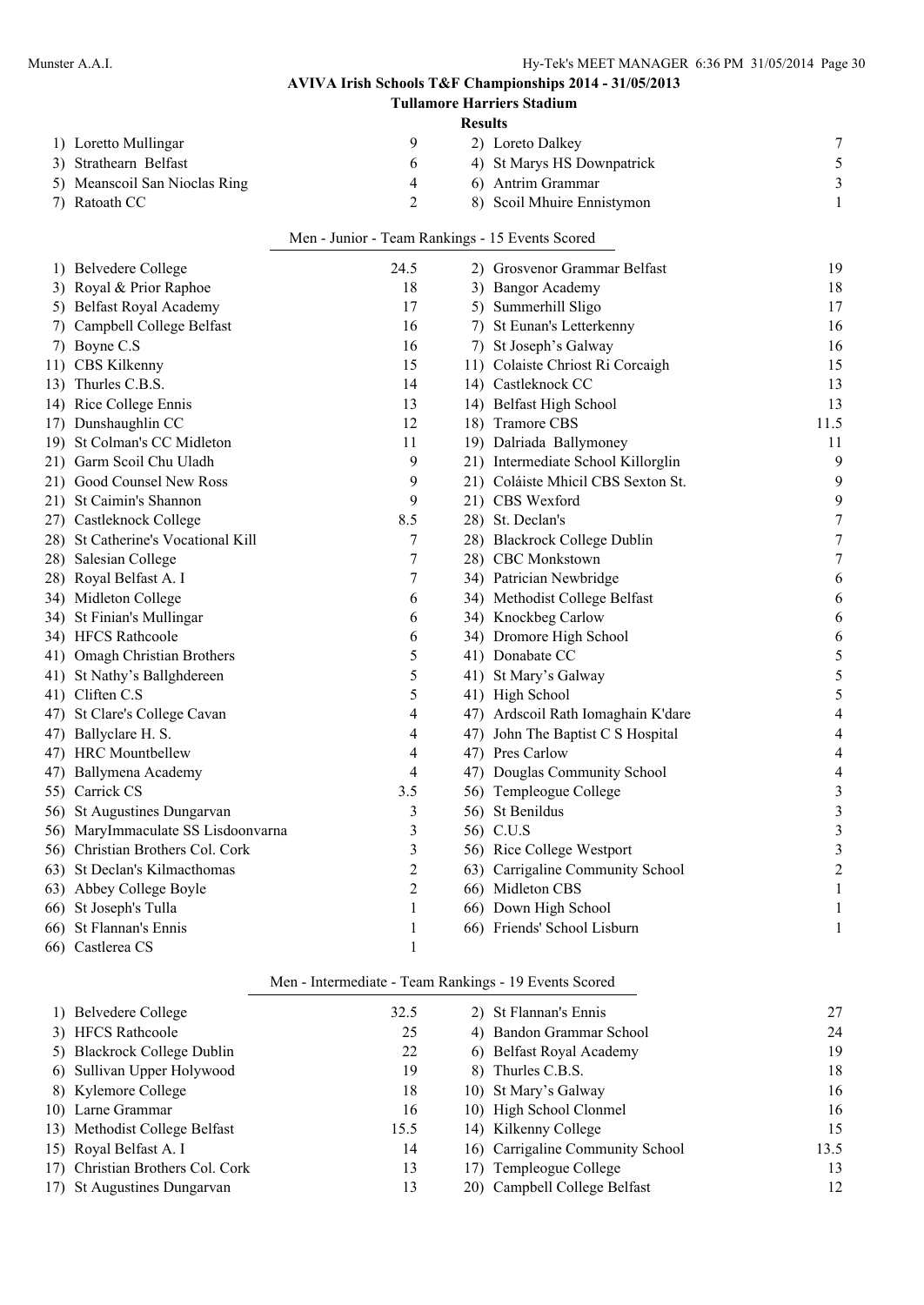### **AVIVA Irish Schools T&F Championships 2014 - 31/05/2013 Tullamore Harriers Stadium**

|                 |                                    |                | <b>Results</b> |                                    |                |
|-----------------|------------------------------------|----------------|----------------|------------------------------------|----------------|
|                 | 21) Colaiste Chriost Ri Corcaigh   | 11.5           |                | 22) Presentation Athenry           | 11             |
|                 | 23) Ashbourne CS                   | 10             |                | 23) St Aidans Whitehall            | 10             |
| 25)             | Scoil Mhuire Kanturk               | 9              |                | 25) Ballyclare H. S.               | 9              |
| 25)             | Good Counsel New Ross              | 9              |                | 28) St Geralds Castlebar           | $\,8\,$        |
|                 | 28) St Columba's Stranorlar        | 8              |                | 28) St Kieran's Kilkenny           | $\,$ $\,$      |
|                 | 31) Magh Ene College Bundoran      | 7              |                | 31) Dundalk Grammar School         | $\overline{7}$ |
|                 | 31) Midleton CBS                   | 7              |                | 31) Colaiste Choilm Tullamore      | $\overline{7}$ |
|                 | 31) Kildare Town CS                | 7              |                | 31) Abbey Grammar Newry            | 7              |
|                 | 31) Belfast High School            | 7              |                | 31) Drimnagh Castle                | $\tau$         |
|                 | 31) Knockbeg Carlow                | 7              |                | 31) SM&P Swinford                  | $\tau$         |
|                 | 31) Castleknock College            | 7              |                | 42) Castleknock CC                 | 6.5            |
| 43)             | Clongowes Wood                     | 6              |                | 43) St Louis Kiltimagh             | 6              |
|                 | 43) Col Chiaráin                   | 6              |                | 43) Maghene College Bundoran       | 6              |
| 43)             | Calasanctius Oranmore              | 6              |                | 48) CBS Wexford                    | 5              |
|                 | 48) Newry High School              | 5              |                | 48) Scoil Dara Kilcock             | 5              |
|                 | 48) Rathmore Grammar School        | 5              |                | 48) Confey College                 | 5              |
|                 | 48) Luttrellstown CC               | 5              |                | 48) St Declan's Kilmacthomas       | 5              |
|                 | 55) St Joseph's Derry              | 4              |                | 55) St Catherine's Vocational Kill | 4              |
|                 | 55) Coleraine A. I.                | 4              |                | 55) Holy Cross Strabane            | 4              |
| 55)             | Grennan College                    | 4              |                | 55) St Malachy's College Belfast   | 4              |
|                 | 55) Carrick CS                     | 4              |                | 62) Enniscorthy C.B.S              | 3              |
|                 | 62) Gaelcholaiste Mhuire AG Corcai | 3              |                | 62) CBC Monkstown                  | 3              |
|                 | 62) Regent House Newtownards       | $\mathfrak{Z}$ |                | 62) St Clements Limerick           | $\mathfrak{Z}$ |
| 62)             | St Brendan's Killarney             | $\mathfrak{Z}$ |                | 62) Priory College Holywood        | 3              |
| 69)             | Abbey C.C. Waterford               | $\overline{c}$ |                | 69) Crescent College Comp Limerick | $\overline{c}$ |
| 69).            | St Josephs Foxford                 | $\overline{2}$ |                | 69) Coláiste Mhicil CBS Sexton St. | $\overline{c}$ |
| <sup>69</sup> ) | St Peters Dunboyne                 | $\overline{c}$ |                | 69) CBS Mullingar                  | $\overline{c}$ |
|                 | 69) Royal & Prior Raphoe           | $\overline{2}$ |                | 69) Dungarvan C.B.S.               | $\overline{c}$ |
| 77)             | Rainey Endowed Magherafelt         | 1.5            |                | 78) St Ailbe's Tipperary           | 1              |
| 78)             | St Pauls Waterford                 | 1              |                | 78) Wallace High School Lisburn    |                |
| 78)             | Davis College Mallow               | 1              |                | 78) Beechhill Monaghan             | 1              |
| 78)             | St Mels Longford                   | 1              |                | 78) St Jarlath's Tuam              | 1              |
| 78)             | Sligo Grammar                      | 1              |                |                                    |                |

# Men - Senior - Team Rankings - 19 Events Scored

| 1) | Belvedere College             | 41         | 2) Davis College Mallow            | 27 |
|----|-------------------------------|------------|------------------------------------|----|
|    | 3) Castleknock College        | 25         | 4) Mercy Mount Hawk Tralee         | 22 |
|    | 5) Methodist College Belfast  | 19.5<br>6) | St Mary's Drogheda                 | 18 |
| 6) | Carrigaline Community School  | 18         | 6) Sligo Grammar                   | 18 |
| 9) | Sullivan Upper Holywood       | 17         | 10) St Patricks College Cavan      | 16 |
|    | 10) C.U.S                     | 16         | 12) Bandon Grammar School          | 15 |
|    | 13) Bangor Academy            | 14         | 13) St Aidans Whitehall            | 14 |
|    | 13) Carrickfergus Grammar     | 14         | 16) Ardscoil Rís Limerick          | 13 |
|    | 16) Belfast Royal Academy     | 13         | 18) St Kieran's Kilkenny           | 12 |
|    | 18) Royal & Prior Raphoe      | 12         | 20) Nenagh C.B.S.                  | 11 |
|    | 21) Salesian College          | 10         | 21) Loughrea VS                    | 10 |
|    | 21) St Augustines Dungarvan   | 10         | 24) Wesley College                 | 9  |
|    | 24) St Flannan's Ennis        | 9          | 24) St Fintan's HS                 | 9  |
|    | 24) Colaiste Cluain Meala     | 9          | 24) Ashbourne CS                   | 9  |
|    | 29) Grosvenor Grammar Belfast | 8          | 30) Portlaoise CBS                 |    |
|    | 30) Rice College Westport     | 7          | 30) Gormanston                     |    |
|    | 30) Presentation Ballingarry  | 7          | 30) Colaiste an Spioraid Naoimh Co |    |
|    | 30) Royal Belfast A. I        | 7          | 30) Ballymena Academy              |    |
|    | 30) Blackrock College Dublin  |            | 30) Drimnagh Castle                |    |
|    | 30) Ballinode College Sligo   |            | 30) St Joseph's Drogheda           | 7  |